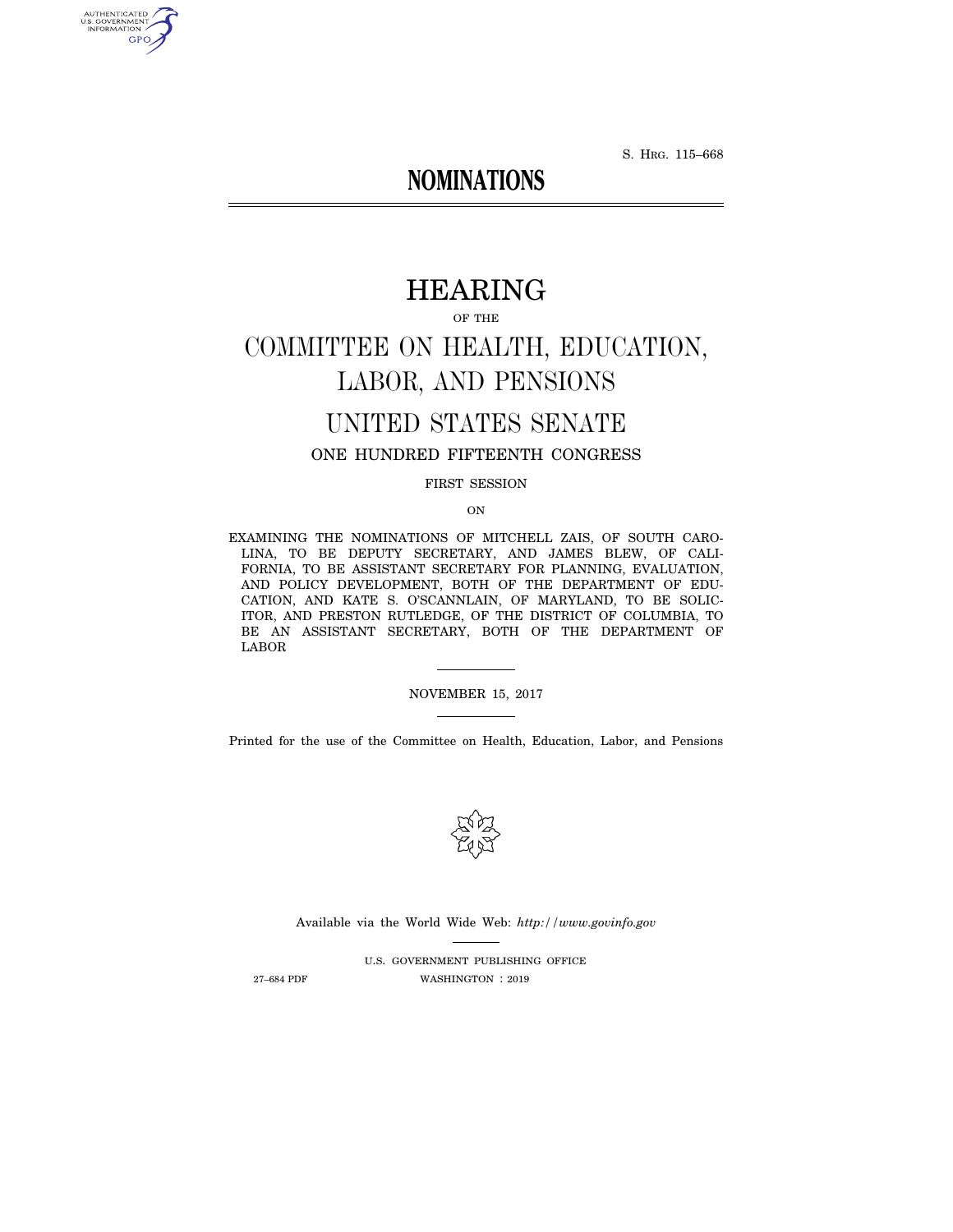#### COMMITTEE ON HEALTH, EDUCATION, LABOR, AND PENSIONS

LAMAR ALEXANDER, Tennessee, *Chairman* 

MICHAEL B. ENZI, Wyoming RICHARD BURR, North Carolina JOHNNY ISAKSON, Georgia RAND PAUL, Kentucky SUSAN M. COLLINS, Maine BILL CASSIDY, M.D., Louisiana TODD YOUNG, Indiana ORRIN G. HATCH, Utah PAT ROBERTS, Kansas LISA MURKOWSKI, Alaska TIM SCOTT, South Carolina

PATTY MURRAY, Washington BERNARD SANDERS (I), Vermont ROBERT P. CASEY, JR., Pennsylvania AL FRANKEN, Minnesota MICHAEL F. BENNET, Colorado SHELDON WHITEHOUSE, Rhode Island TAMMY BALDWIN, Wisconsin CHRISTOPHER S. MURPHY, Connecticut ELIZABETH WARREN, Massachusetts TIM KAINE, Virginia MAGGIE HASSAN, New Hampshire

DAVID P. CLEARY, *Republican Staff Director*  LINDSEY WARD SEIDMAN, *Republican Deputy Staff Director*  EVAN SCHATZ, *Democratic Staff Director*  JOHN RIGHTER, *Democratic Deputy Staff Director*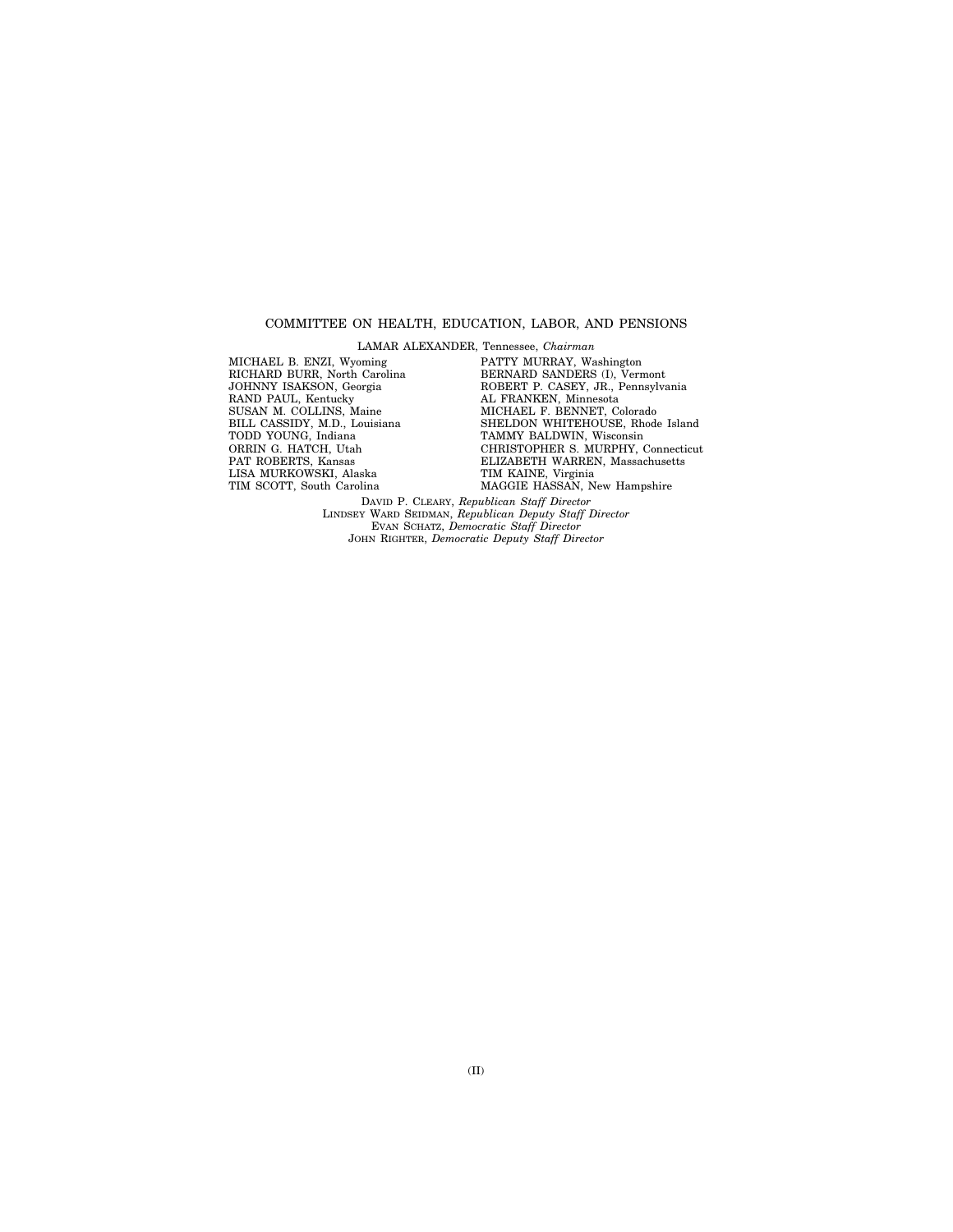# C O N T E N T S

### STATEMENTS

# WEDNESDAY, NOVEMBER 15, 2017

Page

# COMMITTEE MEMBERS

| Alexander, Hon. Lamar, Chairman, Committee on Health, Education, Labor,<br>Murray, Hon. Patty, a U.S. Senator from the State of Washington, opening   | 3              |
|-------------------------------------------------------------------------------------------------------------------------------------------------------|----------------|
| Hassan, Hon. Maggie Wood, a U.S. Senator from the State of New Hamp-                                                                                  | 18<br>20       |
| Casey, Hon. Robert P. Jr., a U.S. Senator from the State of Pennsylvania<br>Murphy, Hon. Christopher S., a U.S. Senator from the State of Connecticut | 21<br>23<br>25 |

### WITNESSES

| Statement of Brigadier General Mitchell Zais, USA (Ret.), of Columbia, SC, | 5  |
|----------------------------------------------------------------------------|----|
| Statement of James Blew, of Valencia, CA, Nominated to be Assistant Sec-   |    |
| retary for Planning, Evaluation, and Policy Development, Department of     |    |
|                                                                            | 8  |
|                                                                            | 9  |
| Statement of Kate O'Scannlain, of Chevy Chase, MD, Nominated to be Solic-  |    |
|                                                                            | 10 |
|                                                                            | 11 |
| Statement of Preston Rutledge, of Washington, DC, Nominated to be Assist-  |    |
| ant Secretary of Labor for the Employee Benefits Security Administration,  |    |
|                                                                            | 12 |
|                                                                            | 14 |
|                                                                            |    |

# ADDITIONAL MATERIAL

| Statements, articles, publications, letters, etc. |    |
|---------------------------------------------------|----|
|                                                   | 33 |
|                                                   |    |
|                                                   |    |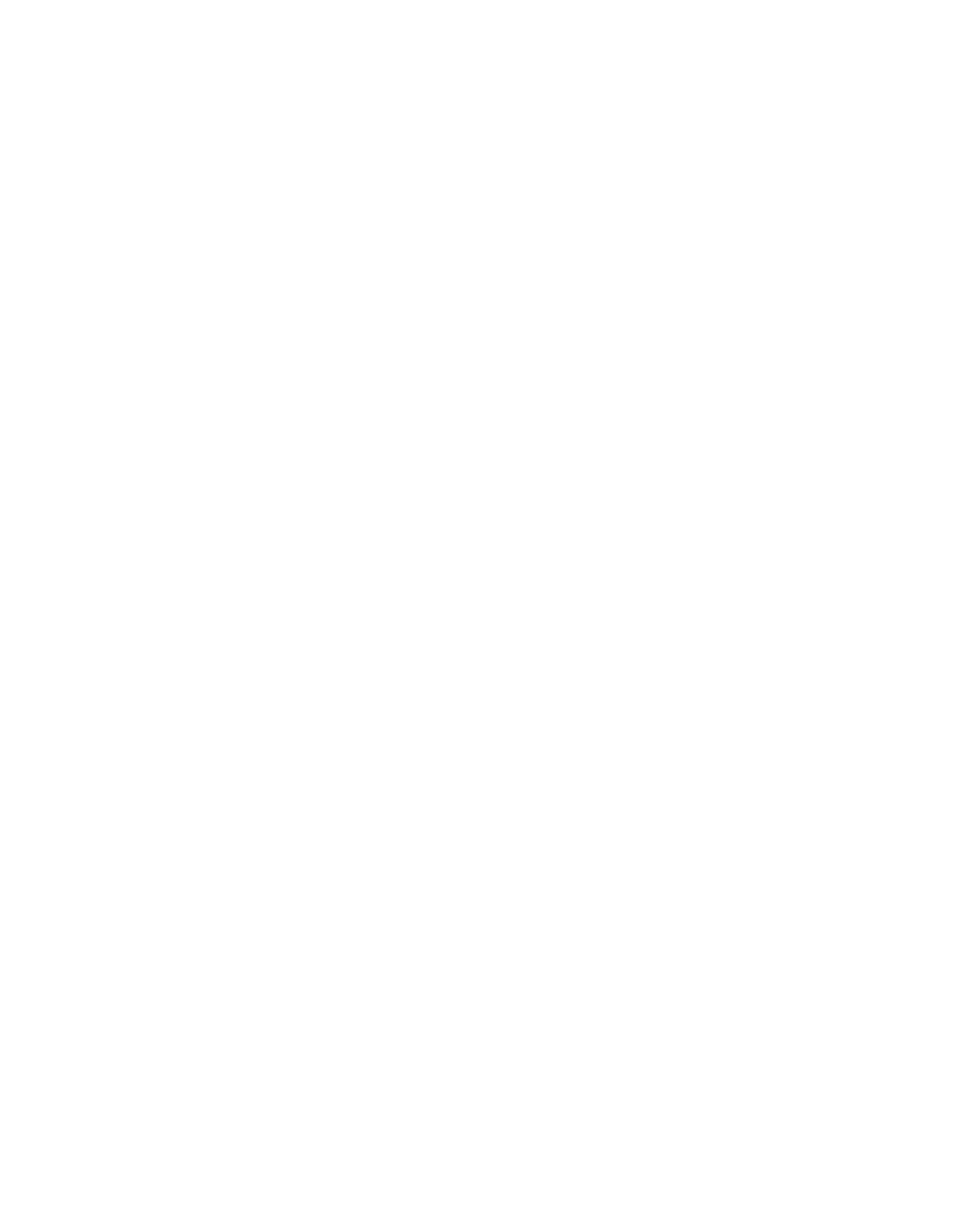## **NOMINATIONS**

#### **Wednesday, November 15, 2017**

U.S. SENATE,<br>COMMITTEE ON HEALTH, EDUCATION, LABOR,<br>AND PENSIONS, *Washington, DC.* 

The Committee met, pursuant to notice, at 2:34 p.m., in room 430, Dirksen Senate Office Building, Hon. Lamar Alexander, Chairman of the Committee, presiding.

Present: Senators Alexander [presiding], Young, Murray, Casey, Franken, Murphy, Kaine, and Hassan.

#### OPENING STATEMENT OF SENATOR ALEXANDER

The CHAIRMAN. The Senate Committee on Health, Education, Labor, and Pensions will please come to order.

Today we're holding a confirmation hearing on Brigadier General Mitchell Zais to be Deputy Secretary of the Department of Education; James Blew to be Assistant Secretary for Planning, Evaluation, and Policy Development at the Department of Education; Kate O'Scannlain to be Solicitor of the Department of Labor; Preston Rutledge to be Assistant Secretary of Labor for the Employee Benefits Security Administration at the Department of Labor.

Senator Murray and I will each have an opening statement.

Senator Hatch wants to come by, Mr. Rutledge, to introduce you. He is presiding over the writing of the tax bill, so whenever he comes I'm going to stop whatever I'm doing and let him make comments about you, and then we'll proceed.

After Senator Murray and I have our opening statements, we'll each have an opportunity to ask—we'll have a round of 5 minutes. We'll hear from the nominees, and then we'll have a round of 5 minute questions.

I'm glad the Committee has the opportunity to hear from these important nominees, and we welcome them, and we welcome their families who are here.

I especially welcome the nominee for the position of Deputy Education Secretary. If confirmed, General Zais will be Secretary DeVos' number  $2$  at the Department, and it brings back some very fond memories for me because President Bush recruited David Kearns, who was the CEO of Xerox, to be in that position, General Zais, when I was Education Secretary. I knew it would be hard to persuade him because he was one of the country's chief executives of a major corporation, and his friends said why would you take all of the abuse to take a secondary position in a small department. President Bush recruited him. They were both World War II vet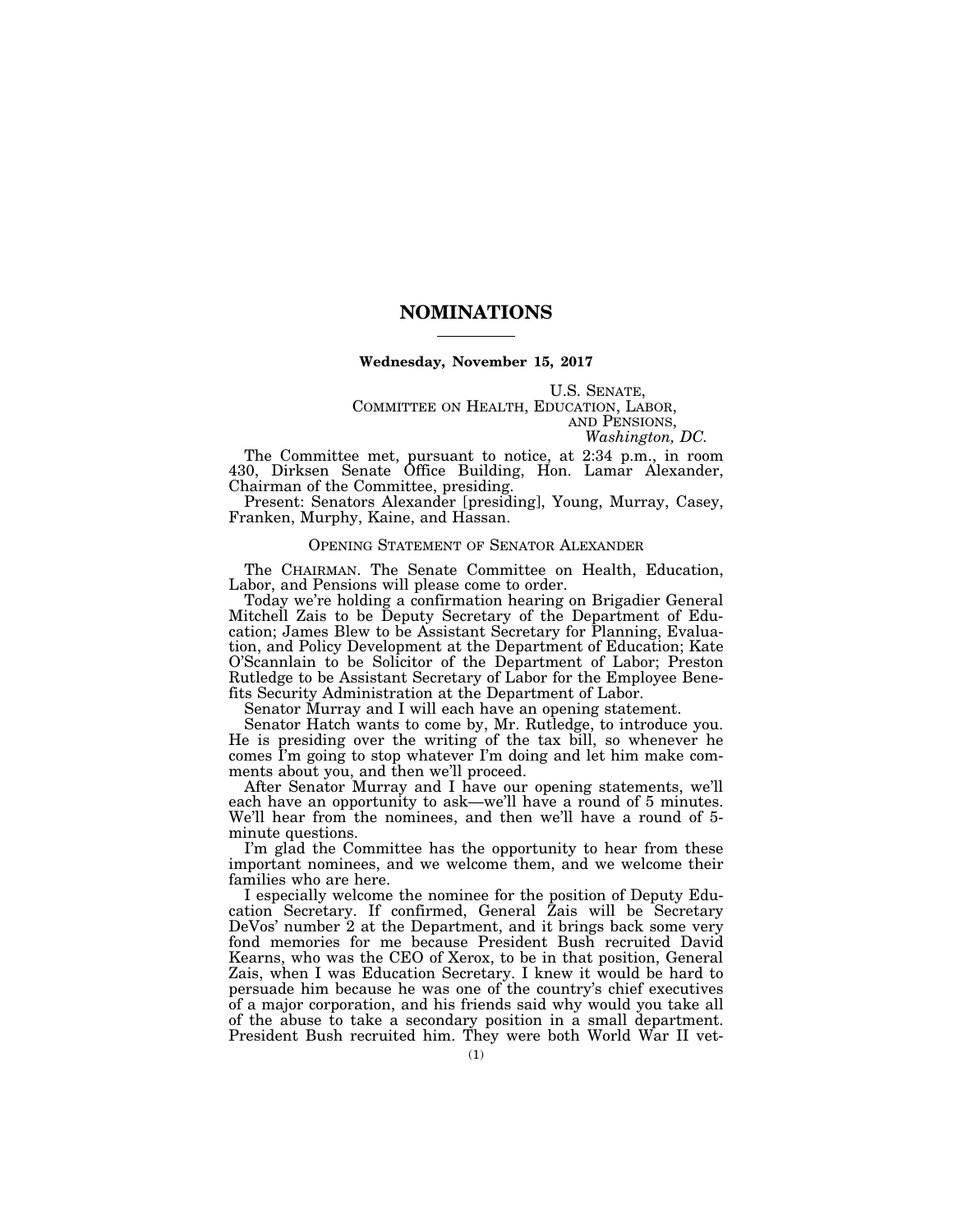erans, respected one another. David came on board. He had such enthusiasm, skill and leadership that all the employees loved him. He found a great many career employees who, as you and I discussed, who were just looking forward to that kind of leadership, as I'm sure you will find, and he helped to recruit a distinguished team.

I used to talk about him, and I still do. When I was running for president in 1995, something I didn't succeed in, I was in Utah and I was talking about David Kearns and what a fine person he was. I thought I made a pretty good speech, and after I finished a lady came up to me and said, ''That was a wonderful speech, now I know who ought to be President of the United States." I said, "well, thank you.'' She said, ''Yes, David Kearns.''

[Laughter.]

The CHAIRMAN. So good luck to you.

That's an important position, and I know that you will be a valuable and important part of the leadership following your confirmation. You have a broad background. You've been the Chief State Superintendent for South Carolina's public schools. You spent 10 years as a college president. You were a member of the South Carolina Commission on Higher Education, a subject that this Committee will be turning its attention to shortly and has been working on for the last three or 4 years. After 31 years in the U.S. Army, you retired as a brigadier general.

You were nominated on October 5. On October 30, the Committee received your paperwork; on November 9 the Office of Government Ethics paperwork, including public financial disclosure and ethics agreement.

James Blew is nominated for an important position, to help the Secretary develop policies at the Department, to help manage the budget, ensure that programs are working as intended, especially important since we just completed, not long ago, a major restructuring of the Elementary and Secondary Education Act, and implementing that as Congress wrote it will be a major task of the Department and of yours.

For the last month Mr. Blew has been Special Assistant to the Education Secretary. For 20 years he has advocated improving educational opportunities for families and children, overseeing grants to low-income, high-risk schools.

He was nominated on September 28. On October 10, we received his ethics paperwork; November 2nd, we received his Committee paperwork.

We have two important Labor Department nominees. Kate O'Scannlain has been nominated to serve as the Labor Department's Solicitor. She'll be involved in every area of the Department's work, from regulations to litigation. The Department is reviewing two Obama administration rules that, in my opinion, need to be fixed, first the overtime rule. My concerns are the rapid rate of increase. The salary threshold was set to double overnight, it seemed, and the harm it would cause staff at non-profits, at church camps, students at colleges and universities. Second, the fiduciary rule will make it harder for many middle-income Americans to get retirement and financial aid they need.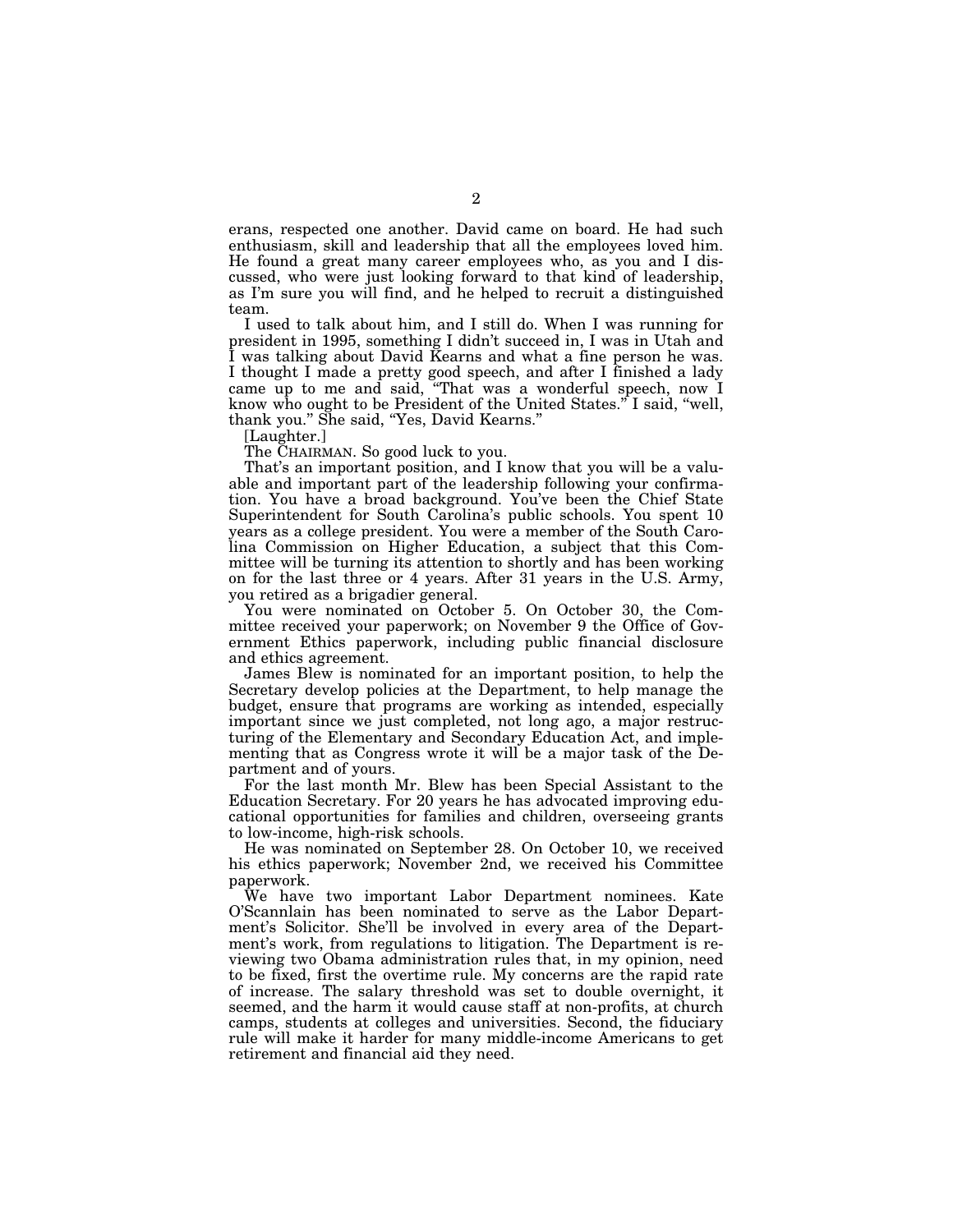Ms. O'Scannlain is a partner in the Washington, DC law firm of Kirkland and Ellis, where her practice focuses on employment and labor law.

She was nominated October 15. We received her ethics paperwork October 17; her HELP paperwork on October 17.

Preston Rutledge is nominated for Assistant Secretary for the Employee Benefits Security Administration, where he will help administer and enforce Title 1 of the Employee Retirement Income Security Act, which protects the interests of Americans participating in employee pension and welfare benefit plans. He serves as Senior Tax and Benefits Counsel for the U.S. Senate Finance Committee under Chairman Hatch. He previously served as a Senior Tax Law Specialist at the IRS, Senior Technical Reviewer in the Qualified Pension Plans branch of the IRS Office of Chief Counsel.

He was nominated October 16. We received his Committee paperwork October 25th; his ethics paperwork on the 30th.

I look forward to hearing from our witnesses.

Senator Murray.

#### OPENING STATEMENT OF SENATOR MURRAY

Senator MURRAY. Thank you, Chairman Alexander.

First I want to thank our nominees and their families behind them for being here today and for your willingness to serve in these critically important roles at the Department of Education and Labor.

At a time when a lot of families are still struggling to make ends meet all of you are going to be responsible for standing up for students and workers and fighting for their educational opportunities and financial security. In today's economy, housing and health care and higher education costs are on the rise, and wages have remained stagnant. While the middle class is struggling to make ends meet, corporations and billionaires are making record profits off the backs of their employees and working families.

So I'm disappointed, although not surprised, that President Trump has broken his campaign promises and has now put corporations and special interests ahead of our middle-class families by rolling back retirement and overtime standards for our workers and protections for students and borrowers.

So I look forward to hearing from each of you if you will stand up for students and workers and families and the missions of the agencies you've been nominated to serve with, or if you plan to just be a rubber stamp for President Trump's agenda.

But first I want to talk about just how widespread the harm the Trump administration has caused to our students and workers and what the Departments of Education and Labor should be doing to help working families.

General Zais and Mr. Blew, since taking office Secretary DeVos has promoted her privatization agenda to siphon taxpayer dollars away from our public schools. Despite hearing from parents across the country who have stood up and spoken out about the importance of investing in and supporting and strengthening our public schools in their communities, she is proposing major cuts to our education investments and is failing to implement our bipartisan Every Student Succeeds Act the way Congress intended by approv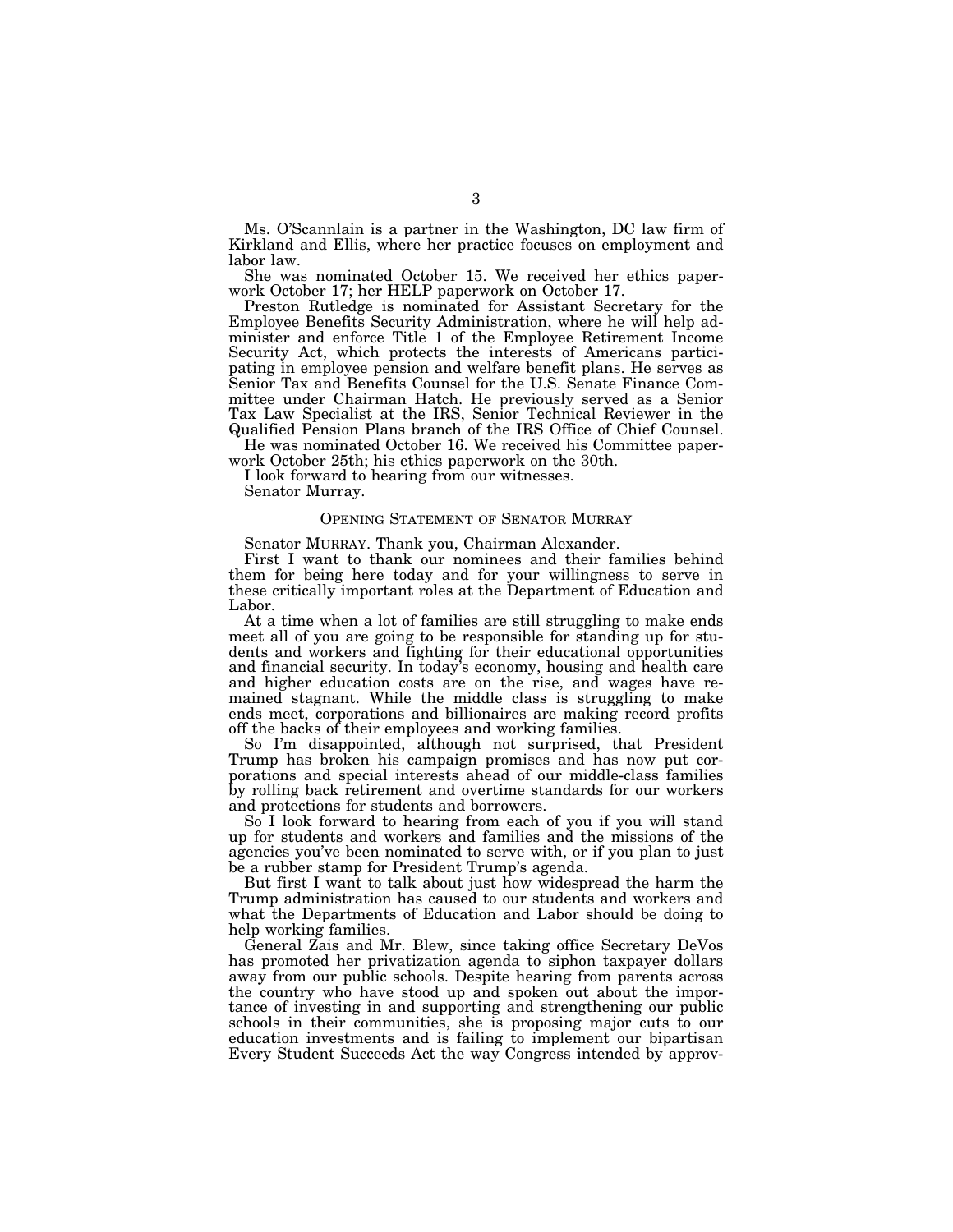ing state plans that do not comply with all the guardrails and that may result in our most vulnerable students falling through the cracks. She has rolled back protections for defrauding students, making it easier for predatory for-profits to prey upon students, and her record on protecting students' civil rights, including survivors of sexual assault, has been very troubling.

The Department of Education's core mission is to stand up for our students, so it's disappointing to me that Secretary DeVos has decided to go a different direction and put ideology and the wishes of for-profit colleges ahead of our students and our teachers and our public schools.

Ms. O'Scannlain and Mr. Rutledge, I'm sure you both remember one of the biggest promises President Trump made constantly on the campaign trail was to put workers first. Yet, since day 1, he has undermined health and safety protections for our workers and made it harder for working families to become financially secure during their working years and into retirement, including not defending the Obama administration's overtime rule, which would give 13 million workers a raise by ensuring they are paid for the extra hours that they work.

It is the responsibility of the Department of Labor to advocate for our workers to make sure they are being treated fairly and are able to make a decent living.

So to both of you, I hope you are prepared to discuss how you plan to stand up to President Trump, or if you do, when he prioritizes corporations and special interests over workers, and how you plan to live up to the mission of the agency and truly make sure that workers' rights are respected.

I'd like to discuss some of my initial concerns that I'd like the four of you to address today.

General Zais, given Secretary DeVos' lack of experience and track record, it is clear she needs a deputy who is committed to students and public education. So to me it was troubling that you share her views on privatization, and you've made a number of comments that make me question your ability to help set a course for this agency based on facts and science and evidence, including that ''5-year-olds are too young to learn,'' and that ''abstinence-only sex education and creationism should be taught in our schools,'' and your decision as South Carolina's State Superintendent to reject Federal funding that would benefit students and teachers in public schools. It really makes me question whether you would act based on what is good for students.

Mr. Blew, the Department of Education's Office of Planning and Evaluation and Policy Development is critical in developing and implementing policy which impacts every student in this country. So your record of promoting school vouchers gives me pause that you will not stand up for students in our public schools.

Ms. O'Scannlain, as the Solicitor of Labor, you will be responsible for pursuing litigation and helping create policies that protect workers' rights and enables families to become financially secure, and I'm concerned about your commitment to standing up for our workers given you spent your career as a corporate lawyer representing investment firms and insurance companies and multi-billion-dollar corporations, so I want to hear from you about that.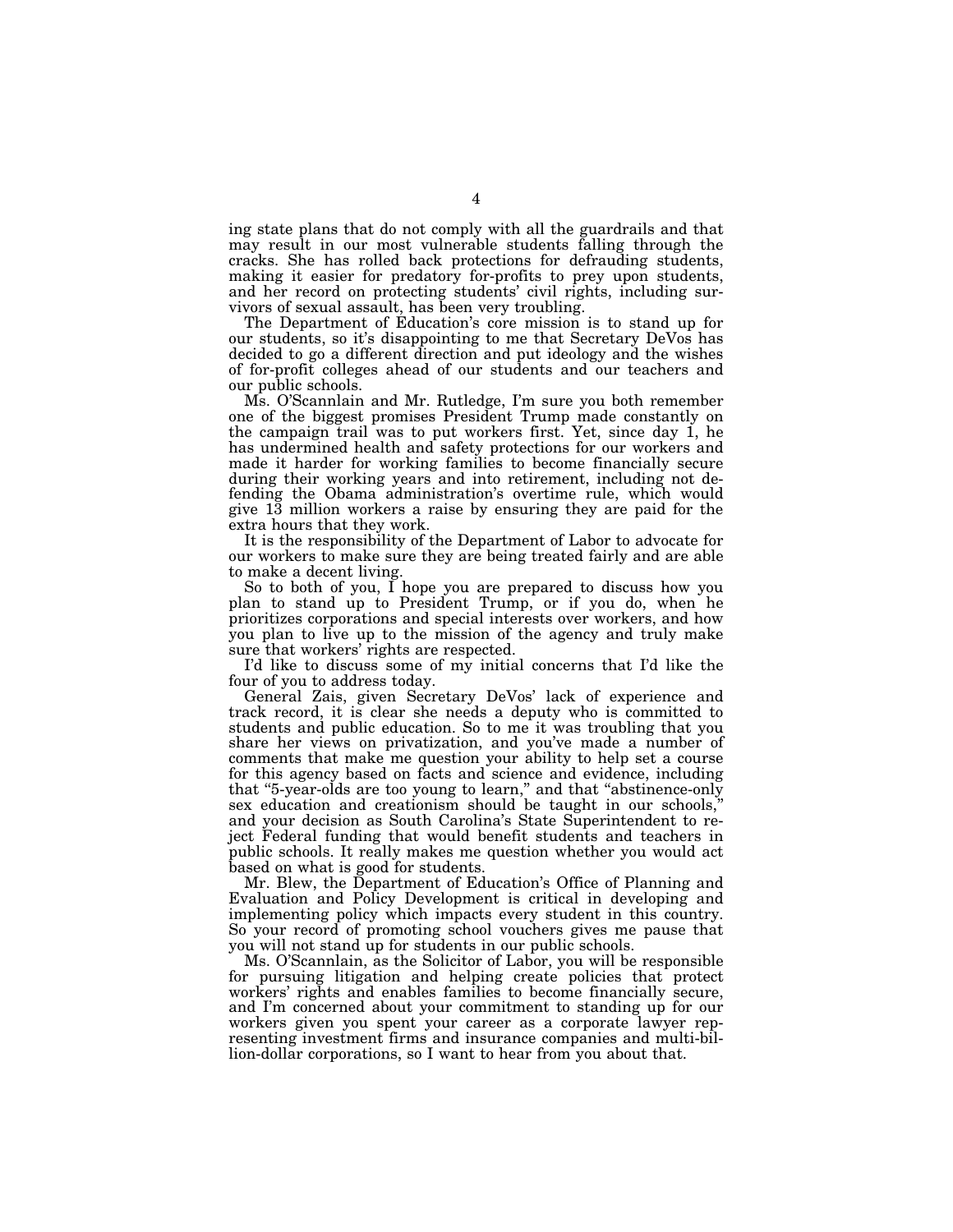Mr. Rutledge, as Assistant Secretary of the Employee Benefits Security Administration, you will oversee private-sector retirement plans, health plans, and other benefits for workers across our country. You have expressed your ''discomfort'' with the fiduciary rule, a critical and commonsense rule, in my opinion, which simply requires financial advisors to act in the best interest of their clients. So I hope you're prepared today to talk about how you plan to put working families ahead of insurance companies and corporations, because if you want to grow our economy, we've got to start by strengthening that middle class, and I just don't have faith in President Trump's commitment to do that right now.

But I can at least hope that his nominees will commit to standing up for the mission of the agencies that you want to serve in and the people that we all represent. This is really, to me, a pivotal moment, and I really want to hear your answers on how all of you plan on lifting up families in our country today.

Thank you very much.

The CHAIRMAN. Thank you, Senator Murray.

We now will hear from our four nominees. Thanks to each of you for offering to serve our country. I've given each of you a pretty thorough introduction, so this will be brief.

As I said, when Senator Hatch arrives, I'll stop and let him say a few words about Mr. Rutledge, and then go back.

The first nominee is General Mitch Zais for Deputy Secretary, South Carolina's State Superintendent of Education, 10 years a college president, retired from the Army, 31 years a brigadier general.

Mr. James Blew worked for 20 years to promote education reform.

Kate O'Scannlain for the Solicitor of the Department of Labor, with a focus on employment and labor since 2005, a strong legal background.

Mr. Preston Rutledge, who has been working with the Finance Committee; Senator Hatch, of course, will say more about him.

So why don't we start with you, General Zais.

If you each would summarize your thoughts in about 5 minutes, that will leave more time for questions.

Welcome, General Zais.

#### **STATEMENT OF BRIGADIER GENERAL MITCHELL ZAIS**

General ZAIS. Thank you, Chairman Alexander, Ranking Member Murray, and Committee Members. It's an honor to appear before you today.

I'd also like to thank President Trump and Secretary DeVos for their confidence in me. It was Secretary DeVos' vision and commitment to students that inspired me to undertake this task.

I would also like to thank my family. My wife Susan and I have been married for 38 years. She is an Army daughter, an Army wife, and an Army mother. Throughout our frequent moves she managed to make a home out of a house in 13 different locations, an average of less than 3 years per residence. Susan currently mentors a child in a high-poverty elementary school in our hometown.

My son, Bradley, is a veteran of the war in Iraq where he fought as an infantry soldier with the 101st Airborne Division. His wife,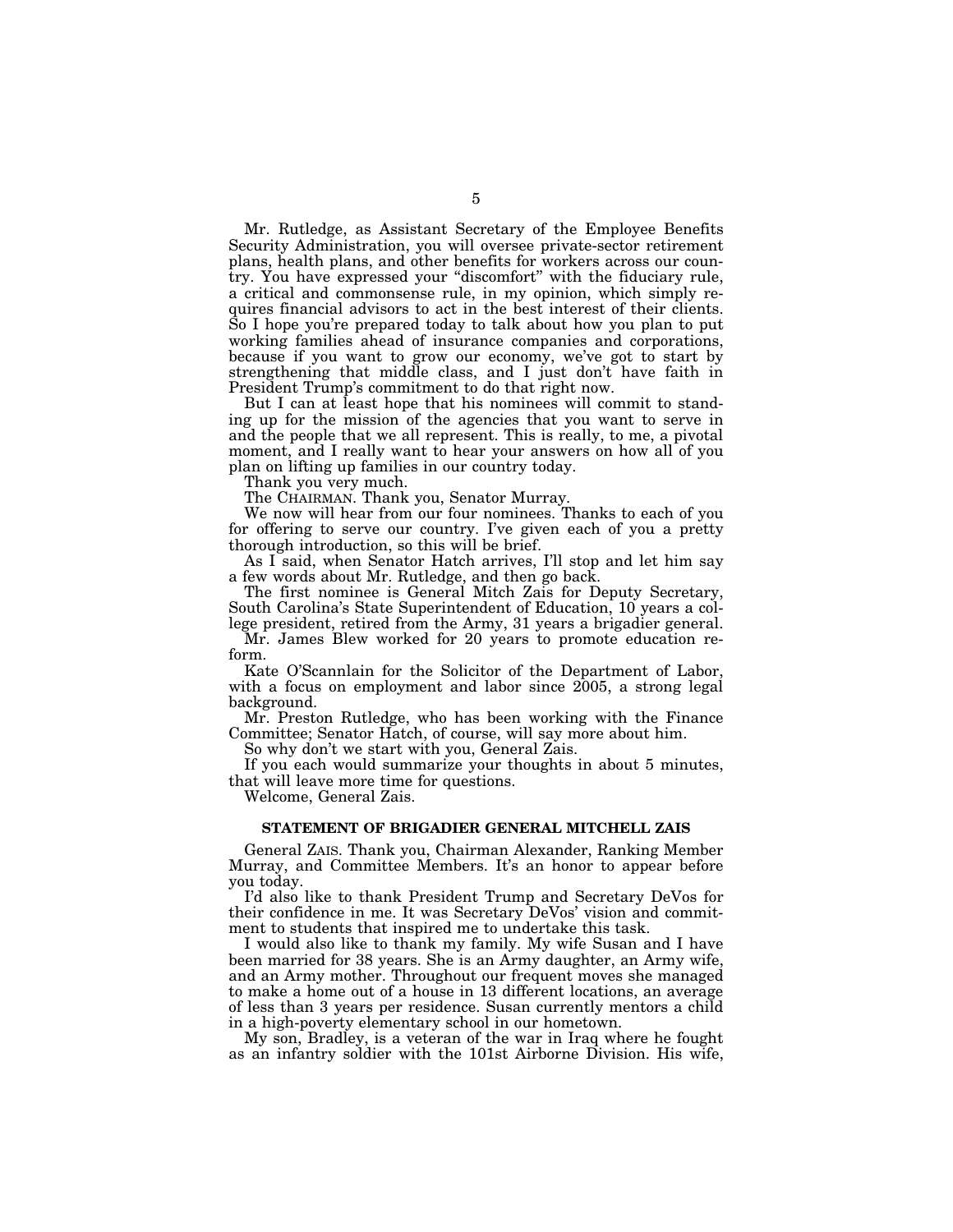Suzanne, is an elementary school teacher in an inner-city public charter school.

My daughter, Ashley, is a stay-at-home mom, and her husband, Michael, works as an attorney with the U.S. Justice Department.

Finally, my brother is a paratrooper, Ranger, and retired infantry colonel with a Ph.D. from Duke University.

As an Army brat, I attended 11 different schools in 13 years, including three high schools. Both of my children attended public schools here in Washington, DC, and graduated from public schools in rural South Carolina.

I come from a family of teachers. My father was coaching and my mother was teaching home economics when they met. My brother and I both taught at West Point. My wife and daughter both taught English as a second language, and my wife was an adult education teacher. My mother-in-law and sister-in-law and daughter-in-law were all elementary school teachers.

At an early age I learned the importance of education from the examples of my father and from my uncle. My father's parents, immigrants from eastern Europe, did not have much education. His mother got as far as 6th grade, his father only as far as 3rd grade. But he was able to finish high school, the only one of four boys in the family to do so. By working and getting some partial scholarships, he graduated from the University of New Hampshire. Ultimately, he became the NATO commander of the Greek and Turkish armies. To the best of my knowledge, he is the only Jewish fourstar general in the history of the American Army.

Education was also vital to the success of my uncle, an orphan who quit school in the 7th grade. On his 17th birthday he enlisted in the Army, and despite lacking a high school education he got an appointment to West Point. Ultimately, he became the youngest two-star general in the history of the American Army and U.S. Ambassador to France under President Kennedy.

You understand my commitment to education, and you also know my record. I believe that one size doesn't fit all in education and that low-income families deserve the same right that high-income families have always enjoyed, which is to choose a learning environment that is a good fit for their child.

You also know that I resisted what I perceived to be well-intentioned but overly intrusive mandates from Washington. I believe that most education policy should be left to the states so they can develop solutions that best fit their own unique circumstances.

The contentious issues in K–12 are simple to me. Does one support the school system, or does one support the school students? In my view the answer is clear: students come first.

In closing, I have lived a lifetime of service. For 31 years I served my country as an infantry soldier with duty in Vietnam, Korea, Panama, and the Middle East. For 10 years I served my faith as president of a faith-based college. For 4 years I served the people of South Carolina as their elected State Superintendent of Education. I view possible confirmation as Deputy Secretary of Education as the culmination of a lifetime of service, and I look forward to your questions.

[The prepared statement of General Zais follows:]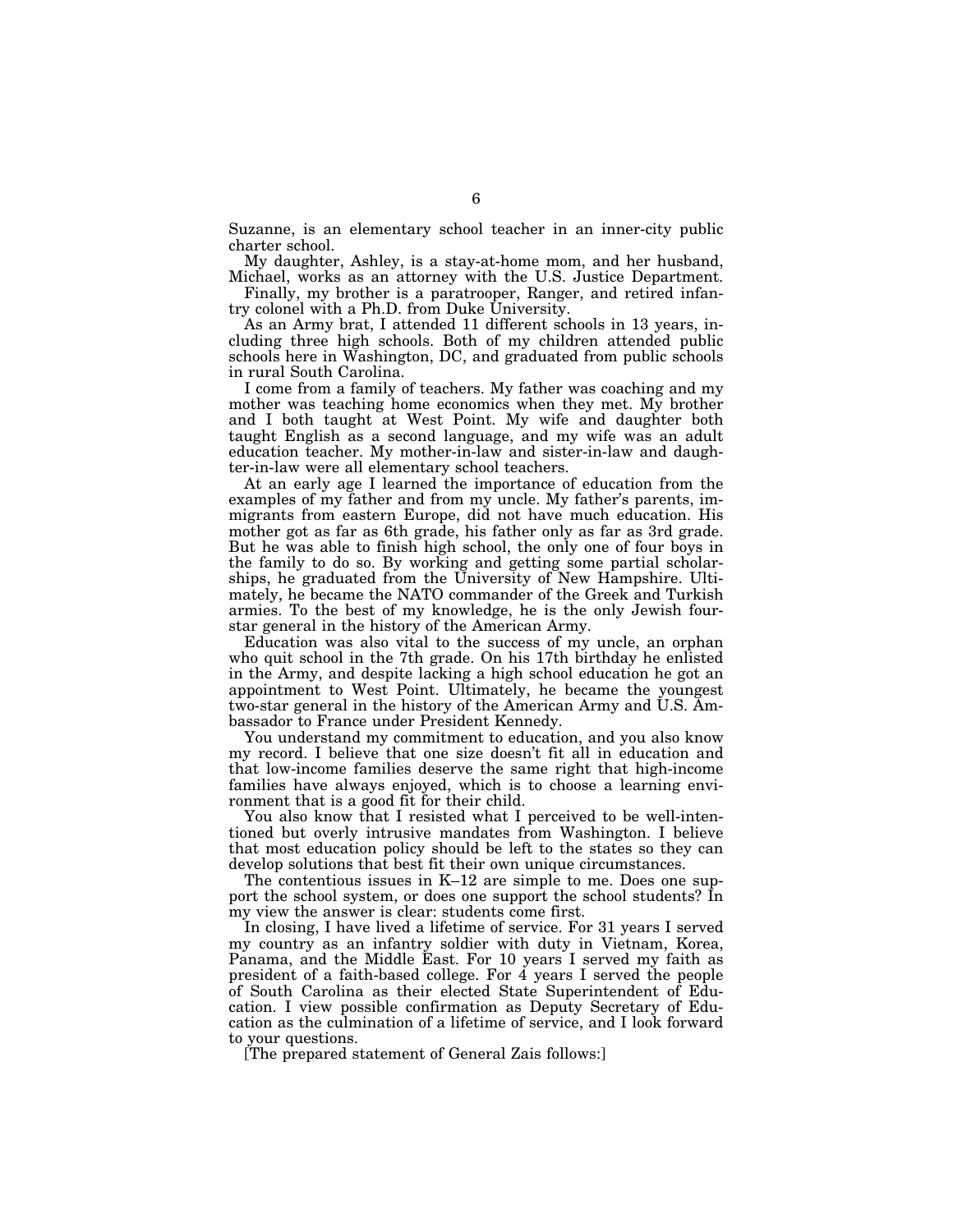#### PREPARED STATEMENT OF MITCHELL ZAIS

Chairman Alexander, Ranking Member Murray, and Members of the Committee, it is an honor to appear before you today. Thank you.

I would also like to thank President Trump and Secretary DeVos for their confidence in me. It was Secretary DeVos' vision and record of commitment to students and parents that inspired me to undertake this task.

I would also like to thank my family members who have been so supportive, some of whom are here today.

My wife, Susan, and I have been married almost 38 years. She is an Army daughter, Army wife, and Army mother. Throughout our frequent moves she made each house a home, 13 altogether, an average of less than 3 years in each residence. Susan currently mentors a child in a high-poverty elementary school in downtown Columbia, South Carolina.

My son, Bradley, is a veteran of the war in Iraq where he fought as an infantry soldier with the famed 101st Airborne Division. He now proudly serves in the South Carolina National Guard. His wonderful wife, Suzanne, is an elementary school teacher at an inner-city, public charter school in Charleston, South Carolina.

My daughter, Ashley, a stay-at-home mom, and her husband Michael, are here. Michael is an attorney with the U.S. Department of Justice.

Finally I would like to thank my older brother, Barrie, a paratrooper, Ranger, and retired infantry colonel with a Ph.D. from Duke. He has been my role model my entire life.

Growing up as an Army brat, I attended 11 different schools in 13 years, including three high schools. Both of my children attended public school here in the District of Columbia—and they graduated from a public high school in rural South Carolina.

I come from a family of teachers. My parents met when both were teaching high school. My father was teaching PE and coaching; my mother was teaching what was then known as home economics. My brother and I both taught at West Point. My wife and daughter both taught English as a second language, and my wife was also an adult education teacher. My mother-in-law and sister-in-law were both career elementary school teachers. As I mentioned, my daughter-in-law is an elementary school teacher.

At an early age, I learned the vital importance of education from the examples of my father and uncle.

My father's parents did not have much education. They were immigrants from Eastern Europe. His mother got as far as sixth-grade, this father only as far as third-grade.

My father, the youngest of four boys, was the only one who finished high school. But, by working, with a small ROTC scholarship, several partial athletic scholarships, and with help from his older brothers, he was able to graduate from the University of New Hampshire. With his education, plus hard work, he ultimately became the NATO commander of the Greek and Turkish armies. To the best of my knowledge, he is the only Jewish four-star general in the history of the American Army.

Education was also vital to the success of my uncle. An orphan, he was adopted by a coal mining family in Pennsylvania. He quit school in the seventh-grade to work to earn money for them. To escape, he ran away from home on his seventeenth birthday and lied to enlist in the Army. Despite lacking a high school education, he earned an appointment to West Point. The education he received there provided the foundation that ultimately led to his becoming the youngest two-star general in American history and U.S. Ambassador to France under President Kennedy.

So now, you understand my personal commitment to education.

You also know my record.

You know I believe that one size does not fit all in education and that no child should be forced to attend a failing school. Lower-income families deserve the same right that upper-income and middle-income families have always enjoyed—that is, to choose a school that is a good fit for their child. Upper-income families have school choice. They can choose to put their children in private schools. Middle-income families, by and large, have school choice. They can move to the suburbs or to highly ranked school districts if the local school is not a good fit. It is predominately low-income families that are trapped in perennially failing schools, with no escape and no options.

You also know that as State Superintendent of Education in South Carolina, I resisted what I perceived as well intentioned, but overly intrusive mandates from Washington. Just as one size does not fit all students, one size does not fit all states.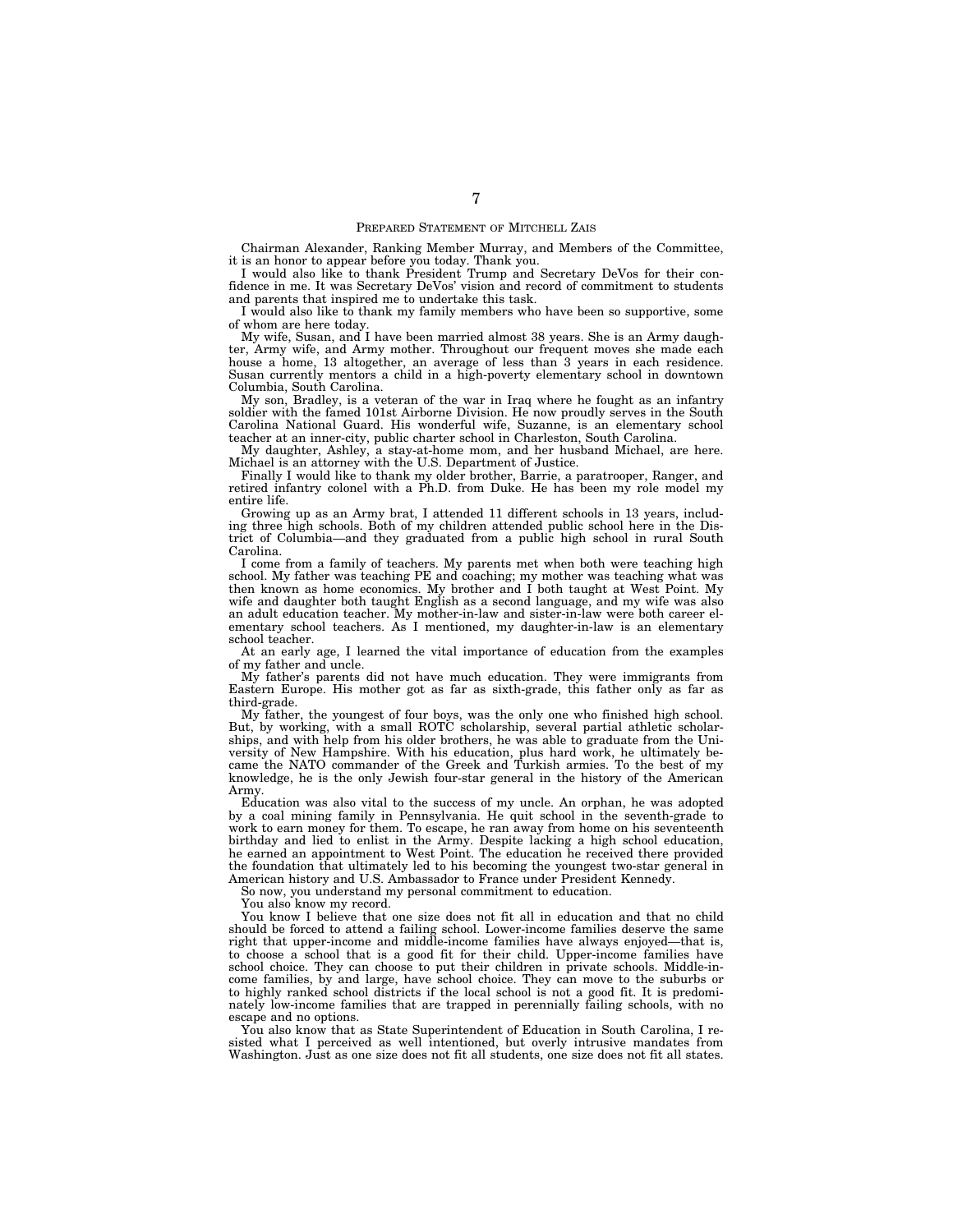I believe most education policy should be left to the states to develop solutions that best address their own unique circumstances.

The contentious issues involved in K–12 education seem to me to be pretty simple. Does one support the school system or does one support the school students? My stance has been clear: students come first.

Also, as a college president for 10 years, I learned how difficult it can be to comply with the requirements imposed from Washington. I'm aware of the ''Report of the Task Force on Federal Regulation on Higher Education'' and look forward to working to reduce the enormous administrative burden.

In closing, I have lived a life of service. For 31 years I served my country as an infantry soldier in the United States Army, with duty in Vietnam, Korea, Panama, and the Middle East. For 10 years I served my faith as president of a faith-based college. For 4 years I served the people of South Carolina as their elected State Superintendent of Education. I view possible confirmation as Deputy Secretary of Education as yet another chance to serve the Nation I love so dearly, and the culmination of a career of service.

Thank you for the opportunity to appear before you. I look forward to your questions.

The CHAIRMAN. Thank you, General Zais. Mr. Blew, welcome.

#### **STATEMENT OF JAMES BLEW**

Mr. BLEW. Thank you, Chairman Alexander, Ranking Member Murray, and other Members of the Committee. It is an honor to appear before you today as the nominee for Assistant Secretary for the Office of Planning, Evaluation, and Policy Development at the U.S. Department of Education.

Mr. Chairman, I have submitted a written statement for the record. May I summarize my points?

The CHAIRMAN. Yes.

Mr. BLEW. That's great.

I do want to start by thanking my family that has been very supportive of me: my brother, who is a retired public school teacher and Army officer; my two children, one who attends university in North Carolina, another who attends university in Los Angeles; but most of all I want to thank my wife. She and I met in public high school back in Reseda, California. We became married several years later. It is our partnership and our love that makes me a better man. My wife has a very demanding orthodontic practice back in our hometown, and she could not be here today.

The second family that I wanted to thank, and I do so in my written statement, is the Walton family. I want to thank them globally for their steadfast investments in helping improve the lives of children in low-income communities across this country. I also include in there my philosophy about education reform and some of my experience that I believe is part of what prepares me for this position, if the Senate confirms me.

The bulk of this presentation goes into a ringing endorsement of the limited but very important role that the Federal Government plays in our education system: namely, the enforcement of our civil rights laws in schools and colleges; second, the assistance that the Federal Government gives our states as they address the needs of disadvantaged students, as well as students with disabilities; and finally, the support that the Federal Government gives students as they prepare, attend, and hopefully complete their degrees and certificates in higher education.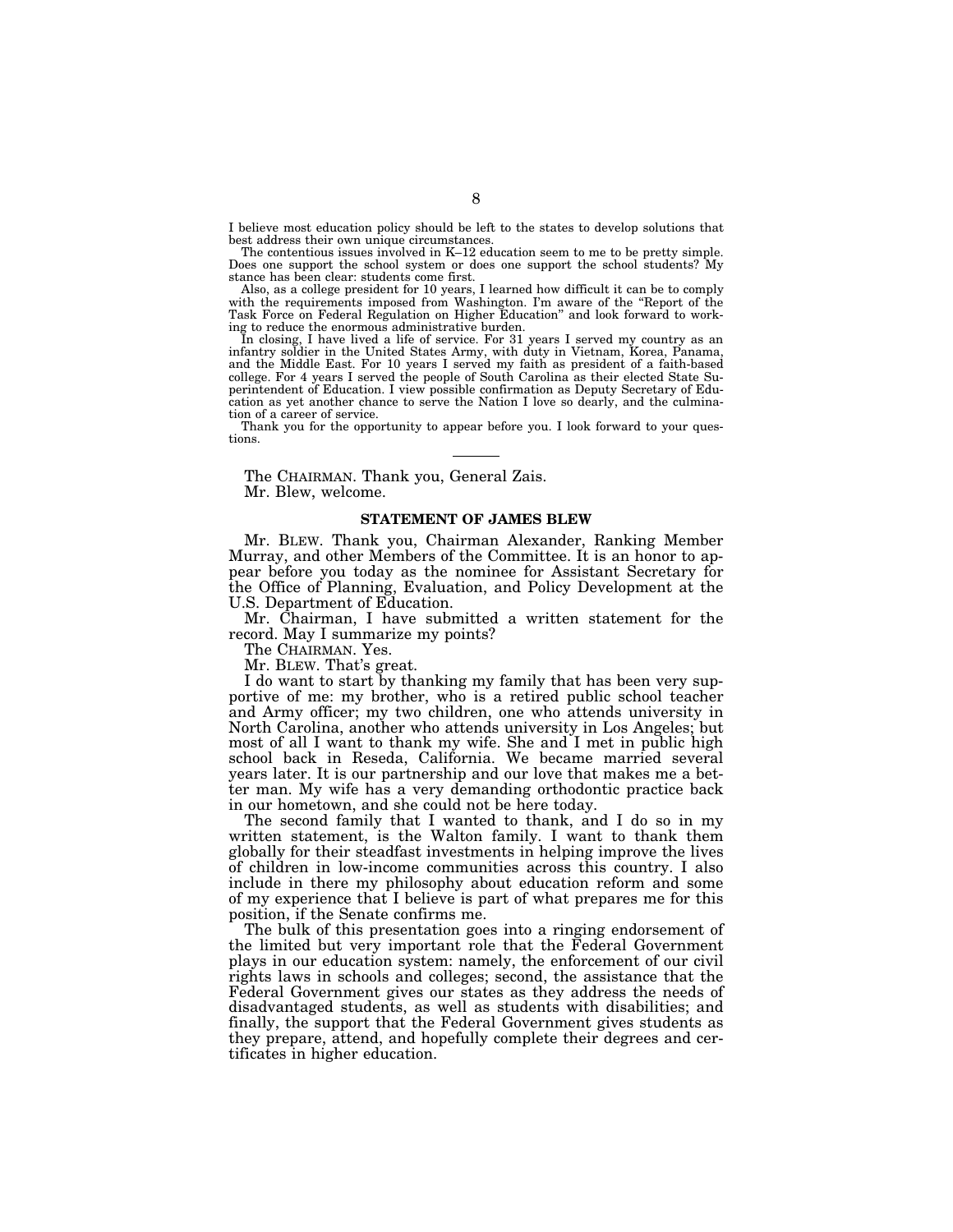I will conclude, as I do in my written statement, by thanking the millions of parents and teachers who educate our children every day. It is my belief that the success of our country depends on us empowering those parents and teachers to improve our system.

I look forward to your questions.

[The prepared statement of Mr. Blew follows:]

#### PREPARED STATEMENT OF JAMES C. BLEW

Chairman Alexander, Ranking Member Murray, Members of the Committee:

It is an honor to appear before you today as the nominee for Assistant Secretary for the Office of Planning, Evaluation and Policy Development at the U.S. Department of Education.

I appreciate the confidence and support that President Trump and Secretary DeVos have placed in me and education reform with this nomination. Before sharing my approach to the position, if confirmed, I have two families that I would like to thank. Without them, I would not be appearing before you today.

First is my own family, especially my wife Carole. She has a demanding orthodontic practice back in our home town, which keeps her from joining us today. But without her consistent support, love and partnership, I would not have been able to commit much of my adult life to the education reform cause.

Second is the Walton family. After Sam Walton's death in 1992, one of his sons, John Walton, took leadership in developing a philanthropic strategy that would help our country's public education system live up to the following aspiration: every child should be educated to his or her fullest potential. It is a strategy to create more high-quality school options in lower-income communities, more transparency about school and educator performance, and more accountability for performance.

For a decade after John's untimely death in 2005, it was my great privilege to help the Walton family execute their K–12 philanthropic investment strategy. This involved, among other things, managing hundreds of grants totaling more than \$1 billion over several years.

As a country, we still have a long way to go to achieve our aspirations for every child. But thanks to the Walton family—along with like-minded philanthropists, the Federal government, and many others—our K–12 system is improving and continuously serving students better.

For 20 years, I have focused on our students and policy at the state and local level. I chose to focus locally because that's where I felt my efforts could yield the greatest change. It is also where 90 percent of K–12 funding is generated.

However, I do believe the Federal Government has important roles to play. I'll address three:

First, for more than 50 years, Congress has stood by our country's most vulnerable children. As result, it has steadily increased and refined the Department's role enforcing civil rights laws in our schools and colleges.

Second, Congress has also invested significantly in our most vulnerable children those from lower-income communities, as well as those with disabilities.

For our lower-income students, I think the bipartisan framework laid out in the Every Student Succeeds Act is an historical step in the right direction. The Federal Government must empower states to pursue the best strategies they can devise, recognizing local context, while simultaneously enforcing the accountability guardrails Congress has put in place.

I'm equally sanguine about the Federal role in supporting our vulnerable students with disabilities. Its role is critical to making sure all special needs students get the education they need and deserve.

Third, Congress directs more than \$100 billion annually to provide students with access to higher education in this country—several times more than the amount it spends through Title I on disadvantaged K–12 students. Yet, far too many of those students are neither completing their degrees nor obtaining the skills and knowledge they need to improve their wages. We can and must do better.

Let me close by thanking the thousands of classroom teachers and parents who work every day to ensure that all children in our country get the excellent education they deserve—and that our country needs them to have. The key to our country's future success is empowering those teachers and parents to improve our education system.

Thank you again for the opportunity to appear before you. I look forward to answering your questions.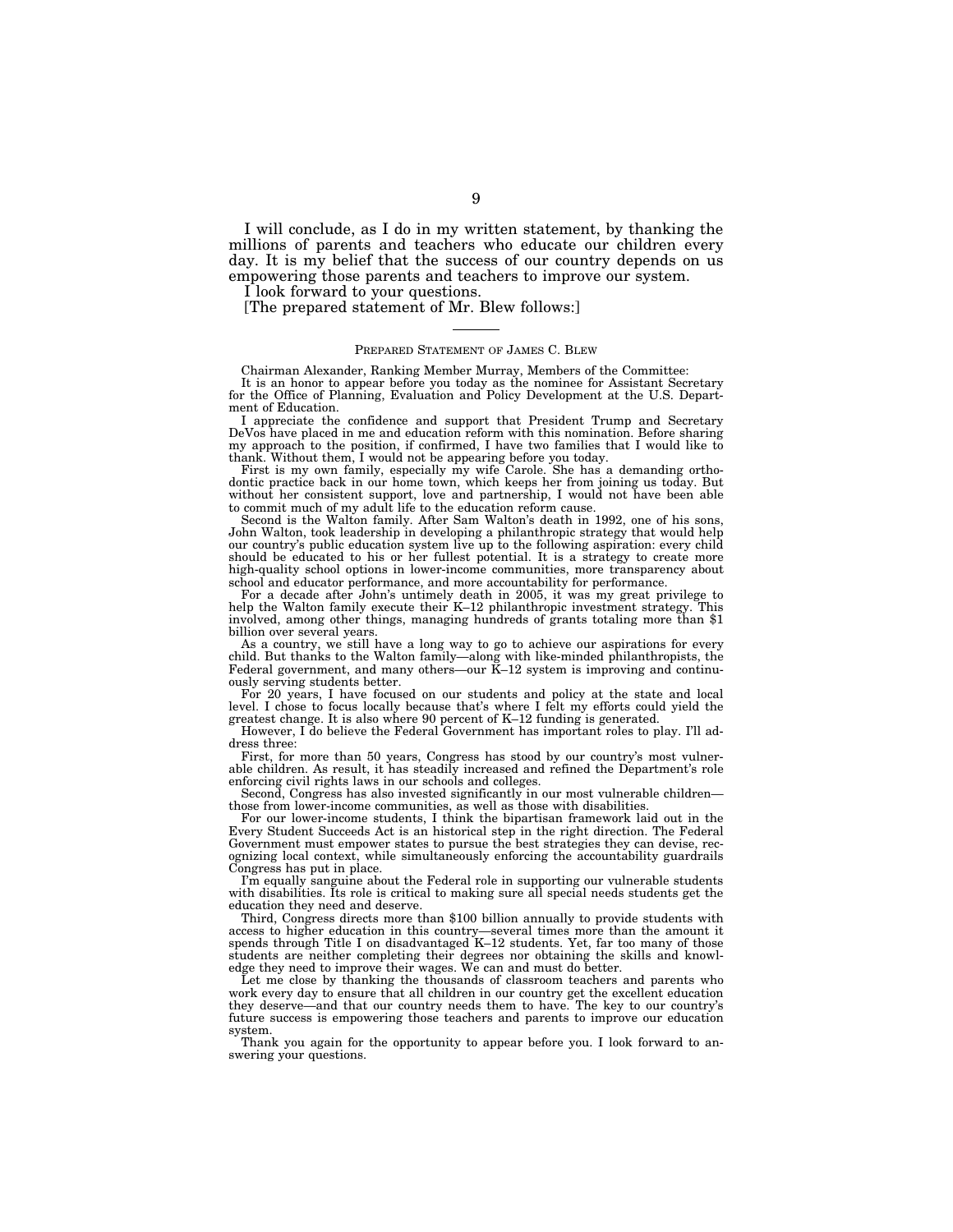The CHAIRMAN. Thank you, Mr. Blew. Ms. O'Scannlain.

#### **STATEMENT OF KATE O'SCANNLAIN**

Ms. O'Scannlain. Thank you, Mr. Chairman, Ranking Member Murray, and other Distinguished Members of this Committee. It's an honor to appear before you today.

I want to thank the President of the United States for nominating me, and Secretary Acosta for recommending me.

I want to thank my family members and friends who are here today supporting me.

Particularly, I want to acknowledge my husband, Matt Johnson; my parents, Diarmuid and Maura O'Scannlain; five of my seven siblings who are here today—Sean, Jane, Kevin, Megan, and Annie; my father-in-law, Walter Johnson; and my four children— Nolan, Cormac, Bowen, and Jane. I also want to recognize and thank my long-time mentor and friend from Kirkland & Ellis, John Irving, as well as my firm's leadership and colleagues for their support.

You might say that my journey to this appointment began my junior year at Jesuit High School in Portland, Oregon in Father Larry Robinson's U.S. History Class. I was part of a small group of women who transferred in that year to the previously all-male school. I remember vividly the day that Father Robinson wrote the name "Frances Perkins" on the chalk board and called on me to answer what was unique about the spelling of the name—an "e" instead of an "i"—a woman's spelling. Of course, I came to learn, and never have forgotten, that Frances Perkins was the first female Cabinet Member, the longest-serving Secretary of Labor, and the first woman in Presidential line of succession. If confirmed, it will be my honor to go to work every morning in the Frances Perkins Building to ensure that the Nation's labor laws are forcefully and fairly applied to protect our Nation's workers.

We are at a critical time in history for the American worker as our employers and labor force face increasingly complex issues: the rise of the gig economy; rapid advancements in automation and artificial intelligence; an aging workforce; more women in the workplace, including in boardrooms and the frontlines of the military; an increase of women as the primary breadwinner in families; the challenges of seasonal and agricultural workforces; revelations of sexual harassment and predatory behavior on the front pages; the burdens of excessive occupational licensing requirements; a decline in organized labor; opioid abuse that is plaguing many American families and workers; higher compliance costs for small businesses, just to name a few.

If confirmed, I pledge to tackle these challenges with the thoughtfulness and care that they merit. I will work to enforce the laws under the Labor Department's jurisdiction fully and fairly. I will collaborate with career officials who possess the bulk of the subject-matter expertise in these areas and to have open and fulsome dialog before committing to or recommending any particular course of action. I commit to listen carefully to all stakeholders.

If confirmed, I look forward to helping further this administration's labor agenda, including issues that are of particular impor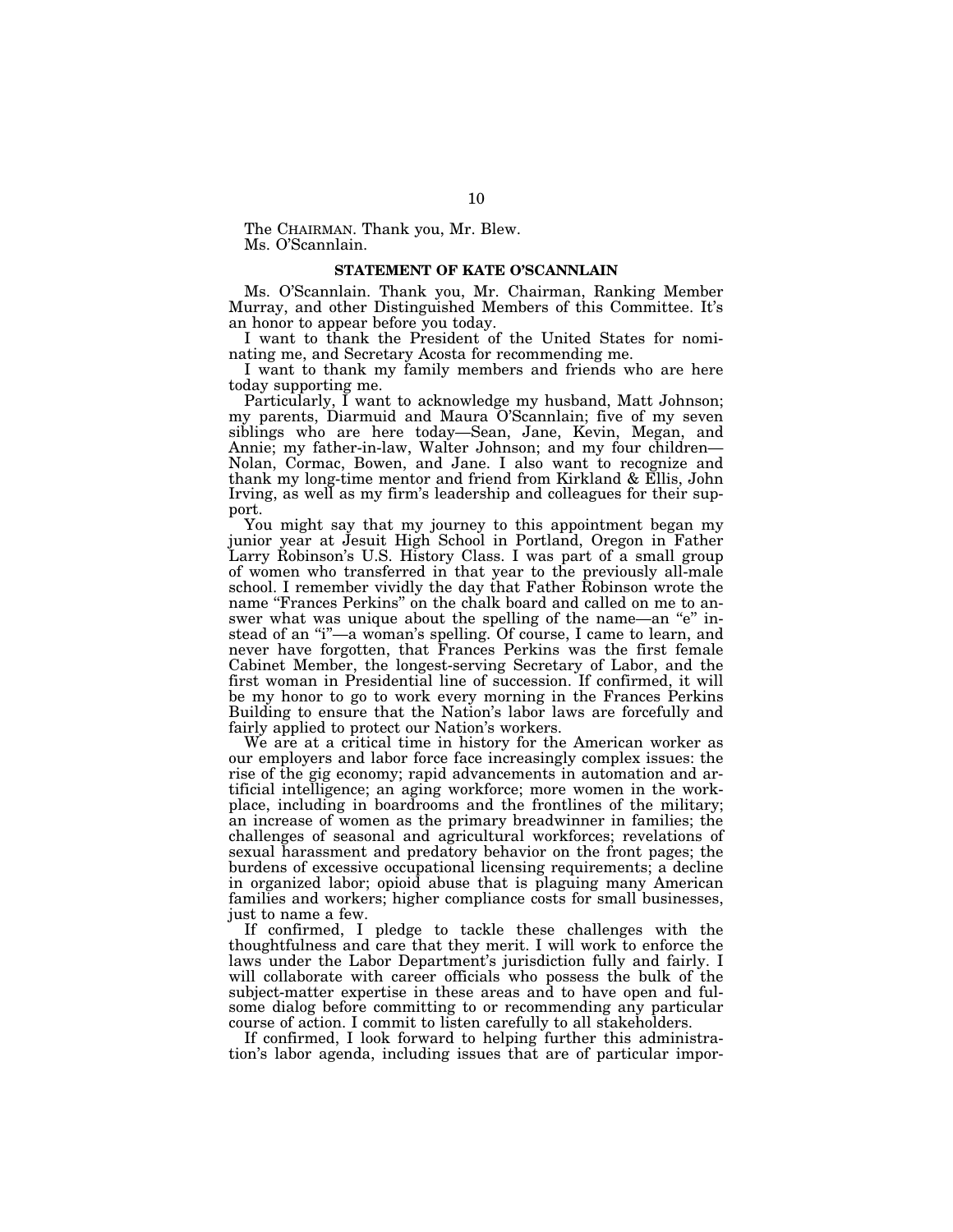tance to this Committee. These include job creation, advancing opportunities for profitable employment through apprenticeship and job-training programs, improving workplace safety, helping efforts to reintegrate veterans into the workforce, assuring work-related benefits and rights are protected, among many other stated goals.

I will bring a diversity of experiences to the Solicitor's office from more than a decade in private practice. In my experience, the vast majority of employers seek to comply with the law. Indeed, they spend significant amounts of money on compliance costs, only to confront laws, rules, and regulations that can be confusing in their application to the modern workplace. The rules of the road should be clear and compliance guidance ample and easily accessible. Our laws should not be a game of "gotcha" or involve gamesmanship using novel legal theories. That benefits no one, especially the American worker.

Like Secretary Acosta, I am committed to helping employers understand their obligations to their workforces and properly incentivizing compliance with the law.

If confirmed, I intend to promote understanding and effective enforcement, and to reduce unnecessary redundancies through communication and cooperation with our federal and state agencies. I would challenge this Committee, just as I will challenge the Labor Department every day of my service, to write laws, rules, and guidance that are clear to employers, employees, and unions so that we can be confident when bringing an action that the offending party deserves to be met with the full force of the Labor Department's enforcement resources.

In closing, it is not lost on me that if confirmed I will serve as the highest-ranking woman in the Labor Department. That is not a responsibility I take lightly. I pledge to this Committee to bring the totality of my experiences to bear upon the unique challenges facing today's modern workplace.

Thank you again, and I look forward to any questions the Committee may have.

[The prepared statement of Ms. O'Scannlain follows:]

#### PREPARED STATEMENT OF KATE O'SCANNLAIN

Thank you, Mr. Chairman, Ranking Member Murray, and Distinguished Members of the Committee. It is an honor to appear before you today as you consider my nomination to be Solicitor of Labor. I want to thank the President of the United States for nominating me and Secretary Acosta for recommending me. I want to thank the family members and friends who are here today supporting me.

In particular, I want to acknowledge my husband Matt Johnson, my parents Diarmuid and Maura O'Scannlain, five of my seven siblings who are here today (Sean, Jane, Kevin, Megan, and Annie), my father-in-law Walter Johnson, and my four children Nolan, Cormac, Bowen, and Jane. I also want to recognize and thank my long-time mentor and friend from Kirkland & Ellis, John Irving, as well as my firm's leadership and colleagues for their support.

You might say that my journey to this appointment began my junior year at Jesuit High School in Portland, Oregon in Father Larry Robinson's U.S. History Class. I was part of a small group of women who transferred that year into the previously all-male school. I remember vividly the day Father Robinson wrote the name ''Frances Perkins'' on the chalk board and called on me to answer what was unique about the spelling of Frances-an "e" instead of an "i"-a woman's spelling. Of course, I came to learn—and never have forgotten—that Frances Perkins was the first female Cabinet Member, the longest serving Secretary of Labor, and the first woman in Presidential line of succession. If confirmed, it will be my honor to go to work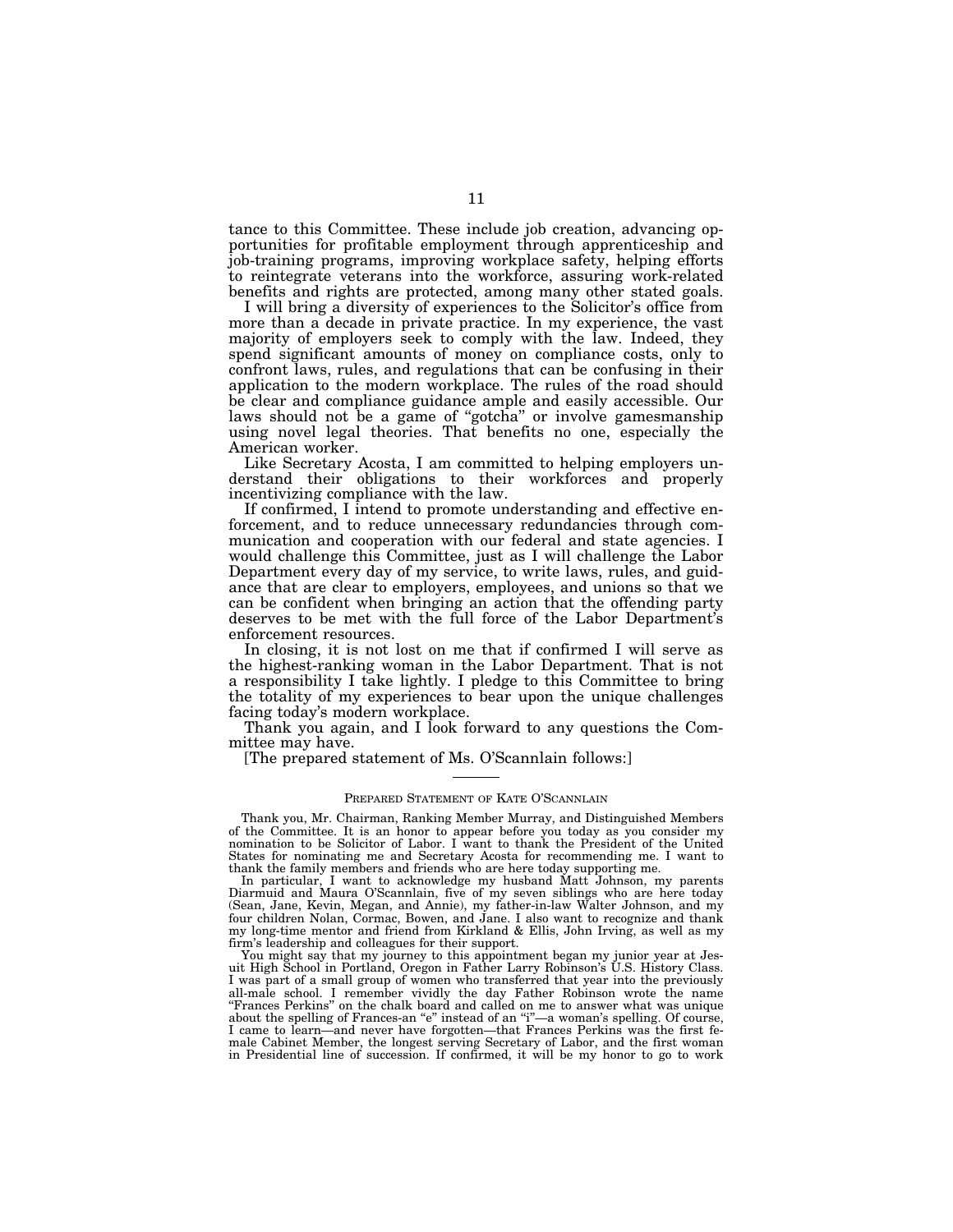every morning in the Department of Labor Frances Perkins Building to "ensure that the Nation's labor laws are forcefully and fairly applied to protect [our] Nation's workers.''1

We are at a critical time in history for the American Worker as our employers and labor force face increasingly complex issues: the rise of the gig economy; rapid advances in automation and artificial intelligence; an aging workforce; more women in the workplace-including in Board rooms and the frontlines of the military; an increase of women as the primary bread-winner in families; the challenges of seasonal and agricultural workforces; revelations of sexual harassment and predatory behavior on the front pages; the burdens of excessive occupational licensing requirements; a decline in organized labor; opioid abuse that is plaguing many American families and workers; higher compliance costs for small businesses-just to name a few. If confirmed, I pledge to tackle these challenges with the thoughtfulness and care

that they merit. I will work to enforce laws under the Labor Department's jurisdic-tion fully and fairly. I commit, if confirmed, to collaborate with the career officials who possess the bulk of the subject-matter expertise in these areas and to have open and fulsome dialog before committing to or recommending any particular course of

action. I commit, to listen carefully to all stake holders. If confirmed, I look forward to helping further this Administration's Labor agenda, including issues that are of particular importance to this Committee. These include job creation, advancing opportunities for profitable employment through apprenticeship and job-training programs, improving workplace safety, helping efforts to re-integrate veterans into the workforce, assuring work-related benefits and rights are protected-among many other stated goals. I will bring a diversity of experiences to the Solicitor's office from more than a decade in private practice. In my experience, the vast majority of employers seek to comply with the law. Indeed, they spend significant amounts of money on compliance costs—only to confront laws, rules, and regulations that can be confusing in their application to the modern workplace. The rules of the road should be clear and compliance guidance ample and easily accessible. Our laws should not be a game of "gotcha" or involve gamesmanship using novel legal theories. That benefits no one, especially the Amer their workforces and properly incentivizing compliance with the law.

If confirmed, I intend to promote understanding and effective enforcement. Also to reduce unnecessary redundancies through communication and cooperation with our federal and state agencies. I would challenge this Committee, just as I will challenge the Labor Department every day of my service, to write laws, rules, and guidance that are clear to both employers, employees, and unions—so that we can be confident when bringing an action the offending party deserves to be met with the full force of the Labor Department's enforcement resources.

In closing, it is not lost on me that if confirmed I will serve as the highest ranking woman in this Labor Department. That is not a responsibility I take lightly. I pledge to this Committee to bring the totality of my experiences to bear upon the unique challenges facing today's modern work place.

Thank you again. I look forward to any questions the Committee may have.

The CHAIRMAN. Thank you, Ms. O'Scannlain. Mr. Rutledge, welcome.

### **STATEMENT OF PRESTON RUTLEDGE**

Mr. RUTLEDGE. Thank you. Good afternoon, Chairman Alexander, Ranking Member Murray, and other Members of the Committee. Thank you for the opportunity to appear before you today. I am honored to have been recommended by Secretary Acosta and nominated by President Trump to lead the Employee Benefits Security Administration, known as EBSA, at the Department of Labor.

If I may take just a brief moment to introduce my family who are here today, I would like to do that. My wife, Julie Gackenbach, is sitting directly behind me. Without her tireless support in every facet of my life, I could not have spent as many years in public

<sup>1</sup>DOL Solicitor's Mission Statement.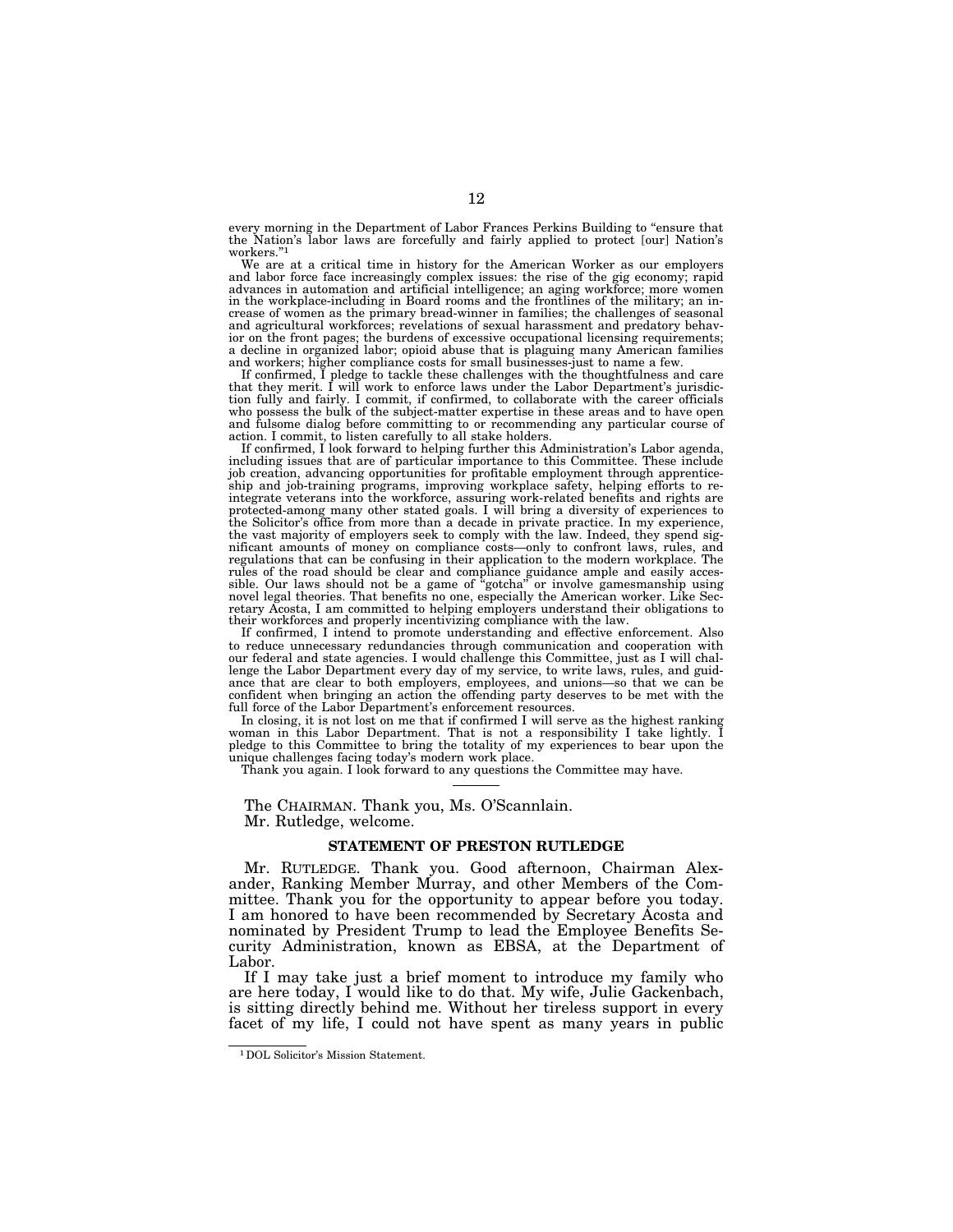service as I have, and that's just one of the few things she's done for me in my life.

Also here today is my older son, Charlie Rutledge, and his wife and my new daughter-in-law, Nicole Rutledge; and also my younger son, Andrew Rutledge, and his girlfriend, Gabriella Simondson. I was instructed to be sure to put the "D" in there. It's ''Simondson.''

The mission of EBSA is to assure the security of the retirement, health, and other workplace benefits of America's workers and families. While EBSA develops and enforces regulations, the role of EBSA is much broader. The office assists and educates workers, plan sponsors, fiduciaries, and service providers. It engages in outreach and research.

I have spent nearly my entire career as a lawyer in the employee benefits area. I believe in the importance of employee benefit programs for America's workers. If I am fortunate enough to be confirmed, I look forward to working to strengthen and expand opportunities for employers to offer and employees to benefit from retirement, health, and other employee benefit programs.

I have had the pleasure to work with many of you during my tenure at the Senate Finance Committee as I have worked to advance retirement benefit security reforms. I am most proud that we were able to work together last year to develop the Retirement Enhancement and Savings Act of 2016. The bill would have modified requirements regarding multiple employer plans, automatic enrollment, auto escalation, reporting and disclosure rules, and rules regarding the selection of lifetime income providers.

The bill also would have increased the tax credit for small employer pension plans and allow a tax credit for employers that startup a pension plan that includes automatic enrollment.

With respect to individual retirement accounts, the bill would have treated taxable non-tuition fellowship and stipend payments as compensation for the purpose of an IRA. That would allow a student to begin contributing to an IRA while they're still a student.

The bill garnered the support of every Member of the Finance Committee and was for me a great example of Chairman Hatch's and Ranking Member Wyden's leadership and our ability to work together on a bipartisan basis to improve retirement security. I've always believed that retirement should not be a partisan issue, and in my experience working for the Senate Finance Committee, it never has been.

In addition to retirement policy, I have worked closely with staff from both parties, including the staff of two Members of this Committee, Senator Burr and Senator Casey, to help Congress enact the Achieving a Better Life Experience Act, or the ABLE Act. The ABLE Act allows disabled individuals and their families to save private funds in a tax-advantaged account, similar to a college savings account, for the purpose of paying for the expenses related to living a life with disabilities. If confirmed, I look forward to working with the Chairman, the Ranking Member, and the other Members of this Committee on these and other proposals to strengthen our Nation's pension laws.

I'm running out of time to keep talking about myself, so I won't. I'll just mention briefly that I have spent a lot of time in the gov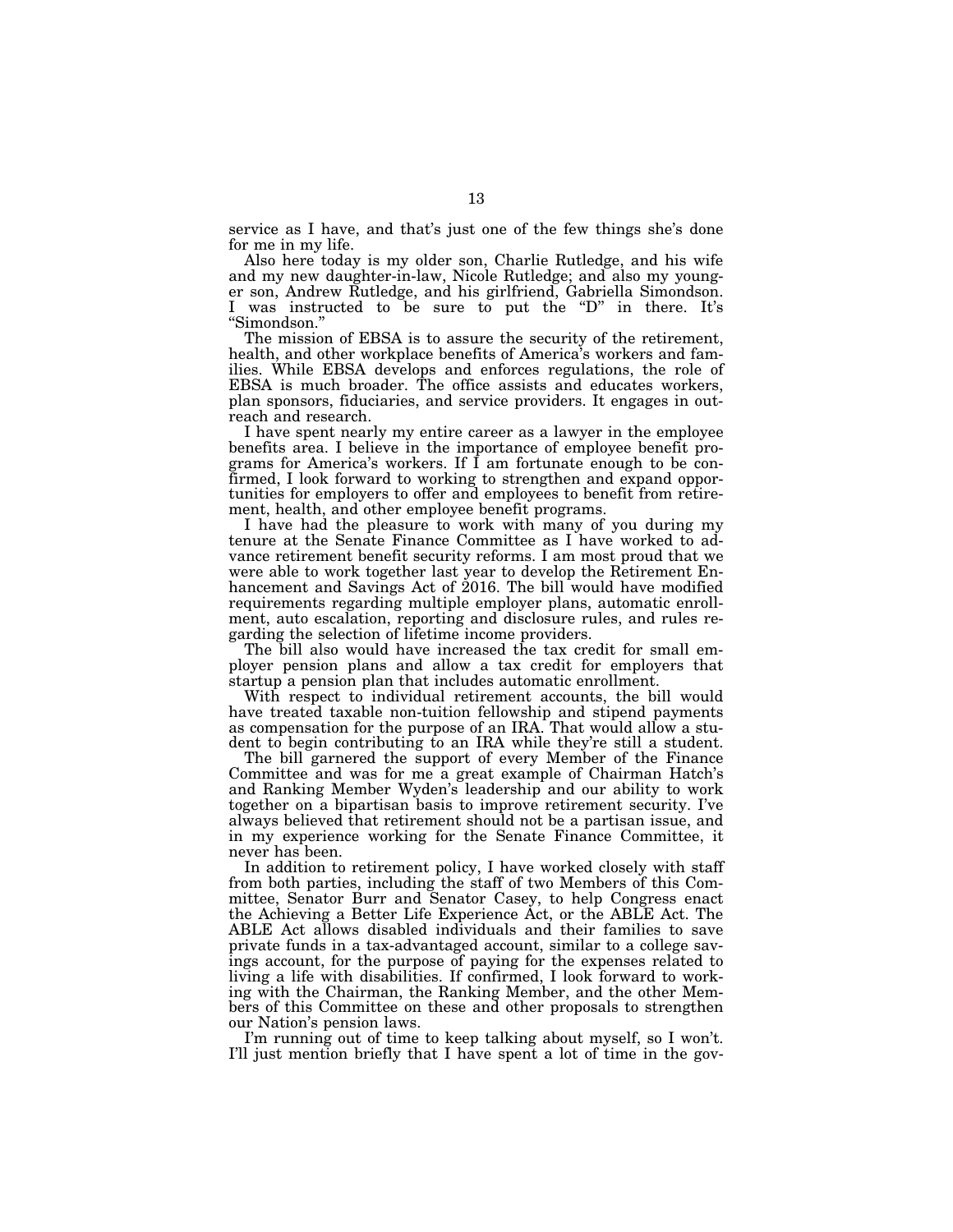ernment working to support ERISA. I believe in ERISA, and I hope to bring both my public-and private-sector experience to work on the ERISA issues that the country faces.

If I'm given the opportunity to serve, I look forward to working with all of you and your staff and the talented and hard-working staff at EBSA to protect and improve the employee benefit system.

Thank you, Mr. Chairman and Ranking Member Murray, for the chance to speak to you today. I am happy to answer any questions.

[The prepared statement of Mr. Rutledge follows:]

#### PREPARED STATEMENT OF PRESTON RUTLEDGE

Good afternoon Chairman Alexander, Ranking Member Murray and other Members of the Committee. Thank you for the opportunity to appear before you today. I am honored to have been nominated to lead the Employee Benefits Security Administration (EBSA) at the Department of Labor.

The mission of EBSA is to assure the security of the retirement, health and other workplace related benefits of America's workers and their families. While EBSA develops and enforces regulations, the role of EBSA is much broader. The office assists and educates workers, plan sponsors, fiduciaries and service providers. It engages in outreach and research.

I have spent nearly my entire career as a lawyer in the employee benefits area. I believe in the importance of employee benefit programs to America's workers. If I am fortunate enough to be confirmed, I look forward to working to strengthen and expand opportunities for employers to offer and employees to benefit from retirement, health and other employee benefit programs.

I have had the pleasure to work with many of you during my tenure at the Senate Finance Committee as we have worked to advance retirement and benefits security reforms. I am most proud that we were able to work together to develop the Retirement Enhancement and Savings Act of 2016. The bill would have modified requirements regarding multiple employer plans, automatic enrollment, auto escalation, reporting and disclosure rules, defined benefit plan nondiscrimination rules and rules regarding the selection of lifetime income providers. The bill also would have increased the tax credit for small employer pension plan startup costs and allow a tax credit for small employers that establish retirement plans that include automatic enrollment. With respect to individual retirement accounts, the bill would have treated taxable non-tuition fellowship and stipend payments as compensation for the purpose of an IRA. The bill garnered the support of every Member of the Finance Committee and for me was a great example of Chairman Hatch's and Ranking Member Wyden's leadership and our ability to work together on a bipartisan basis to improve retirement security.

In addition to retirement policy, I have worked closely with staff from both parties, including the staff of two Members of this Committee, Senator Burr and Senator Casey, to help Congress enact the Achieving a Better Life Experience Act of 2014. The ABLE Act allows disabled individuals and their families save private funds in a tax-advantaged account, similar to a college savings account, for the purpose of paying for expenses related to living a life with disabilities. If confirmed, I look forward to working with the Chairman and the Members of this Committee on these and other proposals to strengthen our Nation's pension laws.

Prior to joining the Finance Committee I served in the Office of Chief Counsel for the Internal Revenue Service where I focused on tax side issues of employee benefits, plan design and administration, and compliance. I also served for many years in private practice where I was engaged in compliance and plan design as well as ERISA litigation. Before I became a lawyer, I was a Naval Office for 4 years, served on a destroyer escort stationed in San Diego, California, making one deployment to the Western Pacific.

I hope to bring my public and private sector experience to EBSA to help Secretary Acosta help workers and employers meet the challenges inherent in our changing society—including improved longevity and changing employment relationships.

If I am given the opportunity to serve, I look forward to working with you, your staff, the talented and hardworking staff at EBSA, employees, plan sponsors and

the public at large to protect and improve our Nation's employee benefit system. Thank you Mr. Chairman and Ranking Member Murray for the change to speak with you today. I am happy to answer any questions.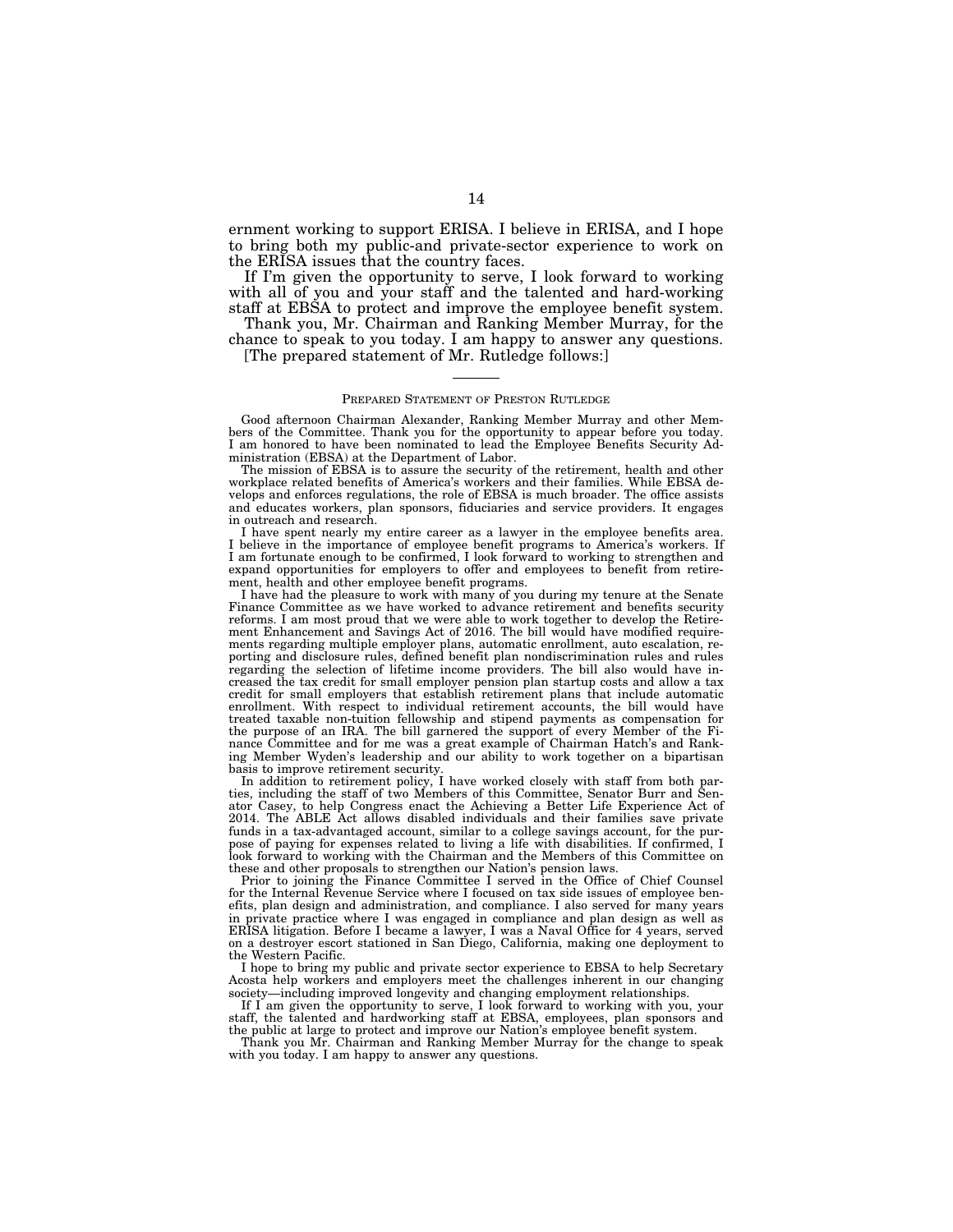The CHAIRMAN. Thank you, Mr. Rutledge. Thanks to all of you. We'll now begin a round of 5-minute questions.

General Zais, let me begin with you. You were Superintendent of Education in South Carolina during the last administration, correct?

General ZAIS. That is correct, sir.

The CHAIRMAN. You're familiar with what the administration did with waivers when they said in order for you to have a waiver from No Child Left Behind, you had to do X, Y, and Z, such as adopt these standards or this teacher evaluation program, correct?

General ZAIS. We did develop a plan that we worked on very hard. Yes, sir.

The CHAIRMAN. But you're aware that they required you to do things in exchange for getting a waiver, correct?

General ZAIS. That is correct, sir.

The CHAIRMAN. Are you aware that we changed that law? General ZAIS. I am.

The CHAIRMAN. That means that as Deputy Secretary of the Department of Education, if Tennessee applies for a waiver, in some circumstances you're prohibited from conditioning that waiver on some other well-intended goal.

General ZAIS. Senator, I understand absolutely. The job of the Secretary in the Department of Education is to ensure that state plans comply with the law, no more, no less.

The CHAIRMAN. We took the extraordinary step, some people thought, of actually writing prohibitions into the law not just to apply to the previous administration but to this one, and to my surprise within a few months after this one took office, there was a letter sent to Delaware saying that its state plan as proposed wasn't ambitious enough.

Now, the law says that the plan has to be an ambitious state design plan. The law also says the Secretary is prohibited from defining that. Do you agree that the Department of Education in Washington doesn't have the authority to tell Delaware that its plan is not—to reject the plan because it's not ambitious enough?

General ZAIS. That is my understanding of the law, sir. I'm not familiar with the case of Delaware or the plan they submitted.

The CHAIRMAN. Now, you might go to Delaware and say it's a dumb plan, or it's not ambitious, or they should be embarrassed, or you have a lot of suggestions for how to improve it. But the idea was that it's state designed and that the Department wouldn't do that mandate.

Let me switch gears to higher education, Mr. Blew and General Zais. We had very good work done. Senators Mikulski, Bennet, Burr and I asked a group of higher educators to come up with 59 ways to simplify more effective regulations for higher education so students could apply for and pay off their loans more efficiently, and university administrators could run our 6,000-student campus more efficiently. They came back, the Chancellor of Maryland and the Chancellor of Vanderbilt, with 59 recommendations widely endorsed by the higher education community. Of those 59, 12 can be done by the Department of Education alone. Are you familiar with that?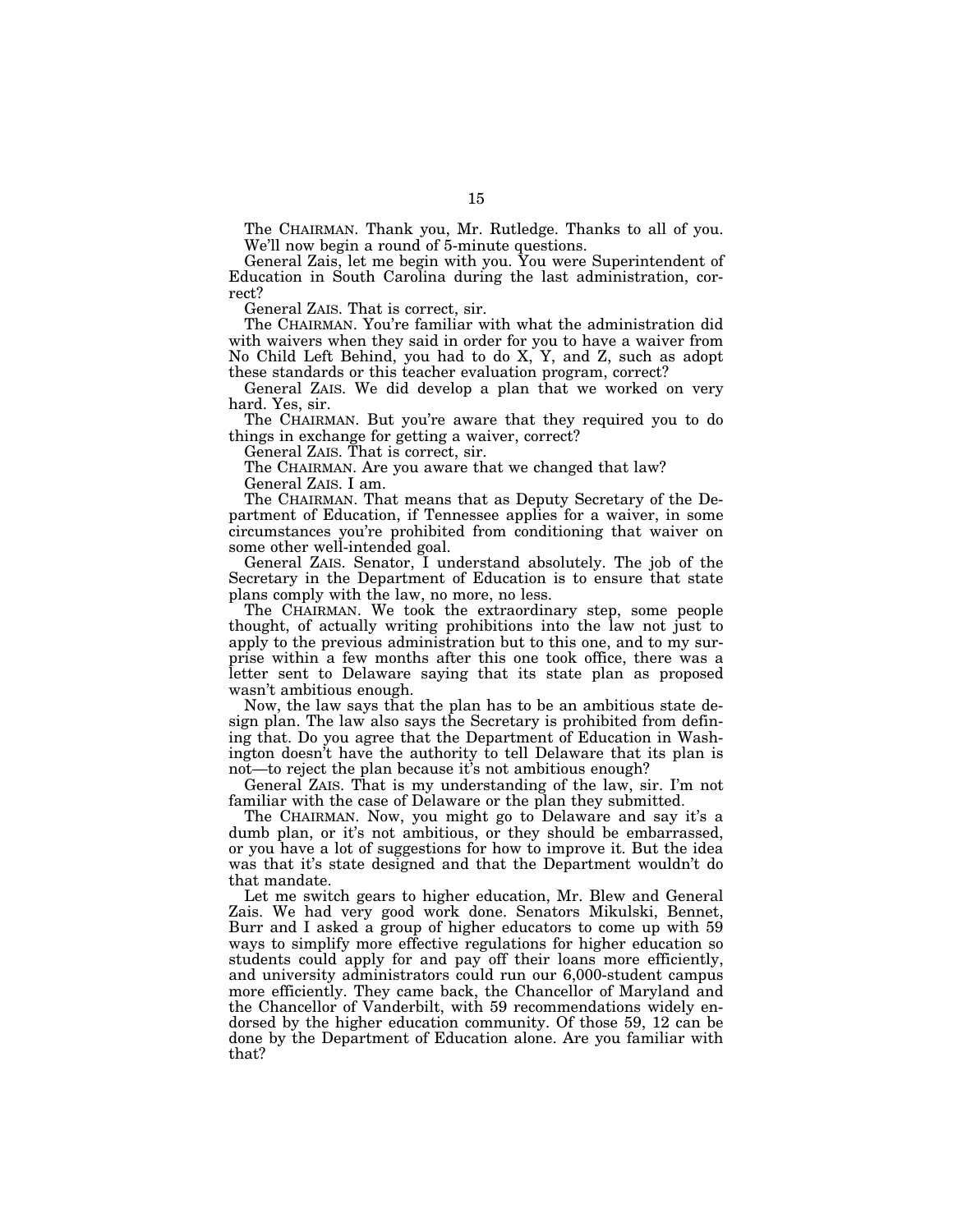Mr. BLEW. I am familiar with the study. It makes a very compelling case.

The CHAIRMAN. Would you commit to review those 12 proposals and take action on those proposals if you think they're appropriate within a reasonable period of time?

Mr. BLEW. Absolutely, to the extent that it would involve my office, if confirmed.

The CHAIRMAN. General Zais, are you familiar with the Kerwin Zeppos recommendations and the fact that the Department itself could act on 12 of the 59 provisions without our involvement?

General ZAIS. Senator, I am aware of the Kerwin Zeppos task force report. Having been required to comply with in excess of several thousand pages worth of regulations and administration, I look forward to assisting the Secretary in those 12 initiatives.

The CHAIRMAN. Yes. The consensus among at least the four Senators who were working on that is that this is a rapidly changing world and we want higher education to be able to be flexible enough to deal with that, and the so-called jungle of red tape identified by this group of distinguished educators were a matter of simplifying effective regulation. In one case, the FAFSA, which Senator Bennet and I introduced a bill on, which we'll have a hearing on later this month, the recommendation was to go from 102 questions to two. Twenty million families fill out that form every year.

I have time for one more question.

Ms. O'Scannlain, in our conversations you said you know the difference between a guidance and a regulation. Will you pay attention to the guidances offered by the Department of Labor and make sure that briefs filed in the Supreme Court or the circuit courts of the United States don't allege that guidances, which are not law, are the law of the land?

Ms. O'Scannlain. Thank you, Mr. Chairman. Yes, I will. In particular, if I may have more time to answer, guidance is not law but guidance is an important aspect of making sure there's consistency and application of our laws, and that's one of my main priorities. If I'm lucky enough to be Solicitor, that is one of my main priorities, and I know that's an important issue to you as well.

The CHAIRMAN. But guidance are not law, correct?

Ms. O'Scannlain. Correct.

The CHAIRMAN. Correct. Okay.

Ms. O'Scannlain. Guidance is guidance.

The CHAIRMAN.

Senator Murray.

Senator MURRAY. Thank you, Mr. Chairman.

General Zais, let me start with you. As State Superintendent of Education in South Carolina, you repeatedly advocated for private school vouchers, including helping to pass a tax credit voucher program for students with disabilities which allows wealthy individuals and corporations to receive a tax break for contributing to private school voucher programs.

Now, President Trump has proposed spending Federal dollars to support private school voucher programs. Would you support spending taxpayer dollars for a new private school voucher program that takes money away from our public schools?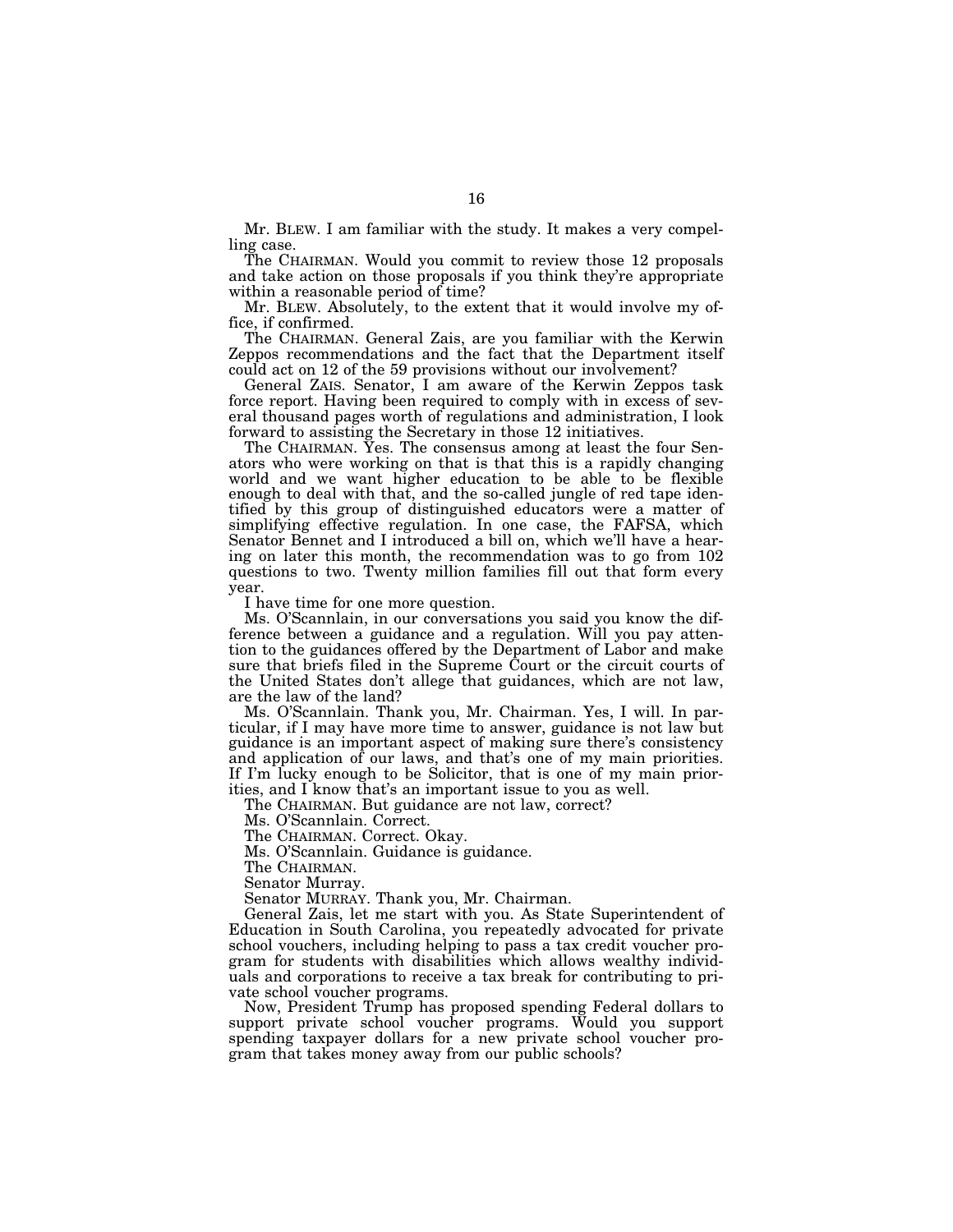General ZAIS. Ranking Member Murray, I applaud the initiative of Florida and other states which allowed scholarships to students with disabilities to attend a school that meets their needs and was instrumental in recommending a similar program in South Carolina.

Senator MURRAY. Well, my question goes to the fact that Congress never intended ESSA to be used for vouchers. I want you to know I'm going to work every day to make sure the Department doesn't overreach in that area. I know many of my colleagues on both sides of the aisle agree with me, and I hope you will commit to uphold the tenets of our bipartisan bill as well.

General ZAIS. I understand what the law is and I can assure you that the Secretary and I, if confirmed, I will work to make sure that the law is complied with.

Senator MURRAY. Okay. In another area, General Zais, in July, when she was talking about sexual assault on campus, the Acting Assistant Secretary for Civil Rights, Candice Johnson, said, and I want to quote, "The accusations, 90 percent of them fall into the category of 'We were both drunk. We broke up, and 6 months later I found myself under a Title 9 investigation because she decided that our last sleeping together was not quite right.'"

Candice Johnson, after having said that, is still serving in the role of Acting Assistant Secretary. I want to know, if you're confirmed—you'll be second-in-command at the Department of Education—do you believe the comments made by Acting Assistant Secretary were appropriate for someone who is charged with enforcing civil rights for the Department?

General ZAIS. I'm not familiar with the comment, but I do agree that one act of sexual violence in any case is unacceptable, and that the Department should promulgate very clear guidance and help the institutions. As I understand, the Secretary has undertaken that process with a rulemaking.

Senator MURRAY. Well, I just want you to know, I'm really disturbed by her comments. She is overseeing a critical agency that oversees that. If confirmed, I hope you will think about that and determine whether or not you believe she's the right person to be there.

Mr. Blew, if confirmed, you're going to be advising the Secretary on all matters relating to policy development. Since her confirmation, Secretary DeVos has made it clear she's going to take a different path to addressing campus sexual assault. She rescinded the 2011 and 2014 guidance that are related to sexual harassment, including sexual violence, and that guidance was there to help survivors speak out about their assaults and make clear that schools could no longer sweep sexual assault under the rug.

Now, the Secretary has announced she plans a notice and comment period related to addressing sexual harassment and assault. However, it's now been 2 months since that guidance was rescinded, and it remains very unclear if and when the Secretary intends to move forward with the rulemaking process.

That lack of movement is particularly concerning as interim guidance appears inconsistent now with the previous guidance it claimed to follow and actually suggests to schools that they don't need to take efforts to minimize the impact on survivors and can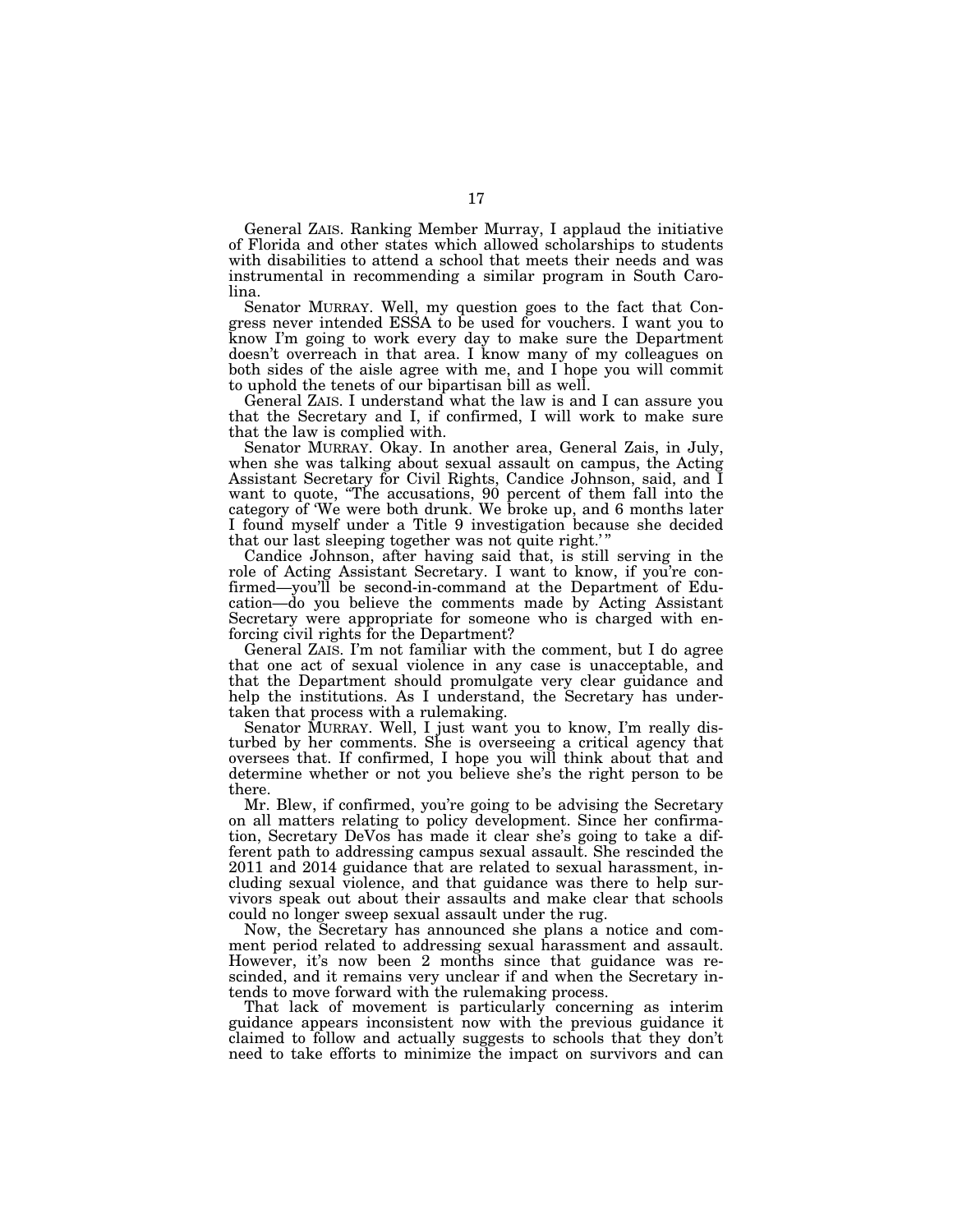set higher standards of evidence than are allowed in other civil rights cases.

Do you believe there is a role here for guidance to clarify and ensure schools understand what is required of them to comply with Title 9 and other Federal statutes?

Mr. BLEW. Senator, you've already acknowledged that this is in the rulemaking process. I hear your impatience about the lack of movement on it. It's inappropriate for me to comment on the process itself. I do want to echo what General Zais said. Sexual violence should not be tolerated. It's clear in the law, and we have every intention of following through on that.

Senator MURRAY. Okay. Well, this is really critical because without guidance—it's been rescinded—it sort of gives schools the ability to say this isn't as important. I think critically right now we give that guidance out, we need it out soon, we need to be able to see that it is actually going to be able to protect survivors and create a climate on our campuses that says it's safe for women to be there. So I would appreciate you looking at that.

Mr. BLEW. I hear you.

The CHAIRMAN. Thank you, Senator Murray. Senator Franken.

#### STATEMENT OF SENATOR FRANKEN

Senator FRANKEN. Thank you, Mr. Chairman.

Ms. O'Scannlain, it was great meeting you yesterday. In our meeting you talked about the revelations of systemic sexual harassment in the workplace across a wide variety of industries, which you mentioned in your opening remarks.

Ms. O'Scannlain. Right.

Senator FRANKEN. I think one reason that people are horrified is because they find it hard to believe that it's so widespread. Part of the reason they don't know it is so widespread is because of the forced arbitration clauses found in employment contracts which often prevent victims from speaking out, which keeps the arbitration all secret.

In an op-ed published a few months back, Gretchen Carlson, who recently took on her former boss at Fox News, Roger Ailes, wrote: ''So many women are being silenced by employers who force them into a secret star-chamber proceeding called arbitration. By coercing women to remain silent about illegal behavior, the employer is able to shield abusers from true accountability and leave them in place to harass again. The arbitration process has silenced millions of women who otherwise may have come forward if they knew they were not alone.''

Ms. O'Scannlain, you and I discussed this issue. Do you agree that forced arbitration clauses that prevent victims of workplace harassment from speaking out about what has happened to them are problematic?

Ms. O'SCANNLAIN. I do, Senator, and we did have a great conversation about that yesterday. I want to say that there's no place for sexual harassment in the U.S. workforce and that it obviously is a very prevalent issue, and particularly in the instance of Gretchen Carlson in the Fox News situation, that clause failed her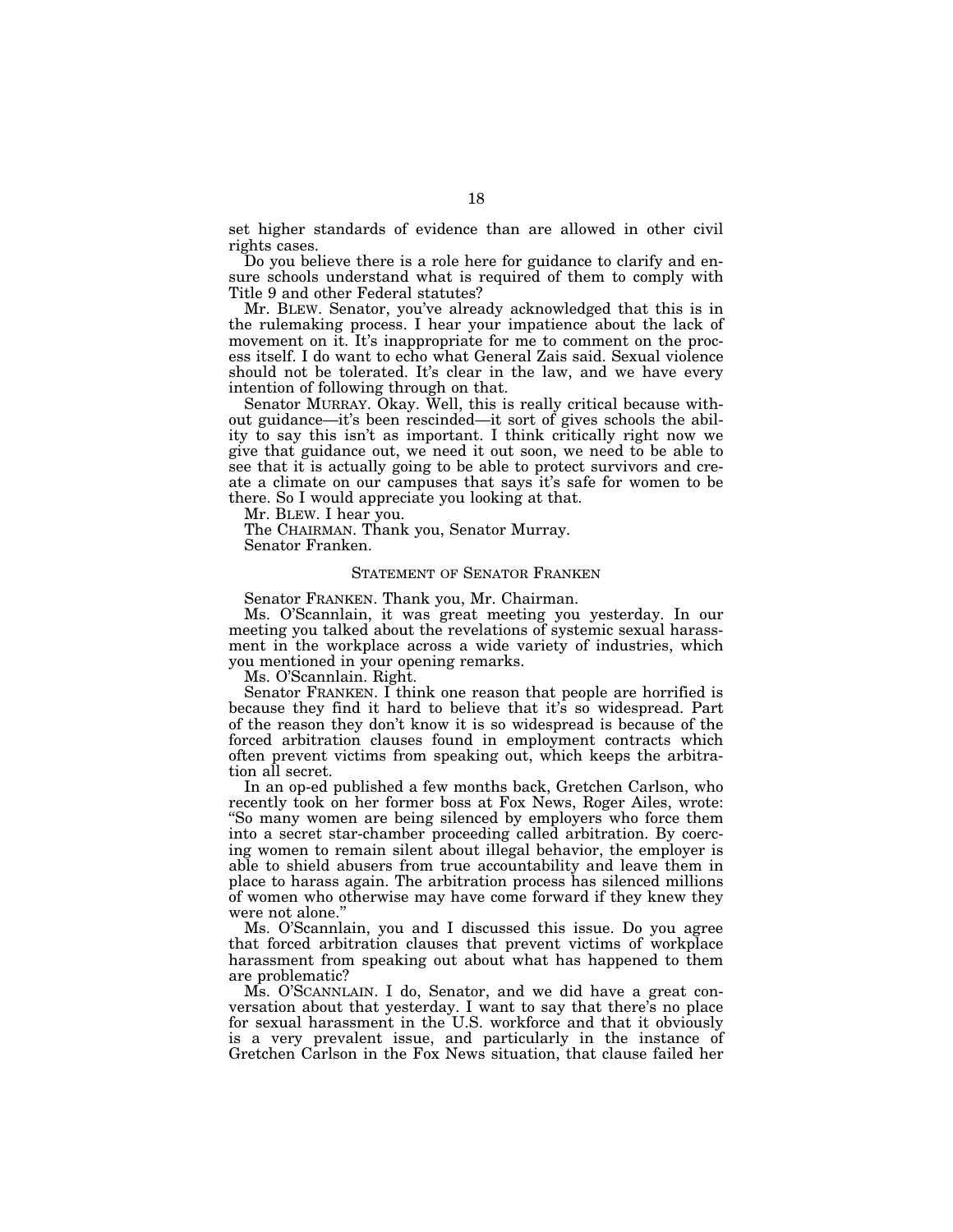and it didn't enable her to know about the other women who were going through a similar situation.

Senator FRANKEN. Well, I want to get rid of that clause, that kind of clause.

Ms. O'SCANNLAIN. I understand that.

Senator FRANKEN. Would you support that?

Ms. O'SCANNLAIN. I'm not going to commit to any particular policy consideration out of deference to the Secretary, who I have not had discussions with, but I agree that they're problematic. I agree that the issue needs to be discussed and further studied, and I look forward to working with you on that.

Senator FRANKEN. Thank you very much.

General Zais, nice to meet you. You said to your knowledge, your father was the only Jewish four-star general in the United States Army. Is that correct?

General ZAIS. To the best of my knowledge, that's correct, Senator.

Senator FRANKEN. Did you know that Wesley Clark, a four-star general, is half-Jewish?

[Laughter.]

General ZAIS. No, sir. General Clark is a good friend with whom I've worked closely, and I did not know that.

Senator FRANKEN. Okay. Well, he's probably trying to keep it secret.

[Laughter.]

Senator FRANKEN. During your tenure as State Superintendent in South Carolina, you supported voucher programs using public dollars to send students to private schools, and if confirmed, you will serve as second-in-command to Secretary DeVos, who has spent years pushing vouchers. Are you aware of the research on the impact of vouchers on student achievement?

General ZAIS. Senator, to the best of my knowledge, whenever we give parents an opportunity to choose a school that's a good fit for their child, the result is improved outcomes.

Senator FRANKEN. No, that's not true. The academic outcomes for students who use vouchers to attend private schools is actually quite abysmal. The New York Times article from February of this year reported on three studies of large state voucher programs, three of the largest—Indiana, Louisiana, and Ohio. Each study found vouchers negatively impact results in both reading and math. In fact, in Louisiana's voucher program, public elementary school students who started at the 50th percentile in math and then used a voucher to transfer to a private school dropped to the 26th percentile in a single year.

Harvard education professor Martin West said this negative effect was "as large as any I've seen in the literature." He was talking about all literature, the entire history of American education research.

There was a study of—that was Indiana. No, that was Louisiana. In Indiana, the same kind of results; the same kind of results in Ohio. These were astoundingly—in DC, we saw a recent study showed that students who used vouchers have significantly lower math and reading scores than students who did not receive a voucher. For voucher recipients coming from a low-performing pub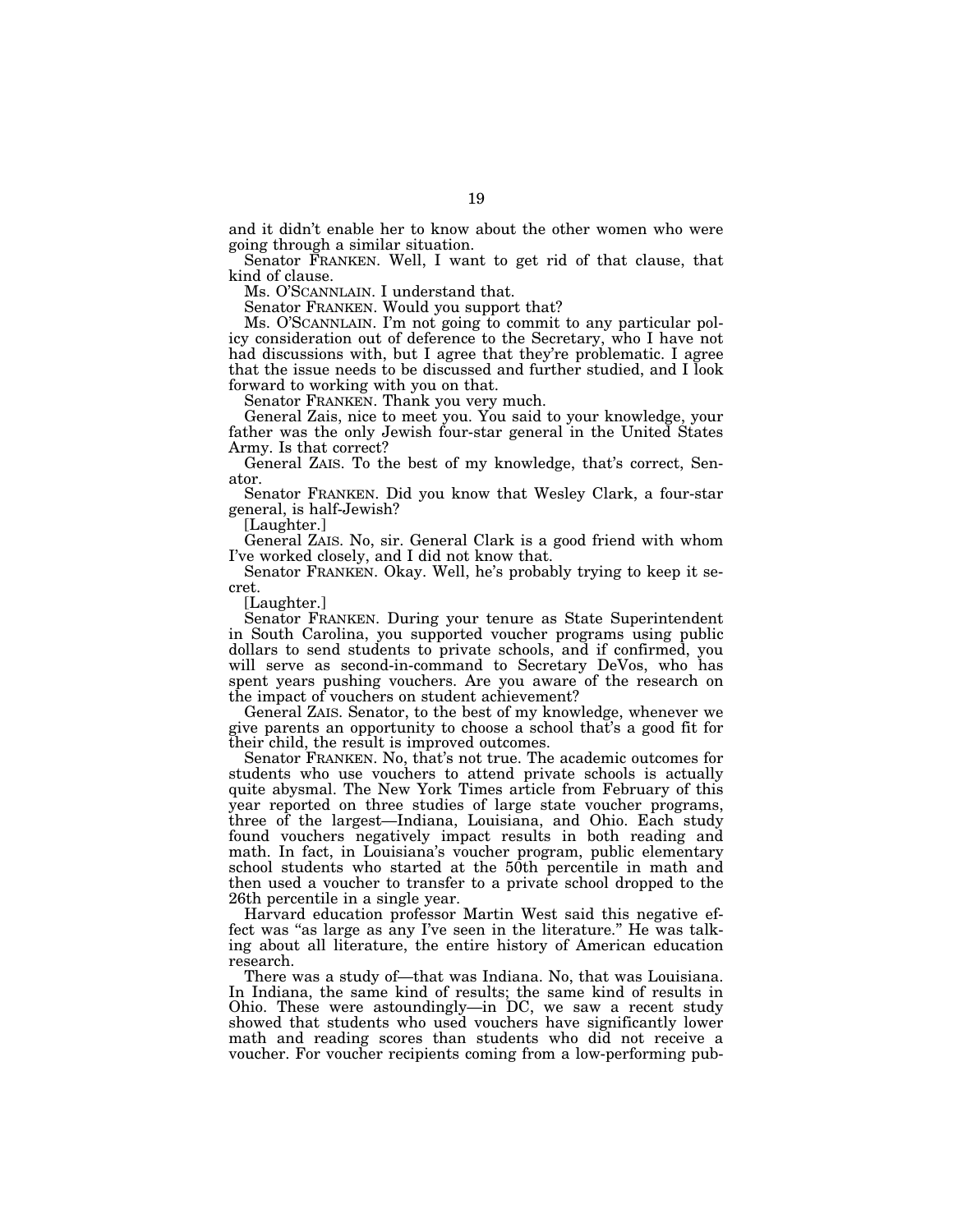lic school attending a private school, it had no effect on achievement. For voucher recipients coming from a high-performing public school, the negative effect was particularly large.

When you answered my question, you didn't answer my question. I said were you aware of the studies, and you didn't—can I just finish?

General ZAIS. Yes, sir.

Senator FRANKEN. Okay. You said, instead of answering my question, you said in every case when students had vouchers, their performance has improved. That's totally anecdotal, I assume?

General ZAIS. Senator, I was unaware of those studies that you cited.

Senator FRANKEN. I understand that. Was your—what you testified before us, was that anecdotal?

General ZAIS. Yes, it was.

Senator FRANKEN. Thank you.

The CHAIRMAN. Thank you, Senator Franken.

Senator Hassan.

#### STATEMENT OF SENATOR HASSAN

Senator HASSAN. Thank you, Mr. Chair and Ranking Member Murray. Good afternoon to all four nominees. Congratulations on your nominations, and congratulations and thanks to your families as well, because this is a family business when you step up to serve, so we are grateful.

Mr. Rutledge, I wanted to just follow up on a topic we discussed when we met, and thank you for meeting with me in my office. The Trump administration recently issued two interim final rules taking direct aim at birth control coverage for millions of women. These rules undermine women's access to contraceptives without out-of-pocket costs by letting a woman's employer decide, for virtually any reason, that she can no longer have access to this benefit.

These rules, which went into effect immediately after they were issued, discriminate against women and their access to basic health care. The department you are nominated to lead has a role to play here because that department ensures that employers who refuse to cover birth control are still in compliance with the rules under the Employee Retirement Income Security Act, or ERISA. This includes making sure that if employers decide to deny their employees contraceptive coverage, that is clear in the plan documents.

When we talked in my office you said you had not looked into these rules. So, Mr. Rutledge, I'd like you to commit to me that if you are confirmed, you will see to it that changes employers make under these rules are disclosed to plan participants and described in the plan documents so they have the information they need to make the decisions that are best for them.

Mr. RUTLEDGE. Senator Hassan, thank you for that question. We did have a good conversation about this in your office and in my role in the Committee at the moment. No, I have not read those regs. I did look at them quickly enough to realize they are what we call three-agency regs. It's Treasury, Labor, and HHS.

I need to and I can commit that when I get to EBSA, if I'm fortunate enough to be confirmed, I will absolutely ask to be brought up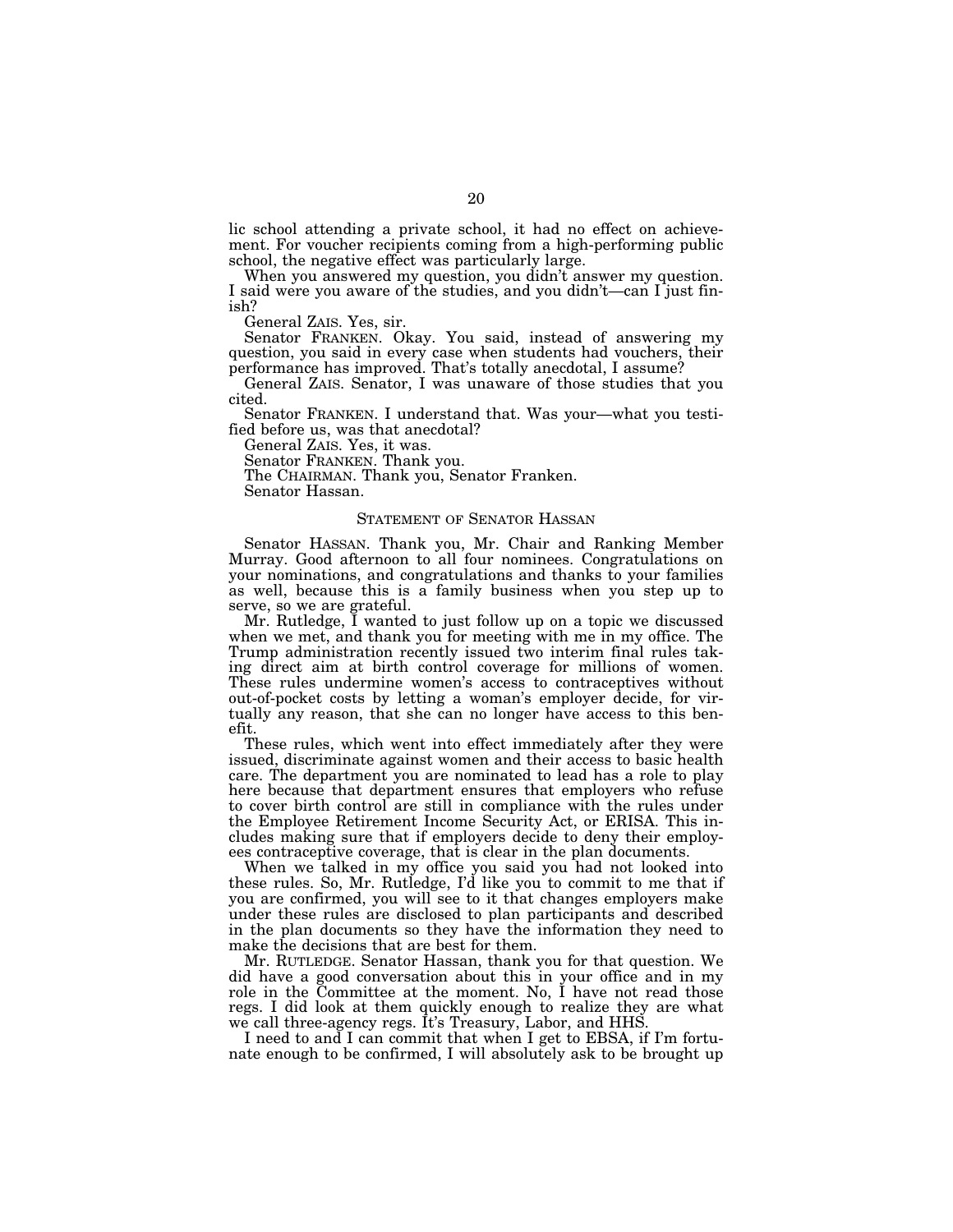to date and up to speed on what's happening on those regs and on the policies. Whether I can promise to have them changed to your satisfaction, I can't promise that.

Senator HASSAN. I'm not asking for a change. I'm asking that they follow the law and disclose plan changes that women should know about if they're deciding, for instance, whether to take a job with an employer who has an ERISA plan and who has decided at their own personal opinion or whim to deny a woman a benefit that she might be able to earn through another employer.

Mr. RUTLEDGE. I will confirm with the Solicitor's office, if that's the law, then I will see—I'll do my best to make sure that's enforced properly.

Senator HASSAN. Thank you.

Mr. Zais, I wanted to come back to quotes we have seen from you concerning early childhood education, and I appreciated you coming to see me in my office as well. When you were running to be Superintendent of Education in South Carolina, you were quoted as saying that you did not believe in spending money on 5-year-olds because they were too young to learn. Later, as Superintendent, you opposed increased funding for state pre-school programs.

A body of research shows that access to effective early learning programs can have a positive impact throughout a person's life, in addition to having one of the greatest returns on investment when deciding where to spend our limited public dollars.

Can you please tell us what you meant when you said that you thought 5-year-olds are too young to learn?

General ZAIS. Senator, if I ever said that, I do not recall having said that. As a grandfather of four children under the age of 5, I'm acutely aware that those children are learning at a rapid pace. I'm not opposed to early childhood education. I think it's a matter for the states to decide. Currently, one of my 2-year-old grandchildren is the recipient of some services under the Infant and Toddler provisions of IDEA, early childhood education, and I'm enormously grateful for that.

Senator HASSAN. Well, thank you for that. I would hope that you would consider the importance of Federal investment in early childhood education. It is incredibly important to our overall economy and preparation for the next generation on any number of levels.

I am running out of time, so I will submit for the record questions to you, General Zais, and to Mr. Blew about voucher programs. I disagree with the premise of your statement, General Zais, that you either have to decide between the system or the student. We should have a system that works for all students, and in New Hampshire we work very hard on personalized education that works for all. The question will go along the lines of the degree to which vouchers take away critical resources from our public schools that often serve some of our most vulnerable children. So I'll look forward to your answers on that. Thank you.

The CHAIRMAN. Thank you, Senator Hassan.

Senator Kaine.

#### STATEMENT OF SENATOR KAINE

Senator KAINE. Thank you, Mr. Chair, and thank you to the witnesses.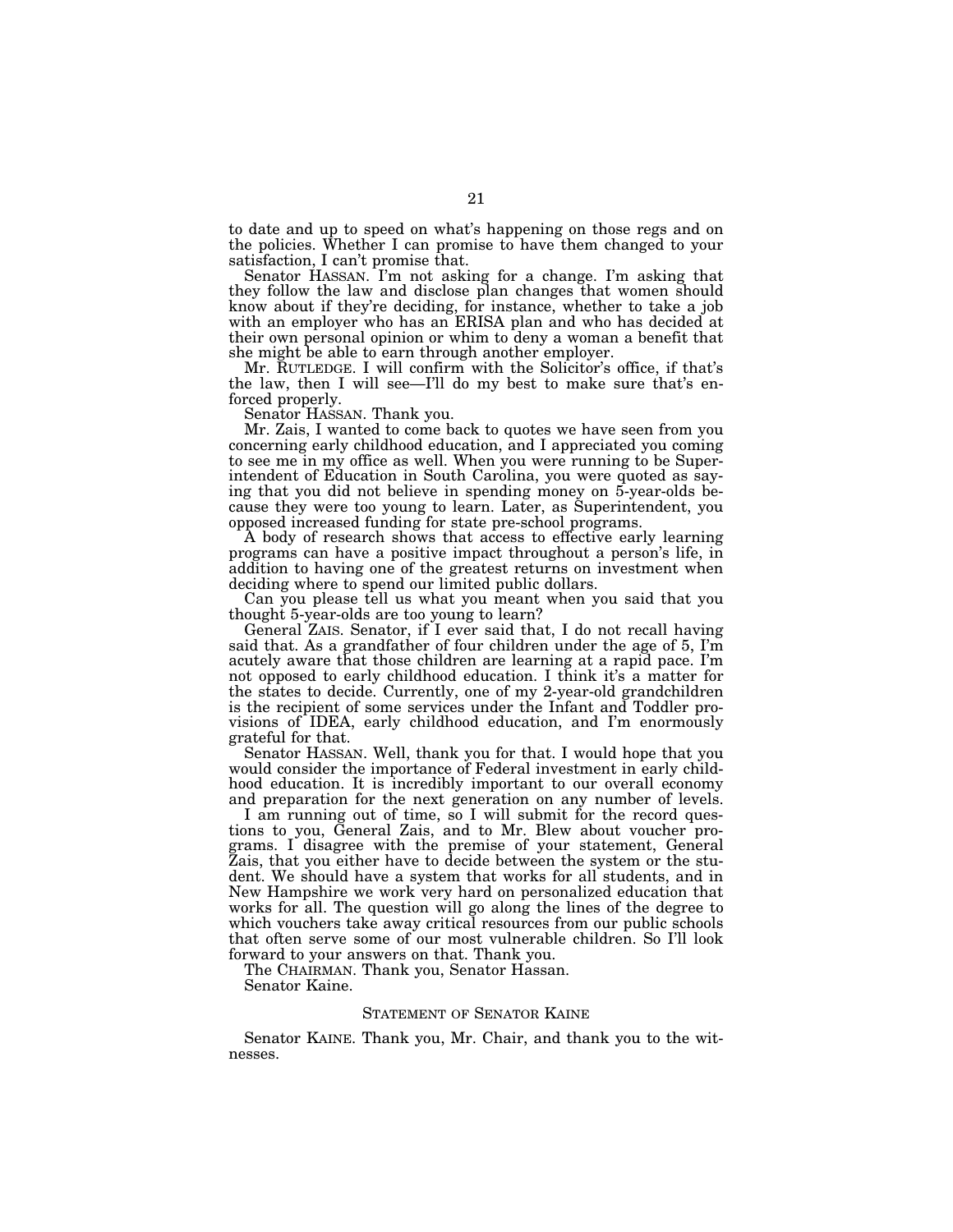My voice is shot today, so excuse me. It's not painful, it just doesn't sound very good.

I just want to begin with a comment, a concern. I had very good office visits with General Zais and Mr. Blew that I found productive. But I learned in both of those visits that they both used the phrase ''because of the firewall, I was not able to discuss that.'' In one instance I asked one of the individuals what their job description would be, and the answer was ''because of the firewall at the DOE, I was unable to have that discussion with officials at the DOE.'' In some other areas, what would your priorities be, what will you be working on, "because of the firewall at the DOE, I am unable to discuss that.''

They were not suggesting that they weren't telling me, but they were suggesting that they have not been read into things like their job description or what they're going to be asked to do. So it sort of made the point of my in-office interviews a little bit like, well, what can I ask you about if you've been nominated by the President but you haven't been read in on what your job description is or what you're going to be asked to do? I can read your bio. I'm more interested in what you're going to do.

This is really a comment to the Chair and Ranking, and to DOE officials. If folks are going to come before us but there's a practice, apparently, in this agency not to read them in on their job description or what they're likely to do, it really hampers us in an oversight function in a confirmation hearing. It has not been my experience with nominees coming to my office from any other department, certainly not SAS nominees, SFRC nominees, State, Defense, Labor, other agencies. I'm able to ask people about their job description and what it is they intend to do. But in this case, if the Department was not preparing these individuals to be able to answer those questions and apparently felt there was some kind of a firewall that prohibited them from being able to do so, that sort of limits my ability to really delve.

I do want to say to General Zais, I did appreciate our office visit yesterday. As somebody who has worked on both higher education in a South Carolina state commission over higher education, and K–12 education as the elected superintendent, you've worked at the state level. You've also been the president of an institution, a private college in South Carolina.

Coming into this job, how do you see the role of the Federal Government in education matters as they affect school kids across the country?

General ZAIS. Senator, I see the role of the Federal Government as to guarantee the civil rights of our students. I'm very grateful for the financial assistance that it provides to our students in our institutions of higher education. I think that the Department has a very important role in advising the states how to best comply with the laws established by Congress. But I don't believe in a onesize-fits-all education system. What works and makes sense in a rural state may not make sense in a more urban state, and I believe that states should best develop policies that meet their own unique circumstances.

Senator KAINE. Let me just tackle each of the three items that you mentioned, and I completely agree with you on the last point.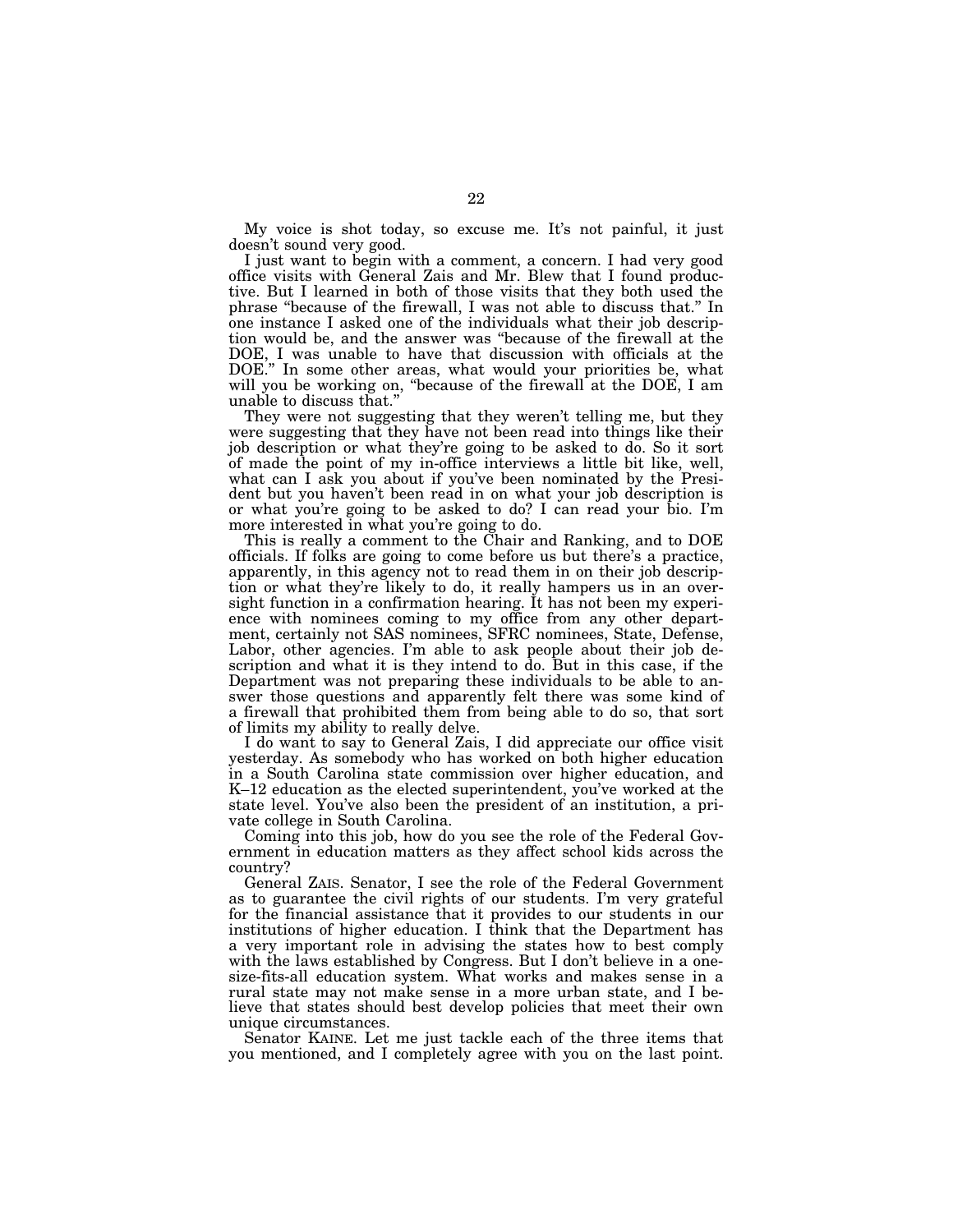It shouldn't be one size fits all. But with respect to civil rights, the civil rights of students, those civil rights should be the same regardless of the zip code or jurisdiction where a student lives, correct?

General ZAIS. Exactly.

Senator KAINE. Then you indicated a Federal role was to provide financial assistance, and you appreciate that at the higher education level, but there's also financial assistance to states in pre-K and K–12 as well; isn't that correct?

General ZAIS. That is correct, Senator.

Senator KAINE. Then finally with respect to providing advice to states, would you view that advisory function as just providing advice about how to meet Federal law, or is it broader advice like best practices, things that are working here that you might want to consider, all with the goal of helping students achieve?

General ZAIS. Senator, that's an important function. As State Superintendent, there wasn't one teacher, one principal, one superintendent, or one school board that worked for me. I didn't pass any laws, I didn't allocate any dollars. But I did have access to the media and to the public and used that as a forum to advocate for best practices and celebrate those, and for districts or schools that were not doing well, to highlight those publicly as well.

Senator KAINE. Depending upon how your job description is fashioned, you would be willing and interested in doing the same thing in this position?

General ZAIS. I think the parallel is clear, Senator.

Senator KAINE. One final question. The Department, along with HHS, administers pre-school development grants as part of the ESSA rewrite. Virginia has been a recipient of those grants and has used it in significant ways to advance early learning to help kids achieve, to help them avoid dropping out, to help them identify early learning disabilities which, once identified, can often be rectified.

You've made some statements in the past, even during your staff interviews, having some skepticism about early learning, citing studies. There are plenty of studies. I think the best research is that early learning is—investments in early learning are sound, but I recognize there are many studies. But will you, as an administrator with the Department of Education, administer the preschool development grants to help the states who want them and who have them make the very most of them for the youngsters who are recipients of those pre-school programs?

General ZAIS. Senator, I can assure you that if confirmed, I will work to ensure compliance with the law and make those dollars available to the states as specified in the statutes.

Senator KAINE. Thank you.

Thank you, Mr. Chairman.

The CHAIRMAN. Thank you, Senator Kaine.

Senator Casey.

#### STATEMENT OF SENATOR CASEY

Senator CASEY. Thank you, Mr. Chairman. I want to thank the panel for being here today and for your testimony.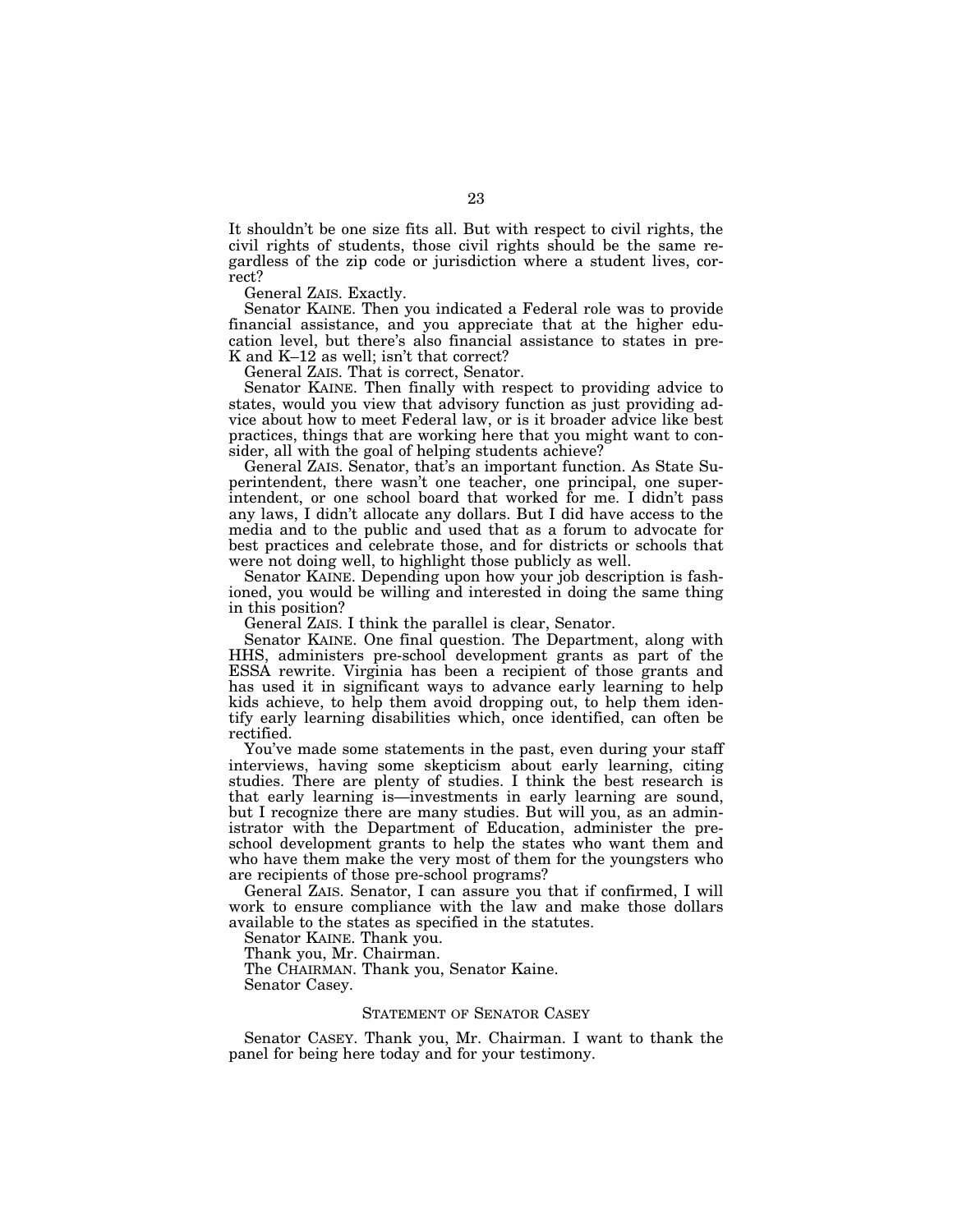I'll focus my questions to Mr. Blew for purposes of today. We're in and out of the hearing today because we're doing tax reform and some other things in another Committee.

I wanted to start, Mr. Blew, with the question of public education. I come from a state where a statute was passed in the 1830's, the early 1830's, for free public schools. It was quite a debate in the 1830's, but thank goodness we have maintained it all these years in Pennsylvania.

We have something on the order of 93 percent of all children in our state attending public schools. I think the national number is close to that, maybe 91 percent. One of the concerns that I had with then-nominee Betsy DeVos, now Secretary DeVos, was that she seemed to spend an inordinate amount of her time and her resources and her advocacy on behalf of for-profit institutions, forprofit charter schools. I come from a state where we have zero percent for-profit charter schools. We have charters, but they're all, by statute, non-profit charters.

She was in a state, to a certain degree because of her advocacy, where about 80 percent of the charters were for-profit. So I said to Ms. DeVos in our discussion in my office, tell me more about your strategy, your plans for supporting public education and your advocacy on behalf of public schools. Her answer wasn't satisfactory, and I literally said to her—and I wasn't doing it to try to use a oneliner. I just said if you're confirmed, you're not going to be the Secretary of Private Education, and I told her what the history in Pennsylvania was.

In your case, you're seeking the position of Assistant Secretary for Planning, Evaluation and Policy Development, so you would obviously have a huge role in the planning and the vision of the Department, responsible for creating and implementing strategies to meet the goals of the Administration. You'd be taking on the Secretary's priorities, combining with existing policy, and marshalling the Department's resources to fulfill the law and meet the Administration's goals.

In your opening you identified three areas—civil rights, vulnerable student populations, and accountability—for the billions of dollars spent in the Department.

I guess I'd start with one question. I'll have more, I guess, in writing, in light of the time. But by virtue of the fact that the Secretary hasn't stated to my knowledge at any point in the last 9 months a priority for strengthening public schools, should one of the priorities of the U.S. Department of Education be to strengthen public schools?

Mr. BLEW. Senator, I look forward to answering more of your questions in writing. But, absolutely, yes.

Senator CASEY. How would you propose to do that?

Mr. BLEW. Part of how we do that is to execute the law that Congress has passed and that this Committee was critical in developing on the K–12 side. I'm talking about the ESSA.

Senator CASEY. That was a great bipartisan effort that Chairman Alexander and Ranking Member Murray led the way on, and we're grateful that they did that.

The Secretary has also held up the Florida McKay Scholarship Program as a model both in her nomination hearings as well as in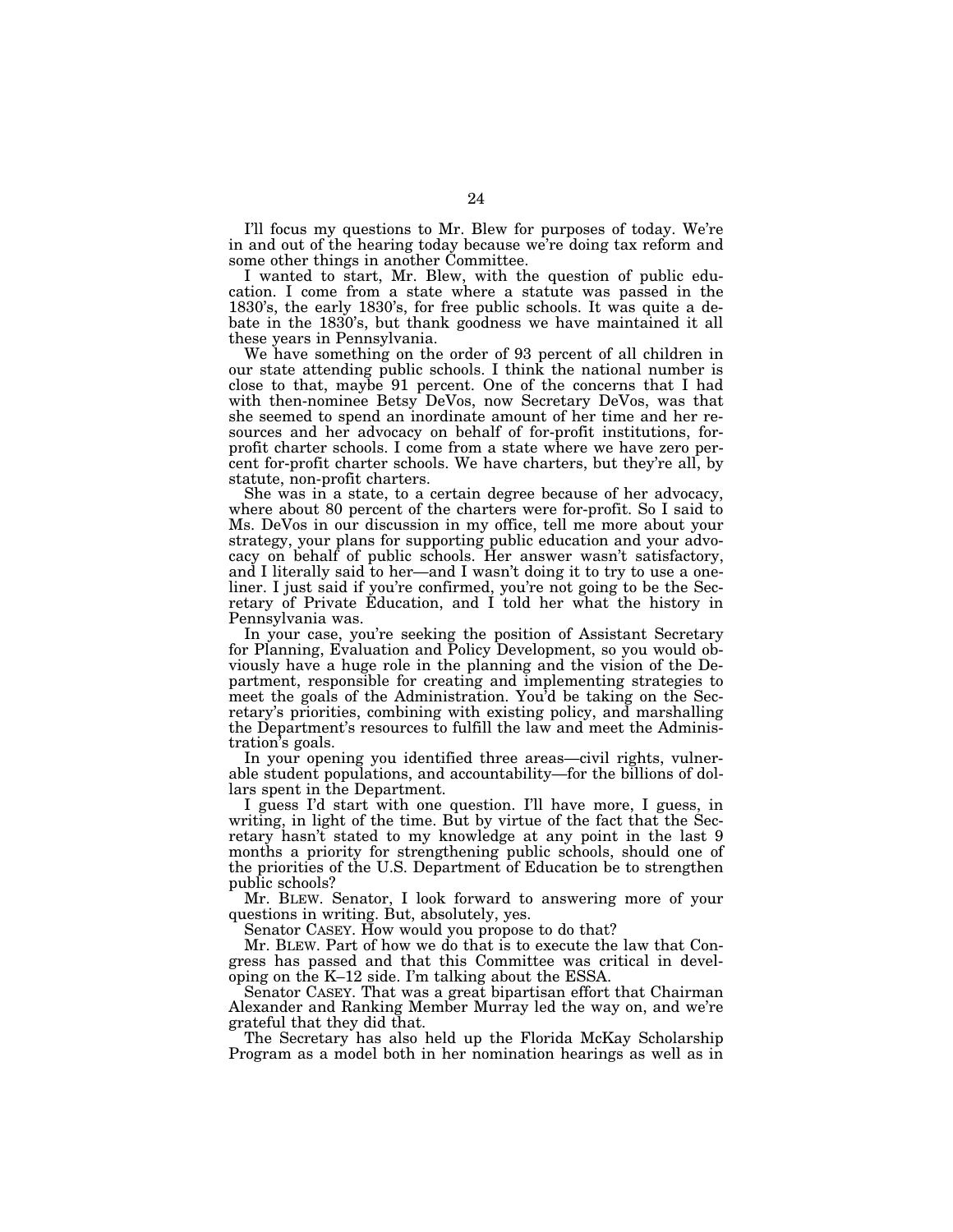subsequent comments, and some private schools that accept McKay Scholarships require that students with disabilities relinquish their due process rights which are guaranteed under the Individuals with Disabilities Education Act. Do you think that a family should give up their right to due process to attend a private school?

Mr. BLEW. Again, I look forward to correspondence with you on this issue. There is a lot of confusion about it. Let me just make one critical point, that all schools that accept direct Federal dollars need to follow the law. They have to follow Federal law.

Senator CASEY. Thank you very much.

The CHAIRMAN. Thank you, Senator Casey.

Senator Murphy.

#### STATEMENT OF SENATOR MURPHY

Senator MURPHY. Thank you very much, Mr. Chairman. Thank you all for your willingness to serve.

Mr. Rutledge, last year this Committee and Congress passed the 21st Century Cures Act, which included in it some major reforms to the Nation's mental health law. Probably the most important of the reforms included in that section of the bill was one that built on the country's mental health parity law passed in 2008. This Committee recognized that while insurance companies technically stated that you had mental illness benefits comparative to physical illness benefits, the administration of those benefits was not equal. There was more red tape and bureaucracy being put up in front of people receiving mental health benefits than for non-mental health benefits.

The Act gave a number of authorities to both HHS and to the Department of Labor, and the Administration has worked to implement some of these new requirements, like a convening of interested stakeholders to develop an action plan for improved coordination and enforcement.

I just wanted to ask you if you're aware of the provisions that you would oversee in this new capacity related to mental health parity and if we can count on you to help implement the remaining portions of that law that the Administration has not moved forward with yet.

Mr. RUTLEDGE. Senator, thank you for your question. I am not particularly familiar at this moment with mental health parity. That has not been part of the practice I've ever had or any of the work I've ever done in government. But I do expect and demand that I be briefed on that as soon as I arrive. I do want to understand it. I very much understand the importance of mental health care. I have had experiences in my life where I've represented people who sought medical care for what they call soft-tissue issues, which are harder to diagnose, and blocks were thrown up in their path, and I helped people get over those.

So although I'm not at the Department right now, I'm not familiar with what they're actually doing to implement this, implementing the law will certainly be EBSA's role, and what I can certainly commit to, although I cannot commit the Department to a position today since I'm not there, if I'm fortunate enough to be confirmed I can certainly commit that I will faithfully implement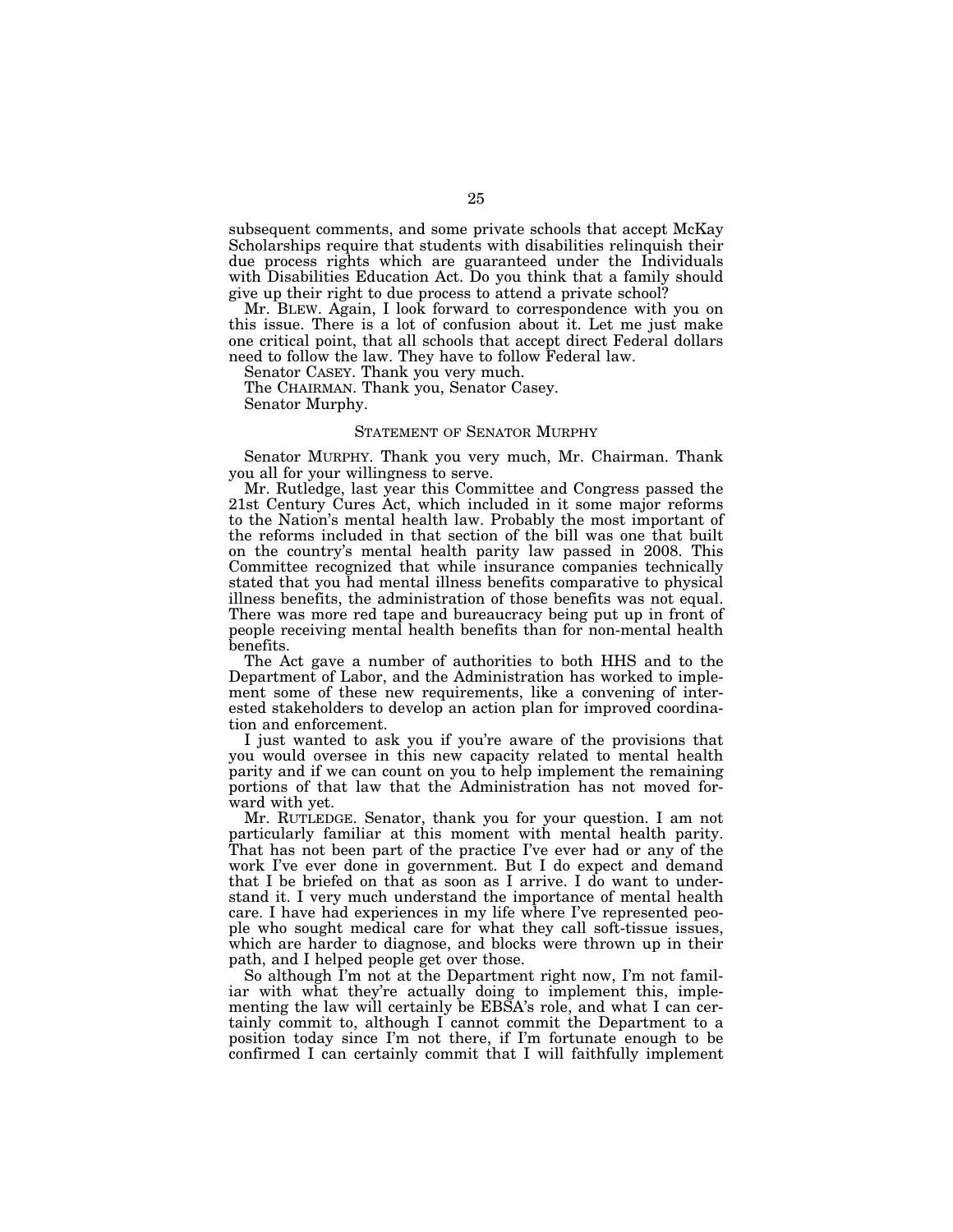the law to the best of my ability, and that's the recommendation I will always have for Secretary Acosta.

Senator MURPHY. I look forward to working with you on this. Thank you for that answer, Mr. Rutledge.

Mr. RUTLEDGE. Thank you, Senator.

Senator MURPHY. General Zais, thank you for your willingness to serve as well. In 2015, the South Carolina legislature took up a bill called the Second Amendment Education Act, and there's reporting suggesting you were a supporter of that piece of legislation. I have no issue with school kids being taught about the Constitution or drilling down on particular parts of the Constitution, but one provision of this act required, and I quote: ''The State Superintendent of Education shall adopt a curriculum developed or recommended by the National Rifle Association.'' It does not seem appropriate to me that any political group should be able to write curriculum for our Nation's students.

Let me ask you to speak for yourself with respect to your support of that legislation and ask you specifically whether you think that it's appropriate for political organizations to be given the power by law to write curriculum for America's students.

General ZAIS. Senator, I did not support the adoption of the NRA curriculum. At one point I did say that students should be familiar with the Second Amendment. Of course, I support the law that says that students may not carry weapons to schools. I carried a weapon for many years as part of my job, and I know that weapons are not toys, and it's my belief that whether or not selected adults such as school resource officers are armed or not should be a decision made at the states.

Senator MURPHY. Okay. So, for the record, you did not support that legislation that I referenced?

General ZAIS. That is correct, Senator.

Senator MURPHY. Okay. Thank you.

Thank you, Mr. Chairman.

The CHAIRMAN. Thank you, Senator Murphy.

There may be Senators who have further questions, so let me start.

General Zais, are you familiar with—usually people do this online, but do you know what this is?

General ZAIS. Senator Alexander, could that be the free application for Federal student aid?

The CHAIRMAN. Yes, that's what it is. Twenty million families fill it out, and there are a lot of us who would like to simplify it. Senators Bennet, Burr, King, and Booker have introduced legislation to do that—and Isakson.

As a college president, what is your experience with the complexity of the Federal student aid application and the complexity of the student loan repayment plans? We have bipartisan legislation to simplify both of those.

General ZAIS. Senator, I appreciate the question because I've struggled with the FAFSA as a college president for years. Not only is it difficult for families to complete that, and for students, it's difficult to train our financial aid counselors on the intricacies of that. A financial aid counselor, what you'll find in all institutions of higher education, turn over frequently. In many schools, particu-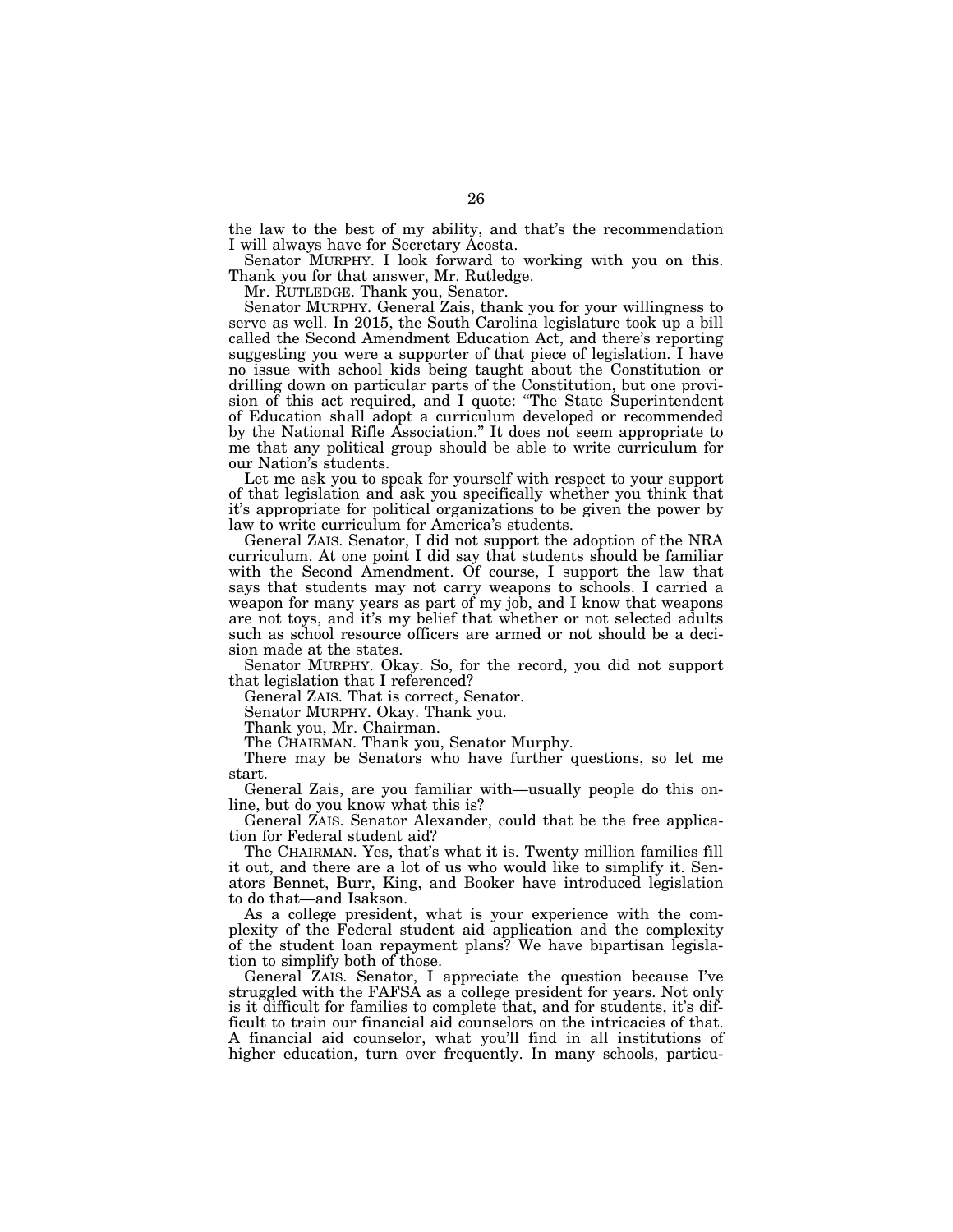larly small schools like Newbury, where I was college president, it's an entry-level position, and for some families it was simply a bridge too far, particularly first-generation families where the parents were not well educated. To gather all that information was just too large of a task. Our financial aid counselors helped as well as they could, and I'm so happy that this whole process is under review.

The student loan repayment process is complicated. There's conflicting procedures and processes for different kinds of loans, and I think it would be a great contribution to simplify those things.

The CHAIRMAN. Our next major order of business is to review the Higher Education Authorization Act. We'll need to work with the Department to do that.

I want to say to Mr. Blew—you mentioned the Walton family how much I appreciate the contributions they've made to this country, especially for low-income children, especially to startup public schools, charter schools over the years, going back for a long time. So I thank them.

Let me ask this of General Zais. There's always a lot of talk about vouchers here, it's a very explosive subject, but would you agree that a reasonable definition of a voucher would be a government scholarship or stipend that a student might spend at any accredited public or private institution?

General ZAIS. I would agree, Senator. In fact, I think we have a similar system in many higher education institutions.

The CHAIRMAN. Well, I was about to get to that. What would you call the scholarship—you're a brigadier general. In 1944 we passed something called the GI Bill. So if soldiers coming home from World War II got a scholarship, they could spend it at any institution, public, private, or religious, that was accredited. Would you call that a voucher?

General ZAIS. Yes, sir, I would.

The CHAIRMAN. Today we have about \$100 billion of student loans that we distribute every year which may be spent at any public or private or religious university that's accredited. Would you call that a voucher?

General ZAIS. I would, sir.

The CHAIRMAN. We have about \$34 billion of Pell Grants that we spend, that students may spend at any public, private, or religious institution that's accredited. Would you call that a voucher?

General ZAIS. I would, sir.

The CHAIRMAN. We have about \$8 billion of funding that we give to states for low-income mothers to choose a pre-school program for their children that may be spent at any public, private, or religious accredited institution. Would you call that a voucher?

General ZAIS. Yes, Senator, I would.

The CHAIRMAN. Would you conclude from that that vouchers by themselves might not be a bad idea since those are some of the most popular and effective social programs our country has ever passed?

General ZAIS. I agree.

The CHAIRMAN. Would you also agree that the Federal law does not allow the U.S. Department of Education to require any state to use Federal funds as a voucher that may be used as a private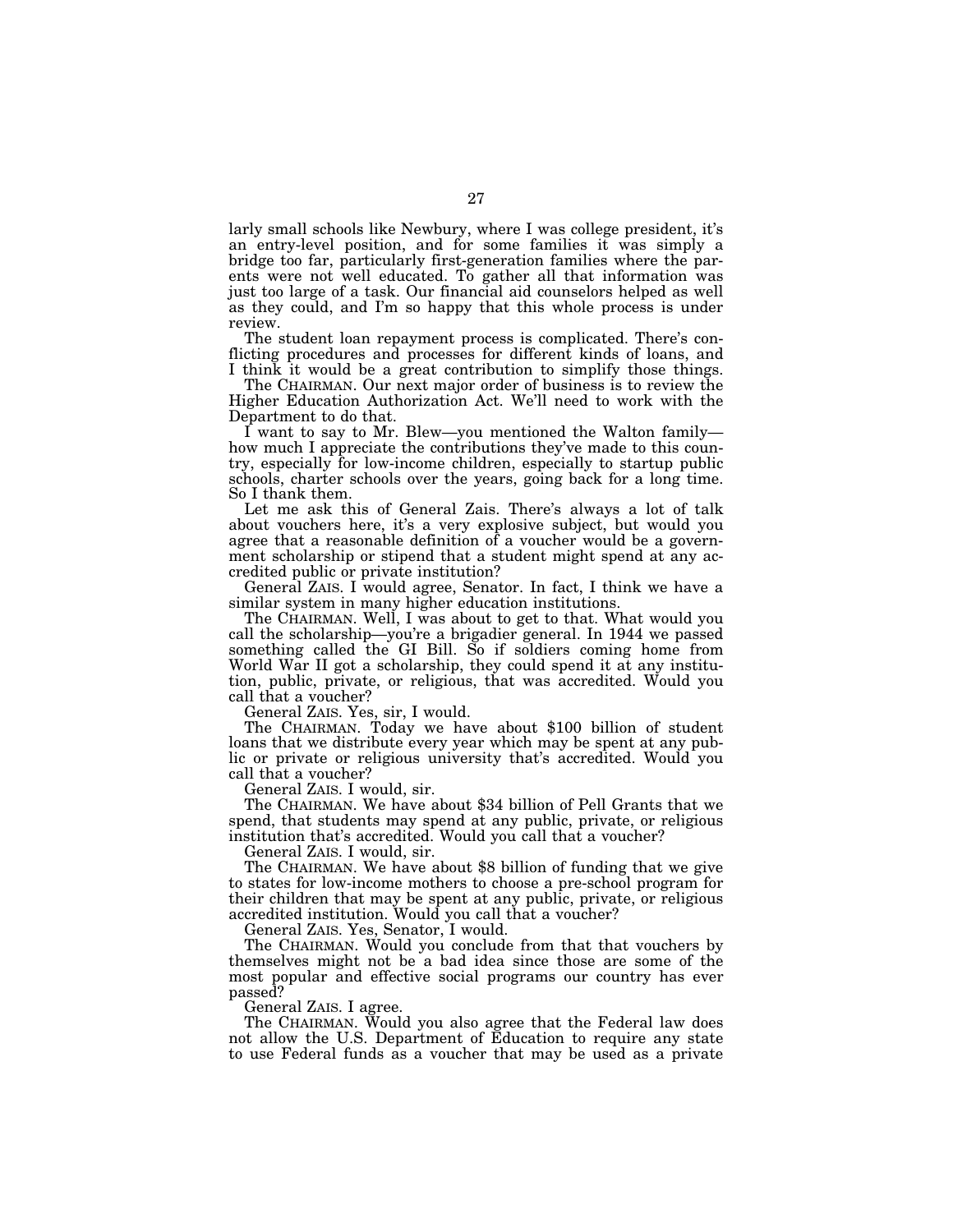school, that might be your opinion, but the Federal law doesn't permit you to mandate that of any state?

General ZAIS. Senator, the Federal law is clear in that regard.

The CHAIRMAN. Thank you. Thank you, General.

Senator Murray.

Senator MURRAY. Mr. Rutledge, I understand you have expressed your "discomfort" with the fiduciary rule. That is a rule that simply requires that retirement savers are given advice in their best interest.

As you know, President Trump issued a memorandum directing the Department to review that rule, and in response the Department has proposed a second delay. Given that conflicted advice costs our retirement savers about \$17 billion annually, do you support delaying this rule in order to conduct a study that was already completed as part of the regulatory impact analysis last year?

Mr. RUTLEDGE. Senator, thank you for that question. I'm not at the Department right now, and I can't, of course, commit the Department to a position on how to proceed on that rule. I have reviewed the Presidential memorandum, and it appears to me to direct the Department to review the rule, but to review it from the perspective like ERISA has always been in my experience, from the perspective of the investor, the participant, the worker, the retiree, are you sure you're not hurting those people. ERISA is very participant centered.

I would also like, if I may, since you mentioned the quote from that news article, I've never said I have discomfort with the fiduciary rule. What I was saying at the time was the Department of the Treasury was not involved at the time, and with ERISA a lot of the rules are two agency, Treasury as well as Department of Labor. In the case of a prospective violation of that rule, it would have triggered the necessity of the IRS to assess excise taxes, and there were those of us on the staff, and Chairman Hatch shared our view, that Treasury ought to at least be at the table if this rule was going to create additional work for them.

That was the discomfort. It wasn't about the rule. It was about the fact that Treasury didn't seem to be involved as far as we could tell.

Senator MURRAY. Well, that rule did go through an extensive process, so I just want to make that clear.

General Zais, let me come back to you. As you know, 2 years ago Congress passed the Every Student Succeeds Act, ESSA. It provides states with additional flexibility, but it maintains some very strong Federal guardrails for accountability, which is really important to our taxpayers. When they spend their tax dollars, they want to know that there's accountability, and we heard that throughout our process.

When you were the State Superintendent of Education in South Carolina, you actually wrote an op-ed supporting a proposal that would have gutted our Nation's K-12 education law and left very few protections in place for our students and our families and our taxpayers.

Now, ESSA has made some requirements related to the design of state accountability systems, subgroup accountability, and evidence-based interventions in low-performing schools. But under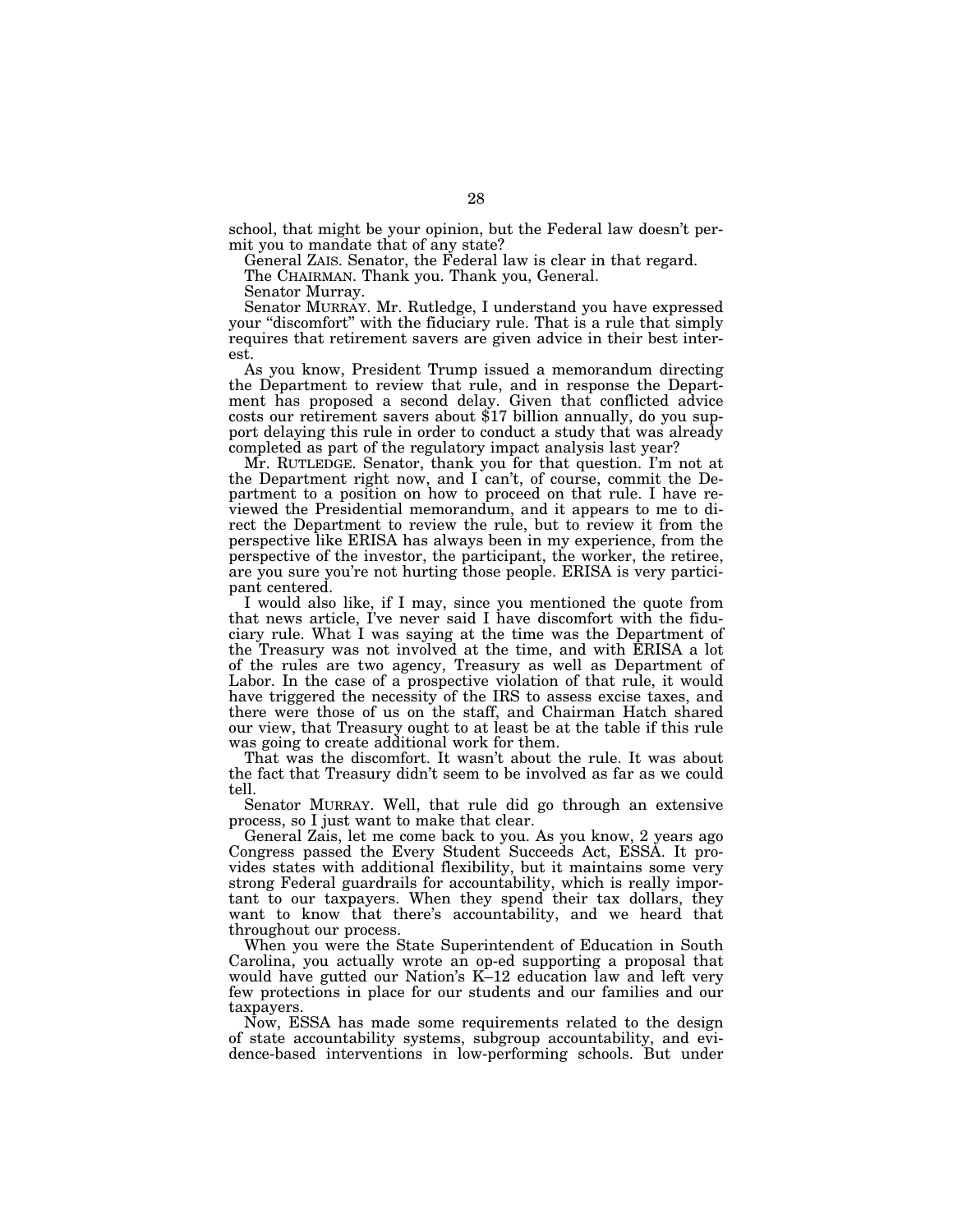Secretary DeVos the Department has now approved state plans that do not comply with all of ESSA's guardrails, an important part of that law, and I wanted to ask you, if you're confirmed, because you'll be in a position to correct those flaws, will you enforce ESSA as written, including all the Federal guardrails that are written into it?

General ZAIS. Senator, I'm unaware of the specifics of any cases where plans have been approved that do not conform with the law. But I can assure you that if confirmed, I will work to ensure that the Federal law as specified in ESSA is followed.

Senator MURRAY. Okay. I will follow up with a question for the record. That's really important to us.

Mr. Blew, my last question to you. We all know that Secretary DeVos was one of the architects of Detroit's charter school system, which even the charter school advocates have called ''the biggest school reform disaster in the country.'' In Michigan, charter school authorizers faced no accountability for their performance. The sector has very high rates of financial corruption and mismanagement, and the results have been disastrous for children.

You have spent your career advocating for charter school expansion, and I know that while you were at the Walton Family Foundation you contributed hundreds of thousands of dollars to groups that pushed Secretary DeVos' agenda on this, and I wanted to ask you, do you think Michigan is a good example of what an effective charter school system looks like?

Mr. BLEW. Senator, one of my beliefs is the importance of accountability in education. Michigan, as you may know, has made many improvements in its laws in the last couple of years, holding authorizers and schools themselves more accountable. I do want to say that the characterization of the charter school sector in Detroit as being a disaster seems unfair. The most reliable studies are saying that, indeed, the charter school students out-perform the district students.

Senator MURRAY. Actually, Michigan's achievement rates have plummeted for all kids. But in addition, charter schools in Michigan are performing worse than traditional public schools. As I said, even charter school advocates are saying it's the biggest school reform disaster in the country. Are you aware of that?

Mr. BLEW. I'm aware of the studies you're talking about. The most reliable studies do show that the charter school students in Detroit out-perform their peers in the district schools.

Senator MURRAY. I would like to see that, because that's not the data that we have.

Mr. BLEW. I will be happy to get it for you. It's done by the Stanford Credo operation.

Senator MURRAY. I'm not aware of that organization.

Mr. BLEW. Stanford University. I'm sorry.

Senator MURRAY. I'm out of time.

The CHAIRMAN. Senator Franken.

Senator FRANKEN. Thank you again.

General Zais, you said in response to Senator Kaine that your job as Deputy Secretary is to protect the civil rights of students. LGBT students deserve to learn in an environment free from discrimina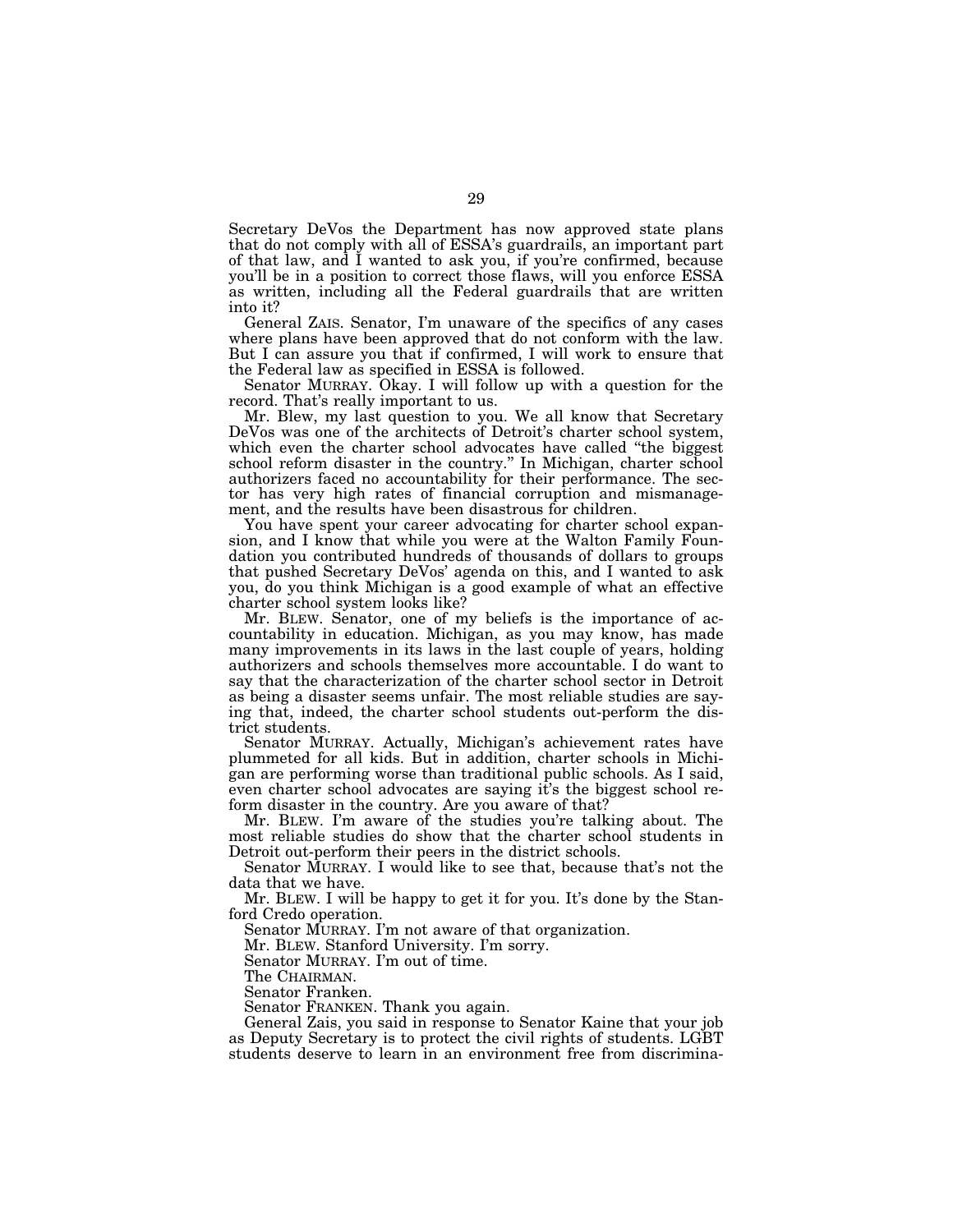tion, and they deserve to be treated with dignity and respect. But far too often LGBT kids, particularly transgender kids, endure harassment and discrimination. When that happens, those students are deprived of an equal education.

In May, the Seventh Circuit ruled in favor of a transgender boy named Ash Whitaker whose school wouldn't let him use the boy's bathroom. The court ruled that the school's discriminatory bathroom policy violated Title 9 and the Fourteenth Amendment. It's unfortunate that the Trump administration scrapped guidelines written by the Obama administration that instructed schools on how to protect transgender students under Title 9. But rescinding the guidance didn't change the law, and it didn't take away students' rights.

Dr. Zais, when a school administrator tells a boy like Ash that he can't use the same bathroom as all the other boys in his class, that student feels intimidated and shamed. You can't learn if you dread going to school. But Title 9 protects these students. The Department of Education should enforce it. If a transgender student files a complaint under Title 9 alleging unequal access, would you advise the Office for Civil Rights to investigate?

General ZAIS. Senator, I believe firmly that no child should be subjected to bullying, abuse, or intimidation, and that includes transgender students.

In terms of the legal rights, as I understand it that is now being litigated, and since it's in the court system, I don't know that it would be appropriate for me to-

Senator FRANKEN. The 7th Circuit ruled in favor of Ash Whitaker. It was just in May, and I think that's now the law.

General ZAIS. I don't know that LGBT is a protected class currently. But I can tell you that, if confirmed, I will work to comply with all aspects of the Federal law.

Senator FRANKEN. Well, that is the law, so you will enforce it. General ZAIS. I will work with you and the Secretary. Right now I'm unclear as to what exactly the law is.

Senator FRANKEN. Okay. Let me move on.

Over 15 percent of all Federal financial aid goes to students attending for-profit colleges and universities. While there are some very good actors in the for-profit sector, many of these institutions have been putting their own financial gains above the best interests of their students. Over the last several years tens of thousands of students throughout the country have been victims of fraud and predatory lending practices by for-profit institutions. In my home state of Minnesota, Globe University and Minnesota School of Business are two examples of institutions whose fraudulent activities have left their students deep in debt with worthless degrees and futures compromised by bad credit.

I have written multiple letters urging the Department of Education to take action against these for-profit institutions and to help students get the debt relief that they deserve.

Dr. Zais, if you are confirmed as Deputy Secretary of Education, are you committed to ensuring that students who have been victims of fraudulent behavior receive the debt relief that they deserve by processing all current and future claims from students eligible to have their loans discharged?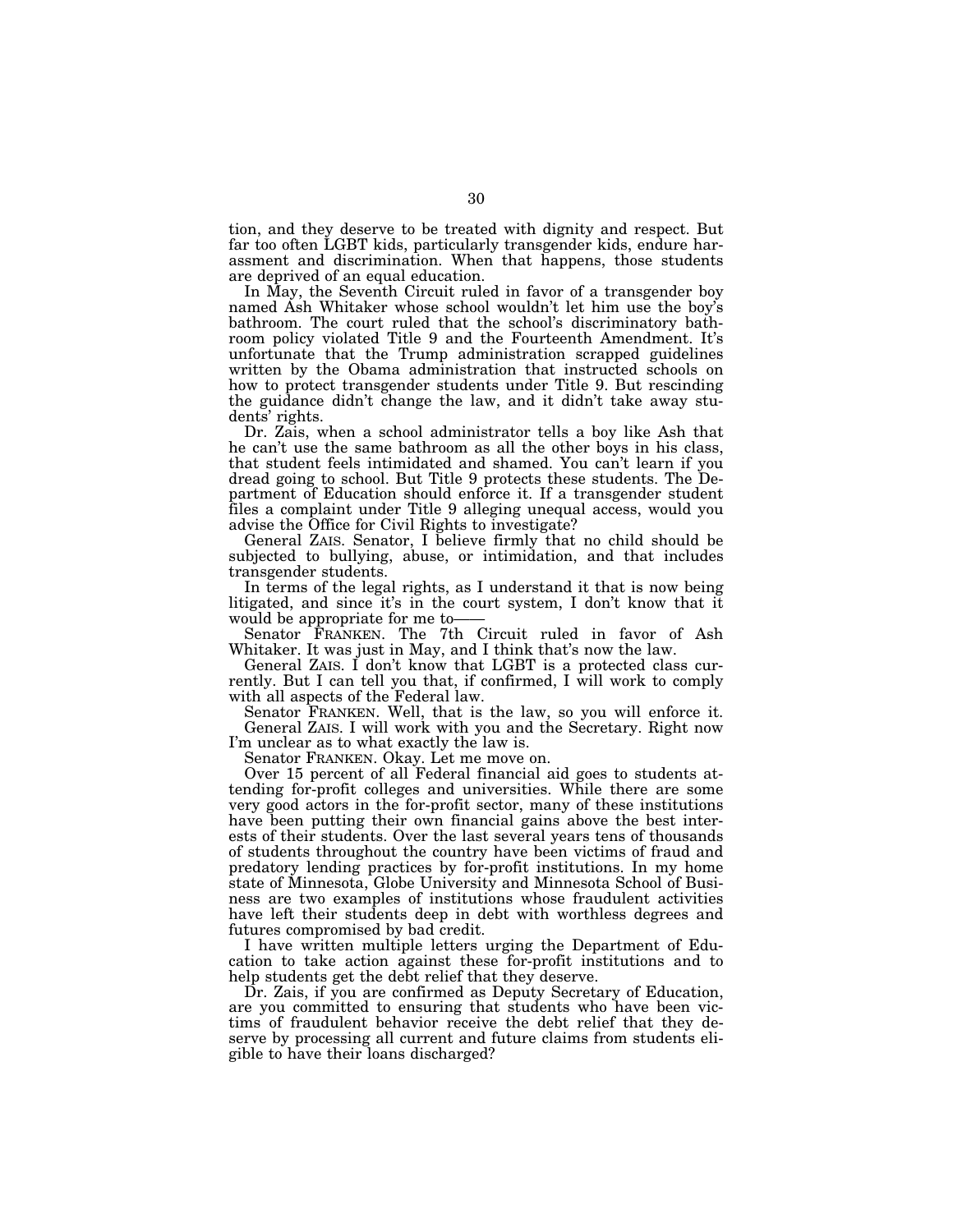General ZAIS. Senator, first of all, I'm very sensitive to the fact that there are a number of institutions that have engaged in fraud and deceptive advertising. I'm particularly sensitive because many of these people are veterans who have been taken advantage of.

Senator FRANKEN. Right.

General ZAIS. I understand that there's a negotiated rulemaking process in progress right now, but I definitely intend to look out for the interests of what tend to be our most vulnerable students in higher education.

Senator FRANKEN. Thank you. By the way, the highest-ranking Jew in the military is currently the Comptroller of the Coast Guard.

That's a joke. I don't know. That's anecdotal.

[Laughter.]

The CHAIRMAN. Thank you, Senator Franken.

Senator Hassan.

Senator HASSAN. It's always a little tricky to follow Senator Franken. I'm not about to try.

[Laughter.]

Senator HASSAN. General Zais, can you tell us about when the United States had a public education system for all elementary school students, by about what year?

General ZAIS. No, Senator, I don't know the year.

Senator HASSAN. Okay. My quick research just now tells me that by about 1870 all states had a public education system paid for with tax dollars, by about 1870. After that, I assume you would agree that we had a public education system for elementary and then eventually high school that served all of our kids. Is that a fair statement?

General ZAIS. That's my understanding. That's correct.

Senator HASSAN. Okay. So when the GI Bill came along in 1944, though, we didn't have a public higher education system that could absorb all the GIs. Is that fair?

General ZAIS. Well, Senator, I don't know what the capacity of our higher education system was in 1944.

Senator HASSAN. But we certainly didn't have the assumption that all of our graduates from high school would be going to higher education before 1944. Is that a fair statement?

General ZAIS. That's a fair statement.

Senator HASSAN. Okay. So that gets me back to the issue of my concerns about vouchers in particular. I will tell you that as Governor of New Hampshire I supported strategically authorized, accountable public charter schools because I think it's very important to have innovation in the public school system, and I think charter schools are a very good way to do that.

But the concern I have about vouchers is that they take taxpayer dollars, giving them to parents who often can afford to make up the difference that the voucher doesn't pay for toward a private school tuition or, for instance, for transportation expense. My concern is what that does to the public schools.

Both you and Mr. Blew—and, Mr. Blew, I'd be pleased to hear your response to this question too—you both talk about helping students leaving so-called failing schools. But do you agree that when you de-fund public schools, that can lead to those schools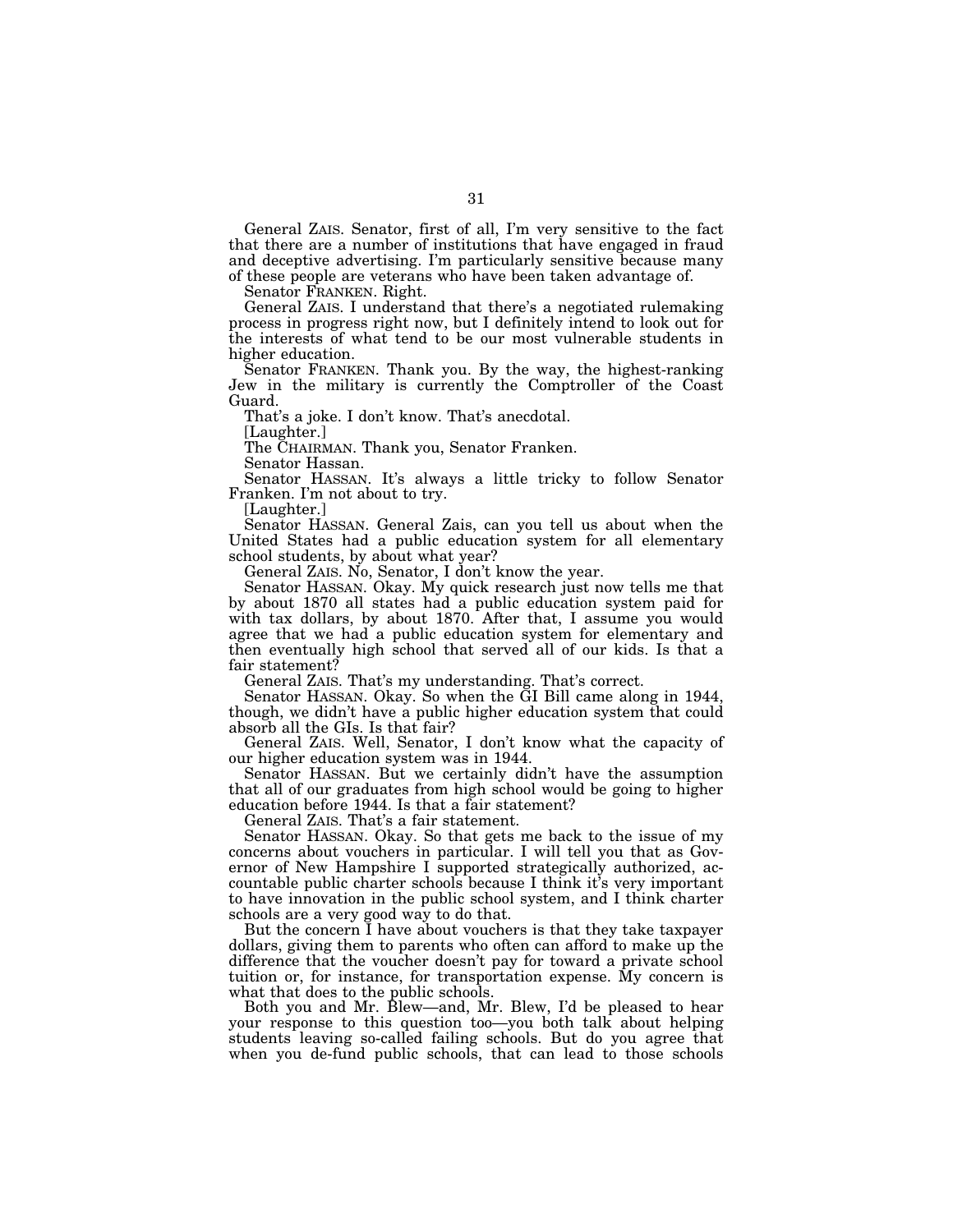having to make difficult decisions about cutting curriculum, teacher capacity, and other services?

I'll start with you, General Zais.

General ZAIS. I know that when—we haven't had vouchers in South Carolina. But I know that when students left their traditional public school to attend a public charter school, that actually more money went to the traditional public school.

Senator HASSAN. But that generally hasn't been the way it has worked. One of the concerns I've got is you look at a family that can't afford the transportation expense or the difference between the private school tuition and the voucher, and now that child and that family is left in a public school with fewer and fewer resources. When you also add to the fact that children with disabilities, particularly severe disabilities, are often ineligible for vouchers because there aren't private schools that can provide them the quality education that they deserve, that you are increasingly draining resources from the schools that are left to deal with our most vulnerable and disadvantaged students.

Mr. Blew, maybe you can answer this. How do voucher programs or proponents of voucher programs address that issue?

Mr. BLEW. Let me make a couple of points on this. First of all, Senator Murray pointed out there is no Federal voucher program in place right now.

Senator HASSAN. No, but you're talking about going to work for a Secretary of Education who has been a major proponent of one, and a president who says he wants to spend \$20 billion on it.

Mr. BLEW. The Secretary also has said publicly and repeatedly that she does not favor a Federal voucher program being imposed on the states. She believes that that's something that locals should consider, as you did in New Hampshire, for themselves.

Senator HASSAN. Except that there will be Federal dollars available for it, taking away Federal dollars for other education resources. If the President is going to devote \$20 billion, states are likely to be incentivized to apply for it.

Let me just move on to one last question, which is that there are particular examples in news reports of families who have children with disabilities who use a voucher, sign away their rights, and discover that after some time in the private school, having been promised that the school was qualified in educating their child, that they aren't. In at least one case, a child was put in seclusion, segregated from his peers, and now he has no legal rights and can't necessarily get back into the public school right away.

Tell me why it is that voucher proponents think that draining resources and splintering school systems is going to help children with disabilities.

Mr. BLEW. Senator, I'm not aware of the specific circumstance you raised. I can tell you the law is very clear on this, that the local education agency is responsible for providing a free and public education. So the comment that they couldn't go back to the public school-

Senator HASSAN. Not right away, right? They've waived a lot of their resources. I'll give you the article that outlines what happened to this family in the McKay, Florida system.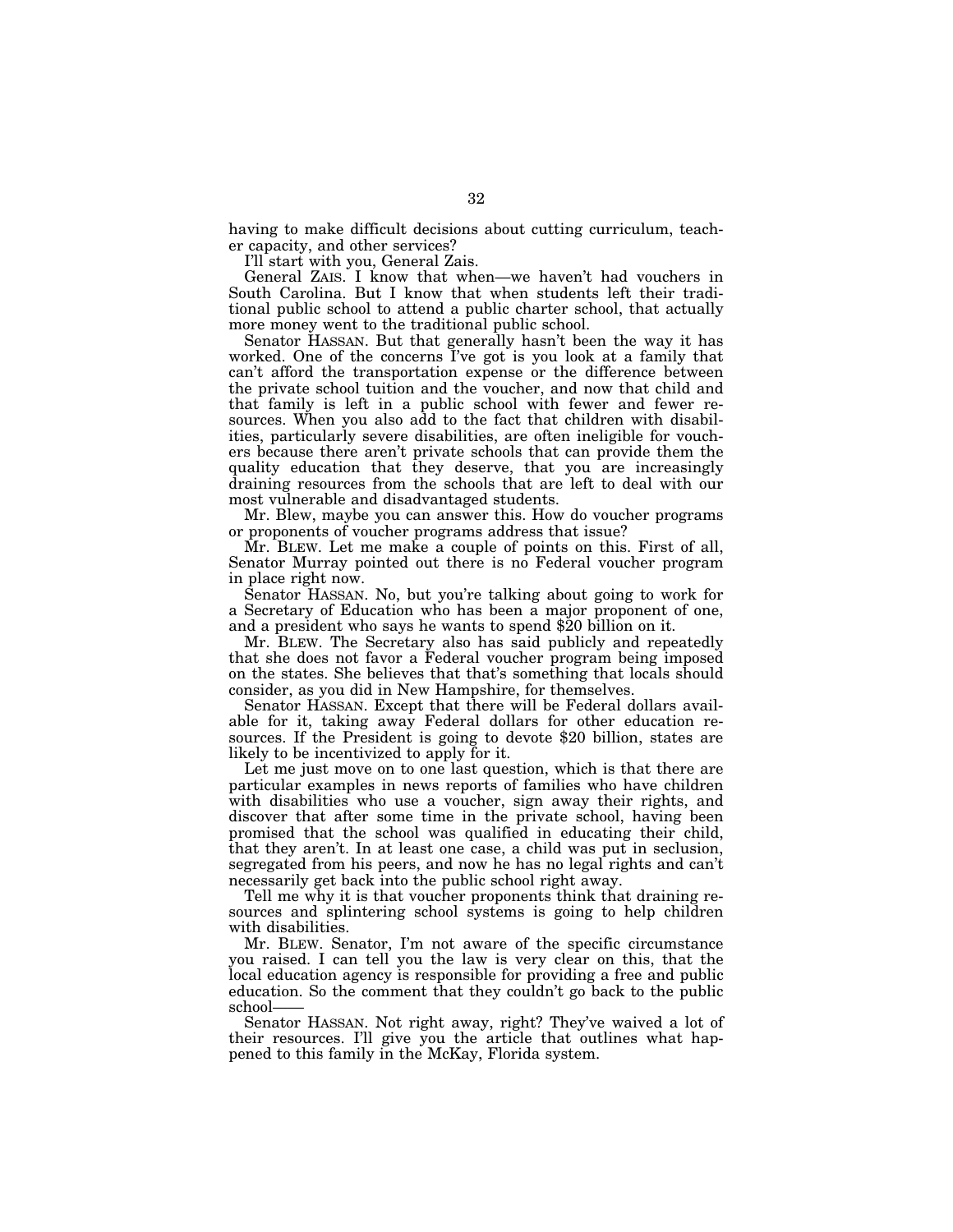Mr. BLEW. Yes, and I think it's very important for me and everyone to be aware of these examples. It's also important to understand that there are 30,000 parents now in that program in Florida. It's grown tremendously since 2006, and most parents are overwhelmingly happy, satisfied with the services they're getting compared to what they would have had in the traditional system.

Senator HASSAN. I thank you for that comment. I'm well over my time. I would just add that there are thousands of students left in public schools that aren't happy, in part because they don't have the resources that they might have had if we had all focused on making those public school systems serve every student.

Thank you.

The CHAIRMAN. Thank you, Senator Hassan.

Senator Murray, do you have——

Senator MURRAY. Mr. Chairman, I just would like unanimous consent to enter into the record a letter from early childhood education organizations regarding the nomination of General Zais.

The CHAIRMAN. Thank you, Senator Murray.

The CHAIRMAN. I ask consent to introduce six letters of support for Preston Rutledge, including a letter from Senator Hatch. I ask consent to introduce one letter of support for Kate O'Scannlain into the record.

Those will be entered under Additional Material.

The CHAIRMAN. If Senators wish to ask additional questions of the nominees, questions for the record are due by 5 p.m. Friday, November 17. For all other matters, the hearing record will remain open for 10 days. Members may submit additional information for the record within that time.

Thank you for being here today. We appreciate the witnesses attending. We thank the families for coming.

The Committee will stand adjourned.

[Additional Material Follows:]

#### ADDITIONAL MATERIAL

LETTERS OF SUPPORT FOR PRESTON RUTLEDGE

AMERICAN BENEFITS COUNCIL, WASHINGTON DC. *November 15, 2017.* 

Hon. LAMAR ALEXANDER, *Chairman*,

Hon. PATTY MURRAY, *Ranking Member*,

*Senate Committee on Health, Education, Labor, and Pensions, 428 Dirksen Senate Office Building,* 

*Washington, DC.* 

DEAR CHAIRMAN ALEXANDER AND RANKING MEMBER MURRAY: I am writing to strongly support the confirmation of Preston Rutledge as the Assistant Secretary of Labor for the Employee Benefits Security Administration (EBSA). The American Benefits Council (Council) represents companies and other organizations that either directly sponsor, or provide services to, virtually all of the Nation's employer-sponsored health and retirement plans.

Over a period of many years, in a variety of different capacities, Mr. Rutledge had demonstrated that he has the qualities needed to lead EBSA in a manner that will enhance personal financial security provided through the employer sponsored benefits system—the source of retirement and health coverage for the vast majority of Americans.

Mr. Rutledge has already had a distinguished career, most recently as Tax Counsel serving the Senate Finance Committee. In this position, he has shown a great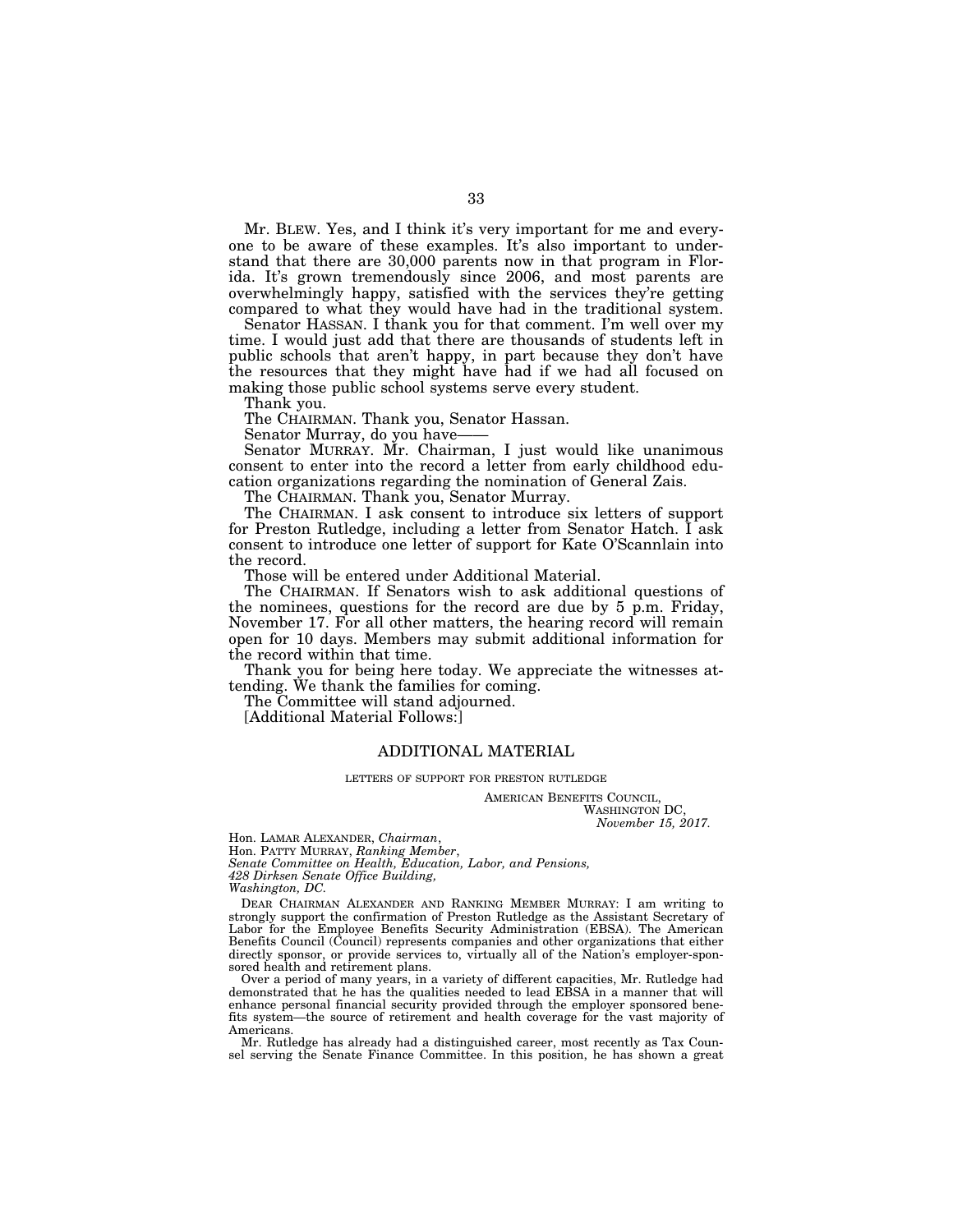ability to bring people together to achieve the goals of various stakeholders in the employee benefits system.

Mr. Rutledge's skills as a public servant were exemplified by the valuable role he played in supporting the Members of the Finance Committee as they worked toward unanimous passage of the Retirement Enhancement and Savings Act of 2016. This landmark bill would break major new ground in serving retirement income security and retirement plan innovation. Senators of both parties appreciated Mr. Rutledge's expertise and tireless efforts to help the Committee achieve this important bipartisan accomplishment.

At EBSA, among his many responsibilities, Mr. Rutledge would be called upon to fairly balance the concerns and priorities of the myriad stakeholders who play a role in the U.S. employee benefits system. Foremost, of course, are the interests of the millions of Americans who rely upon a strong employer-sponsored benefits system for their financial security. As representatives of the companies and organizations whose creativity, dedication and substantial financial investment make possible that system, the Council is confident Mr. Rutledge will approach his duties with the same expertise, fairness, receptivity to hearing diverse views, and courtesy that he has displayed in the public service roles in which he has served.

We strongly support Mr. Rutledge's confirmation and thank you for considering our views.

Sincerely,

JAMES A. KLEIN, PRESIDENT, *American Benefits Council.* 

*November 14, 2017.* 

Hon. LAMAR ALEXANDER, *Chairman*, Hon. PATTY MURRAY, *Ranking Member*, *Senate Committee on Health, Education, Labor, and Pensions, 428 Dirksen Senate Office Building, Washington DC.* 

DEAR CHAIRMAN ALEXANDER AND RANKING MEMBER MURRAY: The undersigned associations write in support for Preston Rutledge to be confirmed as Assistant Secretary of Labor for the Employee Benefits Security Administration (EBSA).

Mr. Rutledge has led a distinguished career in public service, and has a proven track record of working in a collaborative and bipartisan manner. As an expert in retirement policy, employee benefits, executive compensation, and the tax treatment of life and health insurance, his background makes him uniquely qualified to lead EBSA.

During his time as Tax and Benefits Counsel on the Majority Tax Staff of the Senate Finance Committee, many of us have worked with Mr. Rutledge to advance legislation important to the retirement community at large. These efforts include the Secure Annuities for Employee (SAFE) Retirement Act, the Retirement Enhancement and Savings Act (RESA), the Miners Protection Act (MPA), and the 2015 Tax Reform Working Group on Savings and Investment. These bills reflect various perspectives and illustrate his commitment to work across the aisle to achieve outcomes favorable for different types of workers and their employers.

We appreciate your consideration of Mr. Rutledge to serve in this important role. We strongly urge Members of the Committee to act swiftly and positively on his nomination.

#### Signed,

AMERICAN COUNCIL OF LIFE INSURERS, ASSOCIATION FOR ADVANCED LIFE UNDERWRITING, AMERICAN RETIREMENT ASSOCIATION, COMMITTEE ON INVESTMENT OF EMPLOYEE BENEFIT ASSETS, DEFINED CONTRIBUTION INSTITUTIONAL INVESTMENT ASSOCIATION, FINANCIAL SERVICES INSTITUTE, FINANCIAL SERVICES ROUNDTABLE, INSURED RETIREMENT INSTITUTE, INVESTMENT COMPANY INSTITUTE, NATIONAL ASSOCIATION OF INSURANCE AND FINANCIAL ADVISORS, NATIONAL ASSOCIATION OF PROFESSIONAL EMPLOYER ORGANIZATIONS, NTCA-THE RURAL BROADBAND ASSOCIATION, PLAN SPONSOR COUNCIL OF AMERICA, RETIREMENT INDUSTRY TRUST ASSOCIATION, SECURITIES INDUSTRY AND FINANCIAL MARKETS ASSOCIATION, SMALL BUSINESS COUNCIL OF AMERICA, SMALL BUSINESS LEGISLATIVE COUNCIL, THE ESOP ASSOCIATION, THE SPARK INSTITUTE, AND U.S. CHAMBER OF COMMERCE.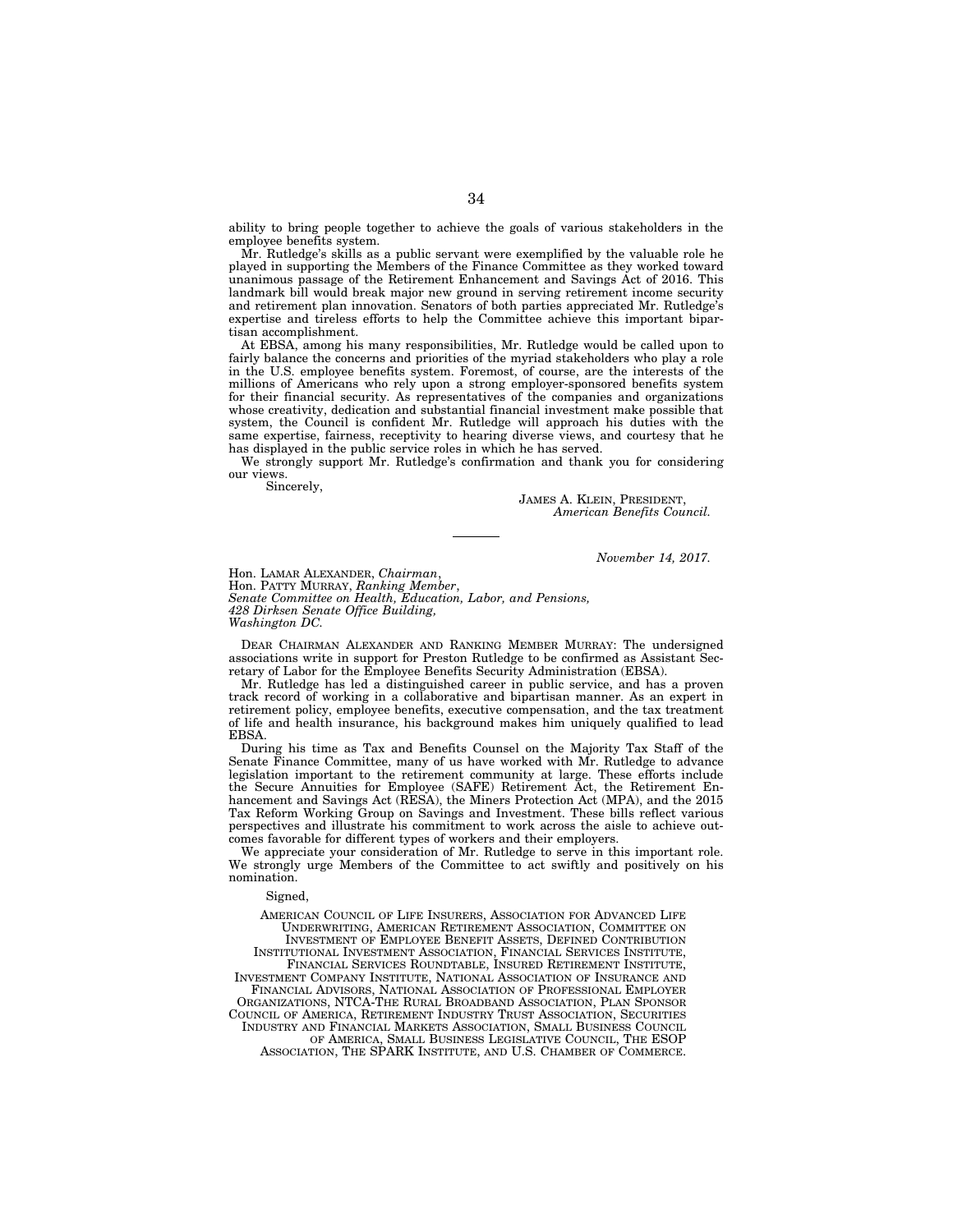#### INSURED RETIREMENT INSTITUTE, WASHINGTON, DC *November 13, 2017.*

Hon. LAMAR ALEXANDER, *Chairman*, Hon. PATTY MURRAY, *Ranking Member*, *Senate Committee on Health, Education, Labor, and Pensions, Washington, DC.* 

DEAR CHAIRMAN ALEXANDER AND RANKING MEMBER MURRAY: On behalf of our member companies, the Insured Retirement Institute (IRl)<sup>1</sup>, is honored and privileged to write to you to state our support for the expeditious confirmation of Preston Rutledge to serve as Assistant Secretary of Labor for the Employee Benefits Security Administration at the United States Department of Labor. Mr. Rutledge has been an outstanding champion for common-sense solutions to increase retirement security for all Americans and in this position, he would continue to serve as a strong advocate for Americans to plan earlier and save more for their retirement.

Mr. Rutledge has a distinguished record of public service to our Nation, starting with his service as an Officer in the U.S. Navy and all throughout his career up until his current service as the Tax and Benefits Counsel on the Republican Tax Staff of the Senate Finance Committee. He has been active during his time with Senate Finance in working to enact legislation that would help Americans to achieve financial security in their retirement years. Mr. Rutledge has been a strong proponent of finding solutions for Americans to insure against the risk of outliving their assets and has promoted policies to support retirement financial planning by recognizing the value of products providing retirees with guaranteed lifetime income.

Most recently, Mr. Rutledge was one of the prime Senate staff architects who drafted the Retirement Enhancement and Savings Act. He then played an instrumental role in garnering bipartisan support for the bill, culminating last November in a unanimous vote in favor by Senate Finance Committee. IRI enthusiastically supported this bill as it made significant strides toward helping Americans overcome the barriers to a financially secure retirement. It contained bipartisan measures to: expand access to workplace retirement plans by encouraging the use of multiple employer plans (MEPs); increase access to lifetime income strategies that help retirees ensure they do not outlive their financial assets in retirement; provide certainty to plan sponsors regarding the selection of a lifetime income provider; enable annuity portability; and require benefit plan statements to include lifetime income estimates.

The common-sense solutions of this legislation, are ones that IRI has long-endorsed and actively advocated for their passage. With Mr. Rutledge, serving in this position at the Department of Labor, we are confident with his knowledge about and passion for retirement security, we can work together to turn these policy proposals into reality and help more Americans plan for and attain a financially secure retirement.

The current state of retirement savings readiness in America is at crisis levels and the need for dedicated and passionate leadership on this has never been greater. We believe Mr. Rutledge can provide that leadership.

For these reasons, on behalf of IRI and its member companies, I am pleased to express our wholehearted , steadfast and strong support for Preston Rutledge to be confirmed as the next Assistant Secretary for the Employee Benefits Security Administration at the United States Department of Labor. We urge all the Members of this Committee to act expeditiously to vote in favor of his nomination and move his confirmation forward to the full Senate for its consideration and action.

Sincerely,

CATHERINE WEATHERFORD, PRESIDENT & CEO, *Insured Retirement Institute.* 

<sup>1</sup>The Insured Retirement Institute (IRI) is the leading association for the retirement income industry. IRI proudly leads a national consumer coalition of 40 organizations, and is the only association that represents the entire supply chain of insured retirement strategies. IRI members are the major insurers, asset managers, broker-dealers/distributors, and 150,000 financial professionals. As a not-for-profit organization, IRI provides an objective forum for communication and education, and advocates for the sustainable retirement solutions Americans need to help achieve a secure and dignified retirement. earn more at *www.irionline.org.*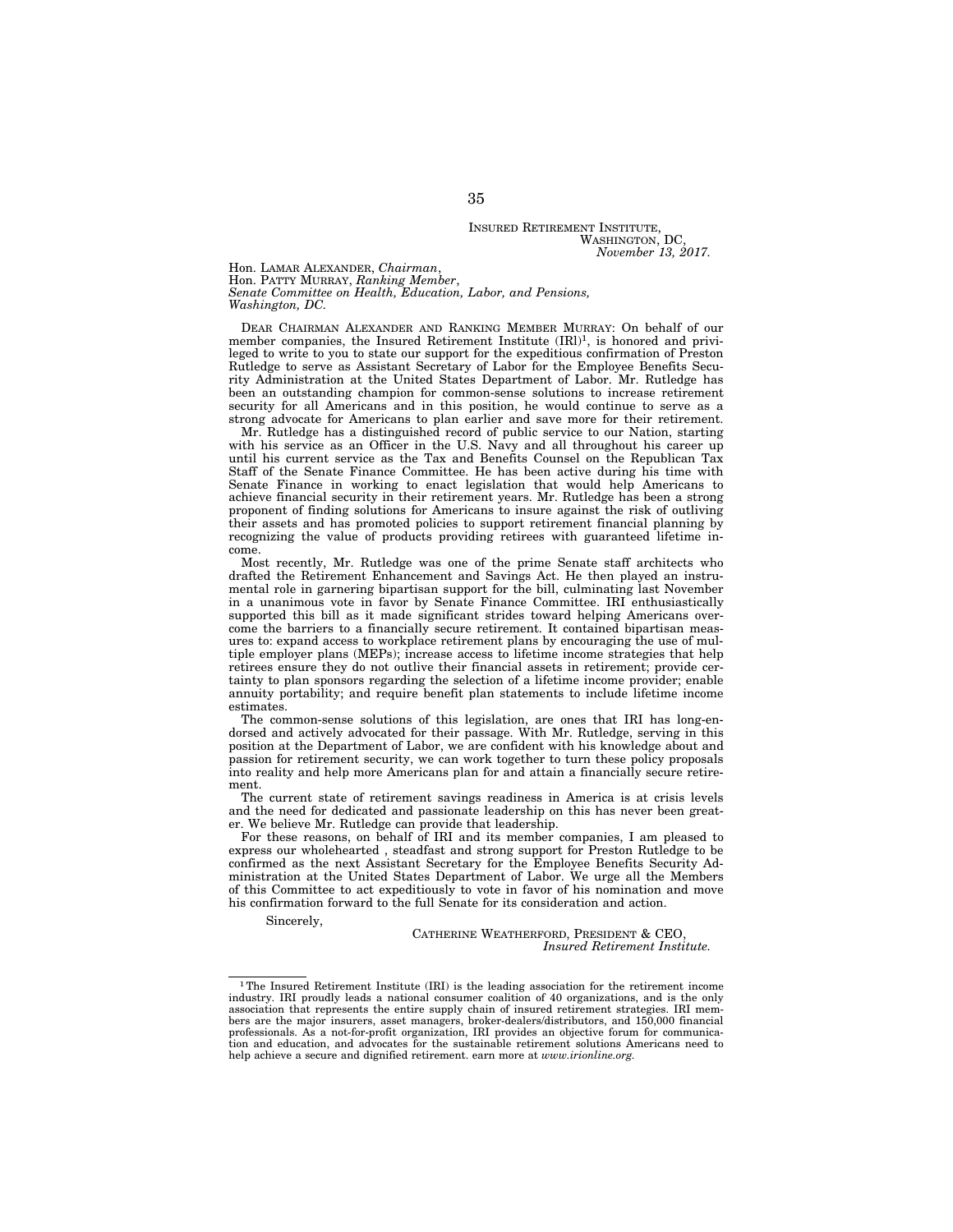#### NATIONAL ASSOCIATION OF INSURANCE AND FINANCIAL ADVISORS, FALLS CHURCH VA *November 13, 2017.*

Hon. LAMAR ALEXANDER, *Chairman*,

Hon. PATTY MURRAY, *Ranking Member*,

*Senate Committee on Health, Education, Labor, and Pensions,* 

*Washington, DC.* 

DEAR CHAIRMAN ALEXANDER AND RANKING MEMBER MURRAY: The National Association of lnsurance and Financial Advisors (NAIFA) strongly supports the confirmation of Preston Rutledge to serve as Assistant Secretary of Labor for the Employee Benefits Security Administration at the United States Department of Labor. Mr. Rutledge's knowledge and experience in working with retirement, health and disability issues has resulted in improvements to the overall security for all Americans and therefore NAIFA urges the Committee to vote in favor of his nomination and move his confirmation forward promptly.

NAIFA Members—comprised primarily of insurance agents, many of whom are also registered representatives—are Main Street advisors<sup>1</sup> who serve primarily middle-market clients, including individuals and small businesses. NAIFA Members help families manage the risks of dying prematurely or outliving savings, and assist in early planning to achieve their personal retirement goals. Having robust, saverfriendly employer-sponsored programs is a critical component to overall financial security and retirement readiness. We believe Mr. Rutledge's leadership in the Employee Benefits Security Administration will result in long-term improvements to employee benefits programs.

NAIFA looks forward to working with the Committee and with the Department of Labor to enhance the financial security of American families. Please contact NA IFA Government Relations Assistant Vice President Judi Carsrud (*jcarsrud@naifa.org*) with any questions.

Sincerely,

KEVIN M. MAYEUX, CAE *CEO, NAIFA.* 

UNITED STATES SENATE, COMMITTEE ON FINANCE, *November 15, 2017.* 

Hon. LAMAR ALEXANDER, *Chairman*, *Senate Committee on Health, Education, Labor, and Pensions, 428 Senate Dirksen Office Building, Washington, DC.* 

DEAR CHAIRMAN ALEXANDER: I am writing to express my support for the nomination of Preston Rutledge to be the Assistant Secretary of Labor for the Employee Benefits Security Administration (EBSA). His nomination iscurrently before the Senate Committee on Health, Education, Labor and Pensions.

For nearly seven years, Mr. Rutledge has been a valued Member of the Senate FinanceCommittee staff. Throughout that time, I have been very fortunate to have him on my team. I cannot think of a more qualified candidate for this position.

Mr. Rutledge is an experienced attorney with a knack for tax policy and ERISA issues. His knowledge of issues dealing with employee benefits is unsurpassed and, throughout out his tenure on the Finance Committee, he has demonstrated his ability to work with Members and offices from both sides of the aisle to advance reforms to our Nation's pension and savings programs, helping to ensure a more stable and reliable retirement savings system.

Two examples of his success include the Retirement Enhancement & Savings Act, as well as the ABLE Act which provided savings enhancements for children with disabilities.

<sup>1</sup>**About NAIFA**: Founded in 1890 as The National Association of Life Underwriters (NALU), NAIFA is one of the Nation's oldest and largest associations representing the interests of insurance professionals from every Congressional district in the United States. NAIFA Members as-sist consumers by focusing their practices on one or more of the following: life insurance and annuities, health insurance and employee benefits, multiline, and financial advising and investments. NAIFA's mission is to advocate for a positive legislative and regulatory environment, en-hance business and professional skills, and promote the ethical conduct of its Members.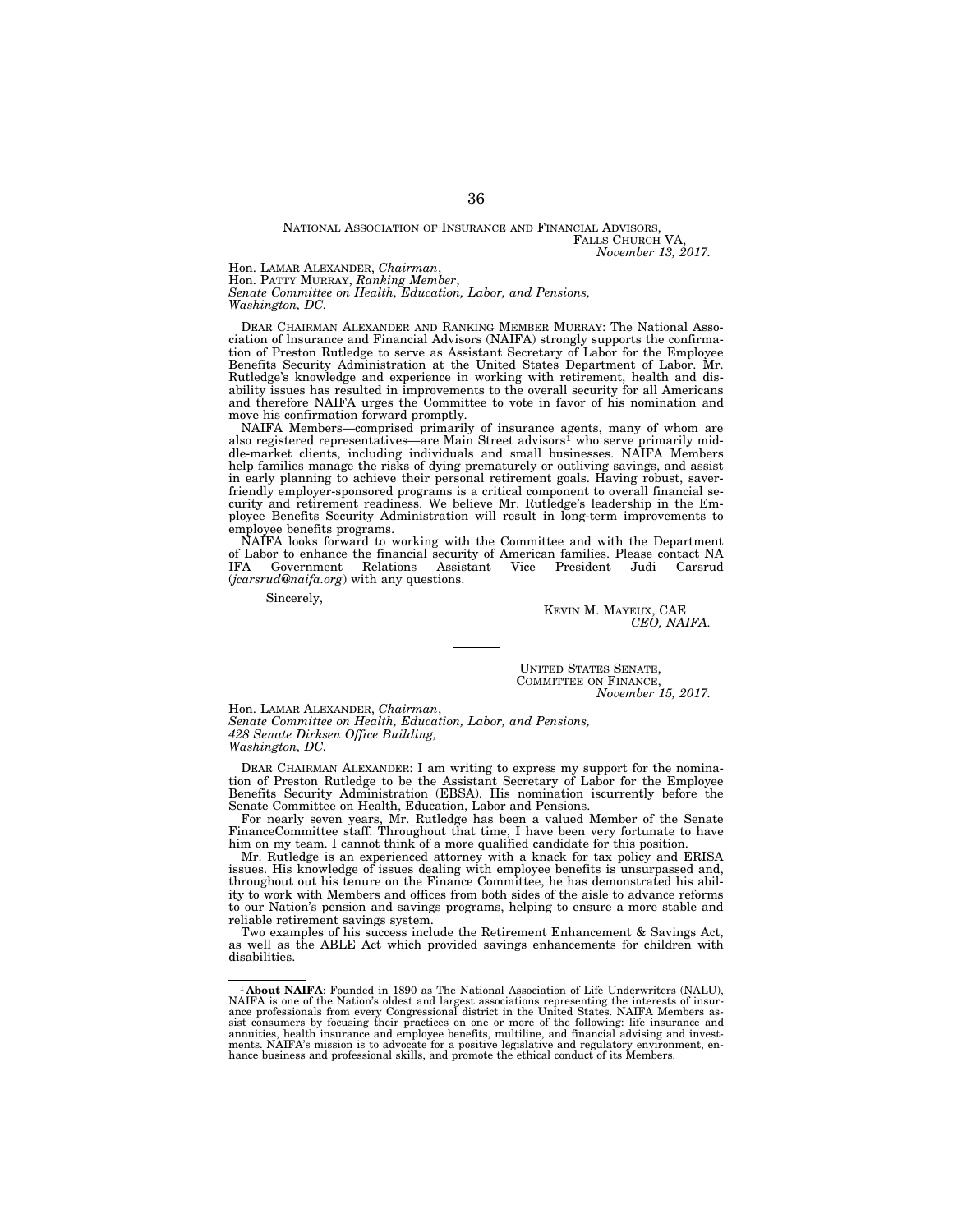Preston is a dedicated public servant with an outstanding track record to prove it. As a teenager he worked in our national forests, and later proudly served as an officer in the U.S. Navy. Later, he was alaw clerk on the U.S. Circuit Court of Appeals for the 5111 Circuit and spent over a decade with the Internal Revenue Service focused on employee benefits and tax-exempt organizations.

Between his experience and impeccable character, I am confident that Preston is well equipped to tackle the tough issues that lie ahead for EBSA. There is no one else that  $\overline{I}$  know of who would do a better job. I am confident that Preston's openminded and inclusive approaches to problem-solving will serve to improve our Nation's benefits and retirement for workers across the country.

Make no mistake, Preston's talents and good humor will be missed on the Finance Committee. However, I share the president's view that he is the person best equipped to address the issues facing the EBSA at this time. I heartily support this nomination.

Sincerely,

ORRIN G. HATCH, *Chairman, Senate Committee on Finance.* 

#### LETTER OF SUPPORT FOR KATE O'SCANNLAIN

*November 10, 2017.* 

Hon. Lamar Alexander Chairman, Hon. Patty Murray, *Senate Committee on Health, Education, Labor, and Pensions, 428 Senate Dirksen Office Building, Washington, DC.* 

DEAR CHAIRMAN ALEXANDER AND RANKING MEMBER MURRAY: We write in emphatic support of Kate O'Scannlain's nomination to serve as Solicitor of Labor, the highest legal position in the Department of Labor. Although we all have worked with Ms. 0'Scannlain as partners and colleagues at Kirkland & Ellis LLP, we write this letter of support in our personal capacity.

For many years, each of us has worked with and alongside Ms. O'Scannlain. While we have worked on different matters together and in various contexts, our opinions are the same. Ms. O'Scannlain is a true professional, a superb lawyer, a gracious colleague, and an ethical and honorable person. Ms. O'Scannlain is a litigator and also has a broad range of knowledge and experience with employment, labor and compliance issues in business sales, acquisitions, and restructurings. Her focus has been on identification and assessment of issues, consideration of all points of view, and their thoughtful, fair and practical resolution. Importantly, she is eventempered, and with solid and excellent judgment. She is organized, thoughtful, respectful, and respected. She is exactly the type of person needed for the broad range of legal, administrative and enforcement responsibilities of Solicitor of Labor.

Across the Firm, Ms. O'Scannlain treats everyone with dignity and respect. She is courteous and patient no matter with whom she interacts. Ms. O'Scannlain is known for her collegial demeanor and collaborative style. She mentors associates and has been instrumental in the firm's diversity initiatives.

Ms. O'Scannlain's work at Kirkland & Ellis has included *pro bono* representation of a variety of indigent and not-for-profit clients on diverse matters, including the obtaining of Combat Related Special Compensation for a disabled Operation Iraqi Freedom veteran. She is a regular volunteer at the Archdiocesan Legal Aid Clinic of Washington, DC. Every year since 2008, Kate has won the Kirkland & Ellis Pro Bono Service award for her commitment to *pro bono* service; in three of those years, she performed over 100 hours of *pro bono* work.

Outside of our law firm, Ms. O'Scannlain also serves on the Notre Dame Law Advisory Board. She has served on other boards affiliated with the University of Notre Dame, including the advisory board of a Washington, DC school educating underserved students on Capitol Hill. Ms. O'Scannlain has also served in leadership roles at her children's school and is active in her parish.

Our support for Ms. 0'Scannlain is not driven by politics. We are Democrats, Republicans, and Independents, and hold views across the political spectrum. Even though some of us may disagree with the policies and politics of this Administration, we all are united in our view that Ms. O'Scannlain is fair, intellectually honest, and